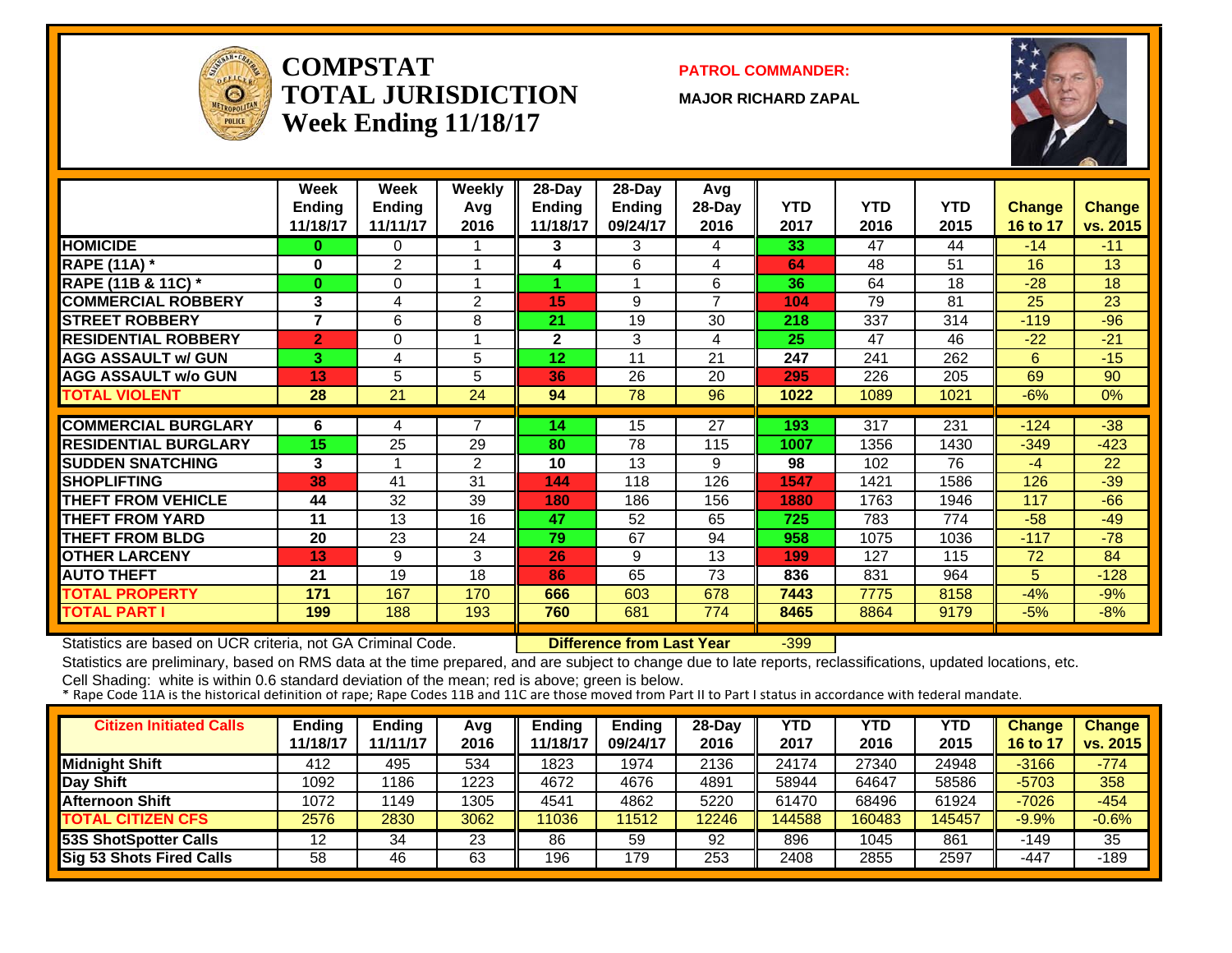# OFFICER  $\Theta$

#### **Unincorporated Chatham County PATROL COMMANDER:**

**MAJOR RICHARD ZAPAL**



# **Week Ending 11/18/17**

|                             | <b>Week</b><br><b>Ending</b><br>11/18/17 | Week<br><b>Ending</b><br>11/11/17 | <b>Weekly</b><br>Avg<br>2016 | 28-Day<br>Ending<br>11/18/17 | 28-Day<br>Ending<br>09/24/17 | Avg<br>28-Day<br>2016 | YTD<br>2017    | YTD<br>2016     | <b>YTD</b><br>2015 | Change<br>16 to 17 | <b>Change</b><br>vs. 2015 |
|-----------------------------|------------------------------------------|-----------------------------------|------------------------------|------------------------------|------------------------------|-----------------------|----------------|-----------------|--------------------|--------------------|---------------------------|
| <b>HOMICIDE</b>             | $\bf{0}$                                 | $\Omega$                          | 0.1                          | 0                            | $\Omega$                     | 0.5                   | 5              | 5               | 4                  | $\Omega$           |                           |
| <b>RAPE (11A)</b> *         | $\bf{0}$                                 | $\Omega$                          | 0.1                          | $\overline{2}$               | $\Omega$                     | 0.5                   | 12             | 6               | 12                 | 6                  | $\Omega$                  |
| RAPE (11B & 11C) *          | $\bf{0}$                                 | $\Omega$                          | 0.3                          | $\bf{0}$                     | $\Omega$                     | 1.1                   | 10             | 12              | 3                  | $-2$               | $\overline{7}$            |
| <b>COMMERCIAL ROBBERY</b>   |                                          | $\Omega$                          | 0.2                          |                              |                              | 0.9                   | $\overline{7}$ | 12              | 11                 | $-5$               | -4                        |
| <b>STREET ROBBERY</b>       | $\bf{0}$                                 | $\Omega$                          | 0.5                          |                              |                              | 2.1                   | 20             | 24              | 24                 | $-4$               | $-4$                      |
| <b>RESIDENTIAL ROBBERY</b>  | $\bf{0}$                                 | $\Omega$                          | 0.2                          | 0                            |                              | 0.8                   | 4              | 11              | 6                  | $-7$               | $-2$                      |
| <b>AGG ASSAULT w/ GUN</b>   | $\bf{0}$                                 | $\Omega$                          | 0.8                          |                              |                              | 3.2                   | 23             | 35              | 19                 | $-12$              | 4                         |
| <b>AGG ASSAULT w/o GUN</b>  | $\bf{0}$                                 | $\Omega$                          | 0.8                          | 3                            | 4                            | 3.1                   | 41             | 35              | 26                 | 6                  | 15                        |
| <b>TOTAL VIOLENT</b>        | 1                                        | $\Omega$                          | 3.0                          | 8                            | 8                            | 12.2                  | 122            | 140             | 105                | $-13%$             | 16%                       |
|                             |                                          |                                   |                              |                              |                              |                       |                |                 |                    |                    |                           |
| <b>COMMERCIAL BURGLARY</b>  | $\bf{0}$                                 | $\overline{2}$                    | 0.7                          | $\mathbf{2}$                 | 3                            | 2.7                   | 21             | $\overline{33}$ | $\overline{16}$    | $-12$              | 5                         |
| <b>RESIDENTIAL BURGLARY</b> | 5                                        | 7                                 | 6.7                          | 28                           | 9                            | 26.7                  | 294            | 316             | 338                | $-22$              | $-44$                     |
| <b>SUDDEN SNATCHING</b>     | $\bf{0}$                                 | $\Omega$                          | 0.3                          | $\bf{0}$                     | $\Omega$                     | 1.1                   | 5              | 13              | 2                  | $-8$               | 3                         |
| <b>SHOPLIFTING</b>          | 3                                        | 5                                 | 6.1                          | 23                           | 19                           | 24.4                  | 266            | 279             | 339                | $-13$              | $-73$                     |
| <b>THEFT FROM VEHICLE</b>   | 13                                       | 11                                | 7.1                          | 63                           | 41                           | 28.3                  | 419            | 322             | 283                | 97                 | 136                       |
| THEFT FROM YARD             | 4                                        | 3                                 | 2.8                          | 8                            | 12                           | 11.1                  | 127            | 130             | 116                | $-3$               | 11                        |
| <b>THEFT FROM BLDG</b>      | 3                                        | 6                                 | 3.8                          | $\overline{15}$              | 17                           | 15.1                  | 194            | 164             | 152                | 30                 | 42                        |
| <b>OTHER LARCENY</b>        | 4                                        | $\mathbf{2}$                      | 0.9                          | 6                            | 5                            | 3.7                   | 56             | 39              | 25                 | 17                 | 31                        |
| <b>AUTO THEFT</b>           |                                          | 2                                 | 3.0                          | 26                           | 20                           | 12.2                  | 180            | 133             | 125                | 47                 | 55                        |
| <b>TOTAL PROPERTY</b>       | 30                                       | 38                                | 31.3                         | 171                          | 126                          | 125.3                 | 1562           | 1429            | 1396               | 9%                 | 12%                       |
| <b>TOTAL PART I</b>         | 31                                       | 38                                | 34.4                         | 179                          | 134                          | 137.5                 | 1684           | 1569            | 1501               | 7%                 | 12%                       |

Statistics are based on UCR criteria, not GA Criminal Code. **Difference from Last Year** 115

Statistics are preliminary, based on RMS data at the time prepared, and are subject to change due to late reports, reclassifications, updated locations, etc.

| <b>Shots Fired Calls</b>     | Week<br>Ending<br>11/18/17 | <b>Week</b><br><b>Ending</b><br>11/11/17 | Weekly<br>Avg<br>2016 | $28$ -Dav<br>Ending<br>11/18/17 | $28$ -Day<br>Ending<br>9/24/17 | Avg<br>$28-Dav$<br>2016 | YTD<br>2017 | <b>YTD</b><br>2016 | <b>YTD</b><br>2015 | <b>Change</b><br><b>16 to 17</b> | <b>Change</b><br>vs. 2015 |
|------------------------------|----------------------------|------------------------------------------|-----------------------|---------------------------------|--------------------------------|-------------------------|-------------|--------------------|--------------------|----------------------------------|---------------------------|
| <b>53S ShotSpotter Calls</b> |                            |                                          | 0.0                   |                                 |                                | 0.0                     |             |                    |                    |                                  |                           |
| Sig 53 Shots Fired Calls     | 21                         |                                          | ົ<br>ں ،              | 46                              | 29                             | 45.                     | 491         | 505                | 470                | -14                              | 21                        |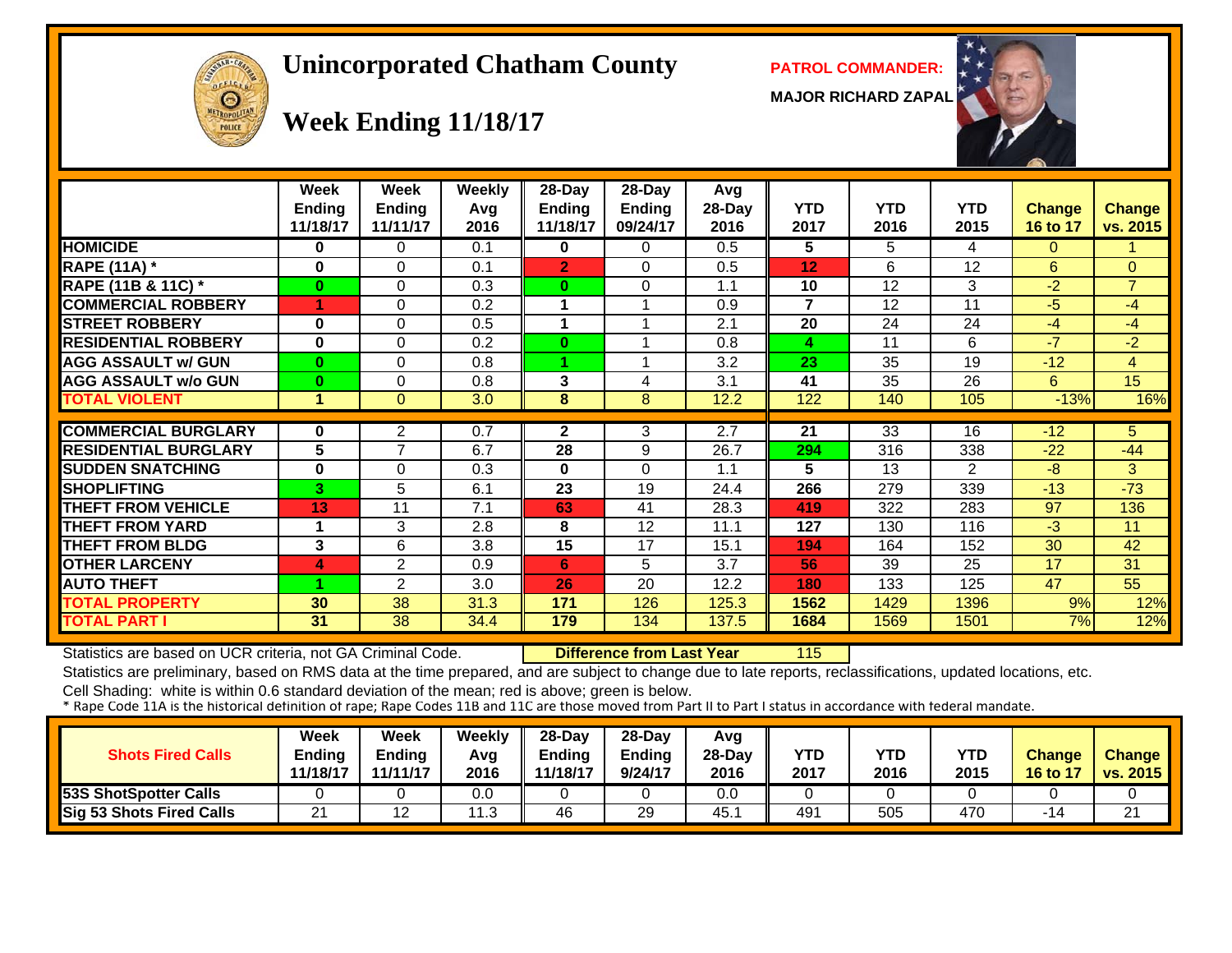

#### **City of Savannah Only PATROL COMMANDER:**

**MAJOR RICHARD ZAPAL**



**Week Ending 11/18/17**

|                             | Week<br><b>Ending</b> | Week<br><b>Ending</b> | Weekly<br>Avg  | 28-Day<br><b>Ending</b> | $28-Day$<br><b>Ending</b> | Avg<br>28-Day            | <b>YTD</b> | <b>YTD</b> | <b>YTD</b> | <b>Change</b>  | <b>Change</b> |
|-----------------------------|-----------------------|-----------------------|----------------|-------------------------|---------------------------|--------------------------|------------|------------|------------|----------------|---------------|
|                             | 11/18/17              | 11/11/17              | 2016           | 11/18/17                | 09/24/17                  | 2016                     | 2017       | 2016       | 2015       | 16 to 17       | vs. 2015      |
| <b>HOMICIDE</b>             | 0                     | 0                     |                | 3.                      | 3                         | 3                        | 28         | 42         | 40         | $-14$          | $-12$         |
| <b>RAPE (11A)</b> *         | 0                     | $\overline{2}$        | 1              | $\mathbf{2}$            | 6                         | 3                        | 52         | 42         | 39         | 10             | 13            |
| RAPE (11B & 11C) *          | $\bf{0}$              | 0                     | 4              |                         |                           | 5                        | 26         | 52         | 15         | $-26$          | 11            |
| <b>COMMERCIAL ROBBERY</b>   | $\mathbf{2}$          | 4                     | 1              | 14                      | 8                         | 6                        | 97         | 67         | 70         | 30             | 27            |
| <b>STREET ROBBERY</b>       | $\overline{7}$        | 6                     | $\overline{7}$ | 20                      | 18                        | 28                       | 198        | 313        | 290        | $-115$         | $-92$         |
| <b>RESIDENTIAL ROBBERY</b>  | $\overline{2}$        | 0                     | 1              | $\mathbf 2$             | $\overline{2}$            | 3                        | 21         | 36         | 40         | $-15$          | $-19$         |
| <b>AGG ASSAULT w/ GUN</b>   | 3                     | 4                     | 5              | 11                      | 10                        | 18                       | 224        | 206        | 243        | 18             | $-19$         |
| <b>AGG ASSAULT w/o GUN</b>  | 13                    | 5                     | 4              | 33                      | 22                        | 17                       | 254        | 191        | 179        | 63             | 75            |
| <b>TOTAL VIOLENT</b>        | 27                    | 21                    | 21             | 86                      | 70                        | 83                       | 900        | 949        | 916        | $-5%$          | $-2%$         |
|                             |                       |                       |                |                         |                           |                          |            |            |            |                |               |
| <b>COMMERCIAL BURGLARY</b>  | 6                     | $\overline{2}$        | 6              | 12                      | 12                        | 24                       | 172        | 284        | 215        | $-112$         | $-43$         |
| <b>RESIDENTIAL BURGLARY</b> | 10                    | 18                    | 22             | 52                      | 69                        | 88                       | 713        | 1040       | 1092       | $-327$         | $-379$        |
| <b>SUDDEN SNATCHING</b>     | 3                     |                       | $\overline{2}$ | 10                      | 13                        | $\overline{\phantom{a}}$ | 93         | 89         | 74         | $\overline{4}$ | 19            |
| <b>SHOPLIFTING</b>          | 35                    | 36                    | 25             | 121                     | 99                        | 101                      | 1281       | 1142       | 1247       | 139            | 34            |
| <b>THEFT FROM VEHICLE</b>   | 31                    | 21                    | 32             | 117                     | 145                       | 128                      | 1461       | 1441       | 1663       | 20             | $-202$        |
| <b>THEFT FROM YARD</b>      | 10                    | 10                    | 14             | 39                      | 40                        | 54                       | 598        | 653        | 658        | $-55$          | $-60$         |
| <b>THEFT FROM BLDG</b>      | 17                    | 17                    | 20             | 64                      | 50                        | 79                       | 764        | 911        | 884        | $-147$         | $-120$        |
| <b>OTHER LARCENY</b>        | 9                     | 7                     | 2              | 20                      | 4                         | 9                        | 143        | 88         | 90         | 55             | 53            |
| <b>AUTO THEFT</b>           | 20                    | 17                    | 15             | 60                      | 45                        | 61                       | 656        | 698        | 839        | $-42$          | $-183$        |
| <b>TOTAL PROPERTY</b>       | 141                   | 129                   | 138            | 495                     | 477                       | 553                      | 5881       | 6346       | 6762       | $-7%$          | $-13%$        |
| <b>TOTAL PART I</b>         | 168                   | 150                   | 159            | 581                     | 547                       | 636                      | 6781       | 7295       | 7678       | $-7%$          | $-12%$        |
|                             |                       |                       |                |                         |                           |                          |            |            |            |                |               |

Statistics are based on UCR criteria, not GA Criminal Code. **Difference from Last Year** -514

Statistics are preliminary, based on RMS data at the time prepared, and are subject to change due to late reports, reclassifications, updated locations, etc.

| <b>Shots Fired Calls</b>     | Week<br>Ending<br>11/18/17 | Week<br><b>Ending</b><br>11/11/17 | Weekly<br>Avg<br>2016 | $28-Dav$<br>Ending<br>1/18/17 | $28-Dav$<br><b>Ending</b><br>9/24/17 | Avg<br>28-Day<br>2016 | YTD<br>2017 | YTD<br>2016 | <b>YTD</b><br>2015 | <b>Change</b><br>$\sqrt{16}$ to $1$ <sup><math>\sqrt{2}</math></sup> | <b>Change</b><br>vs. 2015 |
|------------------------------|----------------------------|-----------------------------------|-----------------------|-------------------------------|--------------------------------------|-----------------------|-------------|-------------|--------------------|----------------------------------------------------------------------|---------------------------|
| <b>53S ShotSpotter Calls</b> | 12                         | 34                                | 22.9                  | 86                            | 59                                   | 91.                   | 896         | 1045        | 861                | -149                                                                 | 35                        |
| Sig 53 Shots Fired Calls     | 37                         | 34                                | 52.0                  | 150                           | 150                                  | 207.9                 | 1917        | 2350        | 2127               | -433                                                                 | $-210$                    |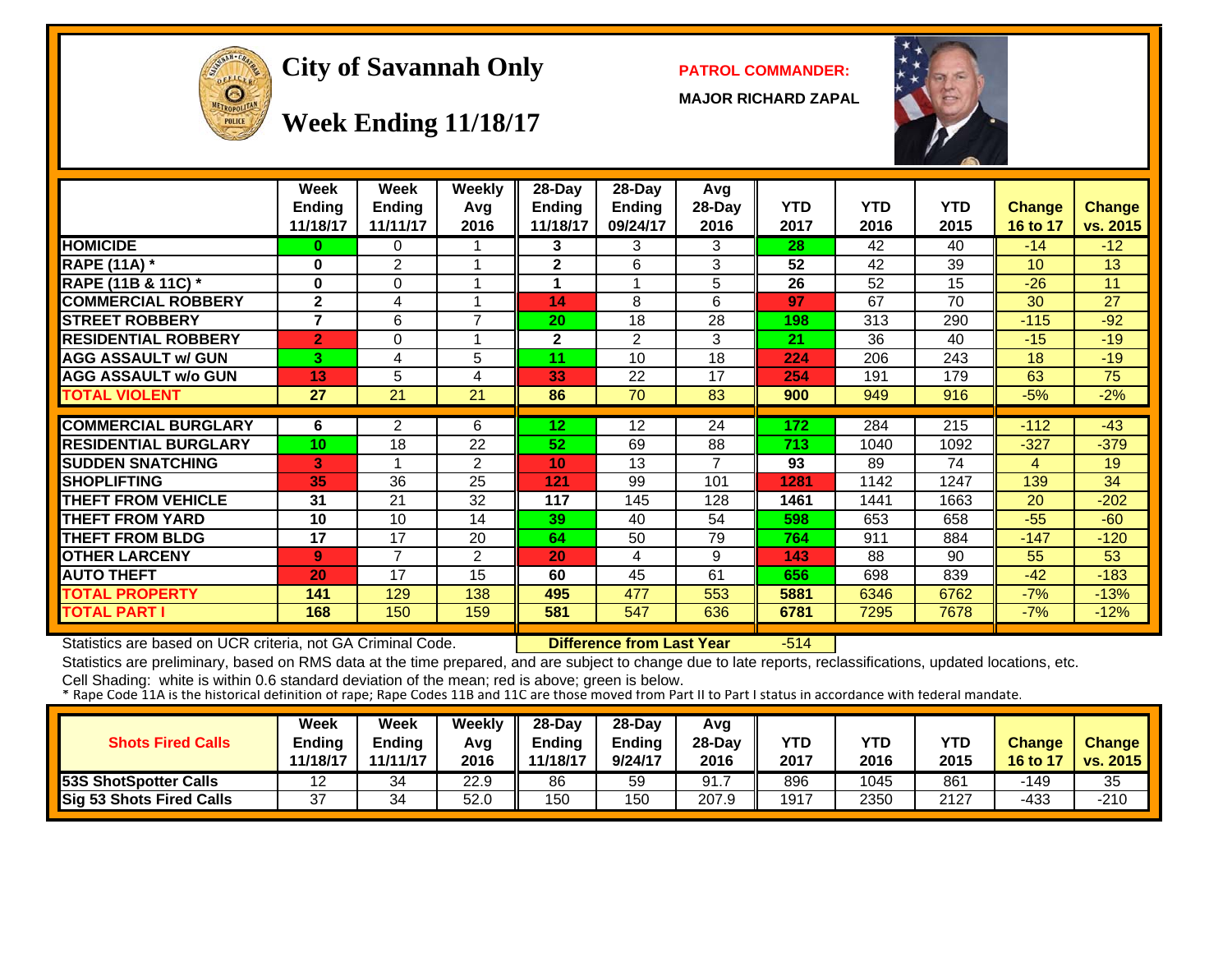

#### **COMPSTATWEST CHATHAM PRECINCTWeek Ending 11/18/17**

**PRECINCT COMMANDER:**

**CAPT. JOHN BEST**



|                             | Week<br><b>Ending</b><br>11/18/17 | Week<br><b>Ending</b><br>11/11/17 | <b>Weekly</b><br>Avg<br>2016 | 28-Day<br><b>Ending</b><br>11/18/17 | 28-Day<br><b>Ending</b><br>09/24/17 | Avg<br>28-Day<br>2016 | <b>YTD</b><br>2017 | <b>YTD</b><br>2016 | <b>YTD</b><br>2015 | Change<br>16 to 17 | <b>Change</b><br>vs. 2015 |
|-----------------------------|-----------------------------------|-----------------------------------|------------------------------|-------------------------------------|-------------------------------------|-----------------------|--------------------|--------------------|--------------------|--------------------|---------------------------|
| <b>HOMICIDE</b>             | 0                                 | 0                                 | $\Omega$                     | 0                                   | 0                                   | 0                     | 3                  | 4                  | 4                  | $-1$               | $-1$                      |
| <b>RAPE (11A) *</b>         | $\bf{0}$                          |                                   | $\Omega$                     | $\overline{2}$                      |                                     |                       | 14                 | 10                 | 12                 | $\overline{4}$     | $\overline{2}$            |
| RAPE (11B & 11C) *          | $\mathbf{0}$                      | $\Omega$                          | $\Omega$                     | $\bf{0}$                            | $\Omega$                            |                       | 5                  | 16                 | 4                  | $-11$              |                           |
| <b>COMMERCIAL ROBBERY</b>   | $\bf{0}$                          |                                   | 0                            | $\mathbf 2$                         |                                     |                       | 13                 | 15                 | 14                 | $-2$               | $-1$                      |
| <b>STREET ROBBERY</b>       | $\mathbf 0$                       | 2                                 | 1                            | 3                                   | $\Omega$                            | 3                     | 23                 | 31                 | 24                 | -8                 | $-1$                      |
| <b>RESIDENTIAL ROBBERY</b>  |                                   | 0                                 | $\Omega$                     |                                     | $\Omega$                            |                       | 4                  | 17                 | $\overline{7}$     | $-13$              | -3                        |
| <b>AGG ASSAULT w/ GUN</b>   | $\bf{0}$                          | 0                                 | 1                            |                                     | $\overline{2}$                      | 4                     | 40                 | 41                 | 24                 | -1                 | 16                        |
| <b>AGG ASSAULT w/o GUN</b>  |                                   |                                   | -4                           | 4                                   | 5                                   | 4                     | 53                 | 45                 | 37                 | 8                  | 16                        |
| <b>TOTAL VIOLENT</b>        | $\mathbf{2}$                      | 5                                 | 4                            | 13                                  | 9                                   | 16                    | 155                | 179                | 126                | $-13%$             | 23%                       |
|                             |                                   |                                   |                              |                                     |                                     |                       |                    |                    |                    |                    |                           |
| <b>COMMERCIAL BURGLARY</b>  | 1                                 | $\overline{2}$                    |                              | 4                                   | 3                                   | 5.                    | 52                 | 57                 | 67                 | -5                 | $-15$                     |
| <b>RESIDENTIAL BURGLARY</b> | 4                                 | 8                                 | 6                            | 21                                  | 11                                  | 22                    | 231                | 263                | 305                | $-32$              | $-74$                     |
| <b>SUDDEN SNATCHING</b>     | $\bf{0}$                          | 0                                 | $\Omega$                     | $\bf{0}$                            | $\Omega$                            |                       | 7                  | 11                 | 4                  | -4                 | 3                         |
| <b>SHOPLIFTING</b>          | 5                                 | $\overline{2}$                    | 3                            | 11                                  | 8                                   | 14                    | 145                | 159                | 178                | $-14$              | $-33$                     |
| <b>THEFT FROM VEHICLE</b>   | 11                                | 8                                 | $\overline{7}$               | 46                                  | 46                                  | 29                    | 381                | 329                | 351                | 52                 | 30                        |
| <b>THEFT FROM YARD</b>      | $\mathbf{2}$                      | 0                                 | 3                            | 4                                   | 12                                  | 10                    | 137                | 118                | 138                | 19                 | -1                        |
| <b>THEFT FROM BLDG</b>      | 5                                 | 6                                 | 4                            | 14                                  | 16                                  | 16                    | 214                | 166                | 186                | 48                 | 28                        |
| <b>OTHER LARCENY</b>        | 1                                 | 3                                 | 1                            | 5                                   | 2                                   | 4                     | 43                 | 34                 | 24                 | 9                  | 19                        |
| <b>AUTO THEFT</b>           | 3                                 | $\overline{2}$                    | 4                            | 22                                  | 30                                  | 16                    | 215                | 180                | 211                | 35                 | $\overline{4}$            |
| <b>TOTAL PROPERTY</b>       | 32                                | 31                                | 29                           | 127                                 | 128                                 | 118                   | 1425               | 1317               | 1464               | 8%                 | $-3%$                     |
| <b>TOTAL PART I</b>         | 34                                | 36                                | 33                           | 140                                 | 137                                 | 134                   | 1580               | 1496               | 1590               | 6%                 | $-1%$                     |

Statistics are based on UCR criteria, not GA Criminal Code. **Difference from Last Year** 84

Statistics are preliminary, based on RMS data at the time prepared, and are subject to change due to late reports, reclassifications, updated locations, etc.

| <b>Citizen Initiated Calls</b>  | Week<br><b>Ending</b><br>11/18/17 | <b>Week</b><br>Ending<br>11/11/17 | <b>Weekly</b><br>Avg<br>2016 | 28-Day<br><b>Ending</b><br>11/18/17 | 28-Day<br><b>Ending</b><br>9/24/17 | Avg<br>$28-Day$<br>2016 | YTD<br>2017 | YTD<br>2016 | YTD<br>2015 | <b>Change</b><br>16 to 17 | <b>Change</b><br>vs. 2015 |
|---------------------------------|-----------------------------------|-----------------------------------|------------------------------|-------------------------------------|------------------------------------|-------------------------|-------------|-------------|-------------|---------------------------|---------------------------|
| <b>Midnight Shift</b>           | 106                               | 115                               | 114                          | 443                                 | 496                                | 455                     | 5251        | 5331        | 5272        | $-80$                     | $-21$                     |
| Day Shift                       | 265                               | 268                               | 282                          | 1104                                | 1173                               | 1127                    | 12802       | 13219       | 12986       | $-417$                    | $-184$                    |
| <b>Afternoon Shift</b>          | 269                               | 290                               | 294                          | 1134                                | 1212                               | 1177                    | 13480       | 13663       | 13551       | $-183$                    | $-71$                     |
| <b>TOTAL CITIZEN CFS</b>        | 640                               | 640                               | 690                          | 2681                                | 2881                               | 2758                    | 31533       | 32213       | 31810       | $-2.1%$                   | $-0.9%$                   |
| <b>53S ShotSpotter Calls</b>    |                                   |                                   |                              |                                     |                                    |                         |             |             |             |                           |                           |
| <b>Sig 53 Shots Fired Calls</b> | 19                                |                                   | 10                           | 40                                  | 30                                 | 38                      | 408         | 427         | 414         | -19                       | -6                        |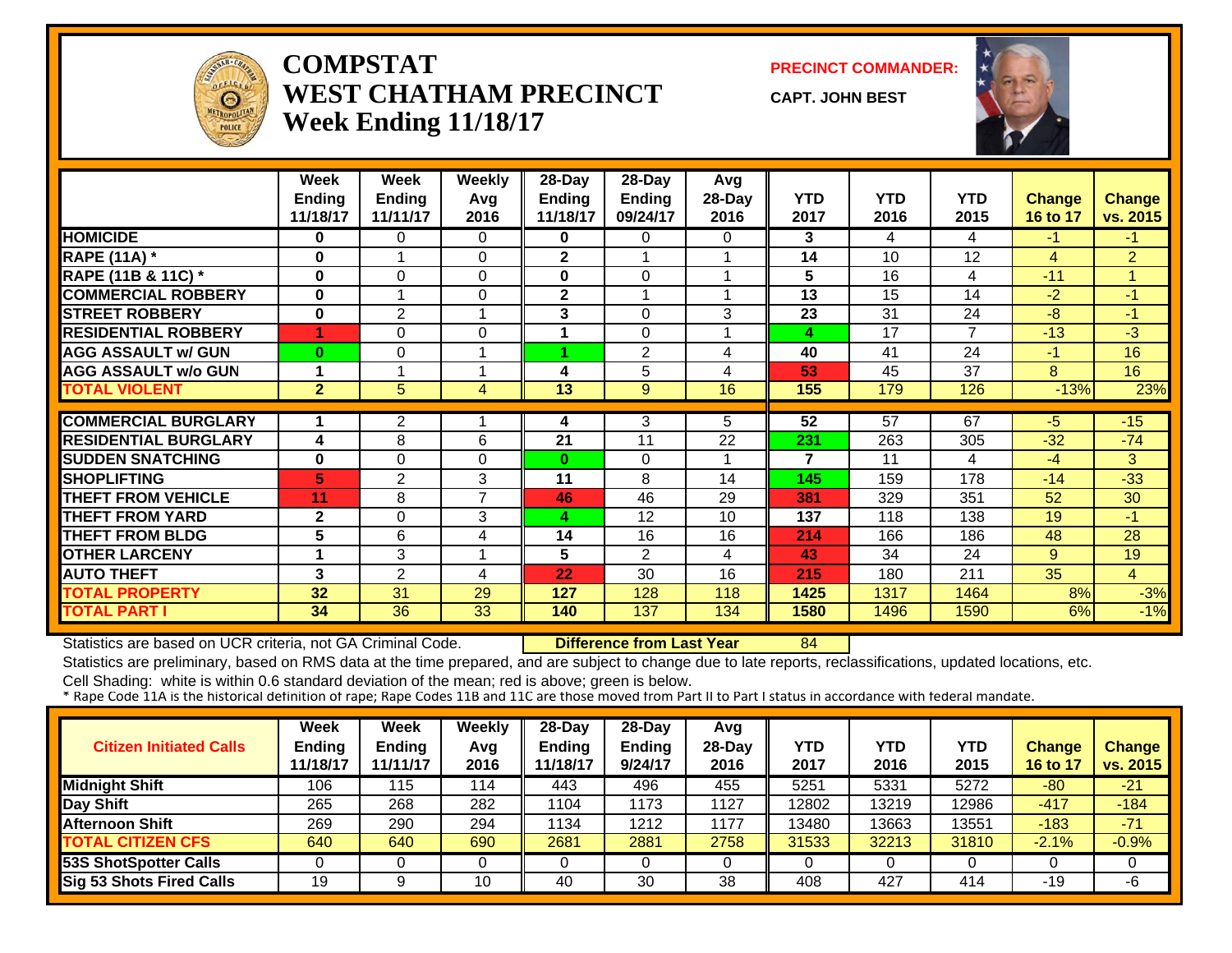## **BEAT 11 West Chatham Precinct Week Ending 11/18/17**



|                             |                | <b>Last 4 Weeks</b> |                |                | 28 Days        | 28 Day  |                |                |                |                |                |
|-----------------------------|----------------|---------------------|----------------|----------------|----------------|---------|----------------|----------------|----------------|----------------|----------------|
|                             | <b>Ending</b>  | <b>Endina</b>       | <b>Endina</b>  | <b>Endina</b>  | <b>Ending</b>  | Average | <b>YTD</b>     | <b>YTD</b>     | <b>YTD</b>     | <b>Change</b>  | <b>Change</b>  |
|                             | 10/28/17       | 11/04/17            | 11/11/17       | 11/18/17       | 11/18/17       | 2016    | 2017           | 2016           | 2015           | 16 to 17       | vs. 2015       |
| <b>HOMICIDE</b>             | $\Omega$       | 0                   | $\mathbf{0}$   | $\mathbf{0}$   | $\Omega$       | 0.0     | $\Omega$       | $\Omega$       | 0              | $\Omega$       | $\overline{0}$ |
| <b>RAPE (11A) *</b>         | $\Omega$       | $\Omega$            | $\Omega$       | $\Omega$       | $\Omega$       | 0.1     | $\mathbf{1}$   | $\mathbf{1}$   | $\mathbf{1}$   | $\Omega$       | $\Omega$       |
| RAPE (11B & 11C) *          | $\mathbf 0$    | $\Omega$            | $\Omega$       | $\Omega$       | $\Omega$       | 0.1     | $\mathbf{1}$   | $\mathbf{1}$   | $\mathbf{1}$   | $\overline{0}$ | $\mathbf{0}$   |
| <b>COMMERCIAL ROBBERY</b>   | $\Omega$       | $\Omega$            | $\Omega$       | $\Omega$       | $\Omega$       | 0.3     | $\overline{2}$ | 3              | 3              | $-1$           | $-1$           |
| <b>STREET ROBBERY</b>       | $\Omega$       | $\Omega$            | $\Omega$       | $\Omega$       | $\Omega$       | 0.2     | $\overline{2}$ | $\overline{2}$ | 4              | $\Omega$       | $-2$           |
| <b>RESIDENTIAL ROBBERY</b>  | $\Omega$       | $\Omega$            | $\Omega$       | $\Omega$       | $\Omega$       | 0.1     | $\Omega$       | $\mathbf{1}$   | 0              | $-1$           | $\Omega$       |
| <b>AGG ASSAULT w/ GUN</b>   | $\Omega$       | 0                   | $\Omega$       | $\Omega$       | $\Omega$       | 0.1     | 5              | $\mathbf{1}$   | $\mathbf{1}$   | 4              | $\overline{4}$ |
| <b>AGG ASSAULT w/o GUN</b>  | $\Omega$       | 0                   | $\Omega$       | $\Omega$       | $\Omega$       | 0.5     | 4              | 5              | $\mathbf{1}$   | $-1$           | 3              |
| <b>TOTAL VIOLENT</b>        | $\Omega$       | $\Omega$            | $\Omega$       | $\Omega$       | $\Omega$       | 1.3     | 15             | 14             | 11             | 7%             | 36%            |
| <b>COMMERCIAL BURGLARY</b>  | $\Omega$       | 0                   | $\Omega$       | $\Omega$       | $\Omega$       | 0.4     | 10             | 5.             | 13             | 5              | $-3$           |
| <b>RESIDENTIAL BURGLARY</b> | $\Omega$       | 0                   | 1              | 1              | $\overline{2}$ | 1.1     | 21             | 13             | 21             | 8              | $\mathbf{0}$   |
| <b>SUDDEN SNATCHING</b>     | $\Omega$       | 0                   | $\Omega$       | $\Omega$       | $\Omega$       | 0.1     | $\mathbf{1}$   | $\mathbf{1}$   | 0              | $\Omega$       | 1              |
| <b>SHOPLIFTING</b>          | $\Omega$       | 0                   | $\Omega$       | $\Omega$       | 0              | 0.2     | $\overline{7}$ | $\overline{2}$ | $\mathbf{1}$   | 5              | 6              |
| <b>THEFT FROM VEHICLE</b>   | 3              | 0                   | $\overline{2}$ | $\overline{2}$ | $\overline{7}$ | 3.5     | 49             | 35             | 38             | 14             | 11             |
| <b>THEFT FROM YARD</b>      | $\Omega$       | 0                   | $\Omega$       | 1              | $\mathbf{1}$   | 1.9     | 27             | 24             | 21             | 3              | 6              |
| <b>THEFT FROM BLDG</b>      | $\Omega$       | 0                   | $\Omega$       | $\Omega$       | 0              | 3.3     | 54             | 36             | 49             | 18             | 5              |
| <b>OTHER LARCENY</b>        | $\Omega$       | 0                   | $\mathbf{1}$   | $\Omega$       | $\mathbf{1}$   | 0.7     | 6              | 8              | $\overline{2}$ | $-2$           | $\overline{4}$ |
| <b>AUTO THEFT</b>           | $\mathbf{1}$   | $\mathbf{1}$        | $\Omega$       | $\Omega$       | $\overline{2}$ | 2.2     | 25             | 26             | 32             | $-1$           | $-7$           |
| <b>TOTAL PROPERTY</b>       | $\overline{4}$ | $\mathbf{1}$        | 4              | 4              | 13             | 13.4    | 200            | 150            | 177            | 33%            | 13%            |
| <b>TOTAL PART I</b>         | $\overline{4}$ | $\mathbf{1}$        | 4              | 4              | 13             | 14.7    | 215            | 164            | 188            | 31%            | 14%            |

 **Difference from Last Year**51

Statistics are based on UCR criteria, not GA Criminal Code.

\* Rape Code 11A is the historical definition of rape (aka Legacy Rape); Rape Codes 11B and 11C are those moved from Part II to Part I in 2017.

\* Rape Code 11A is the historical definition of rape; Rape Codes 11B and 11C are those moved from Part II to Part I status in accordance with federal mandate.

|                                 | Week          | Week          | Week          | Week                | 28 Davs       | 28 Day     |      |      |            |               |                          |
|---------------------------------|---------------|---------------|---------------|---------------------|---------------|------------|------|------|------------|---------------|--------------------------|
| <b>Shots Fired Calls</b>        | <b>Ending</b> | <b>Ending</b> | <b>Ending</b> | <b>Ending</b>       | <b>Endina</b> | Average II | YTD  | YTD  | <b>YTD</b> | <b>Change</b> | <b>Change</b>            |
|                                 | 10/28/17      | 11/04/17      | 11/11/17      | 11/18/17   11/18/17 |               | 2016       | 2017 | 2016 | 2015       | 16 to 17      | $\vert$ vs. 2015 $\vert$ |
| <b>53S ShotSpotter Calls</b>    |               |               |               |                     |               | 0.0        |      |      |            | 0%            | 0%                       |
| <b>Sig 53 Shots Fired Calls</b> |               |               |               |                     |               | 1.6        | 23   | 16   | 33         | 44%           | $-30\%$                  |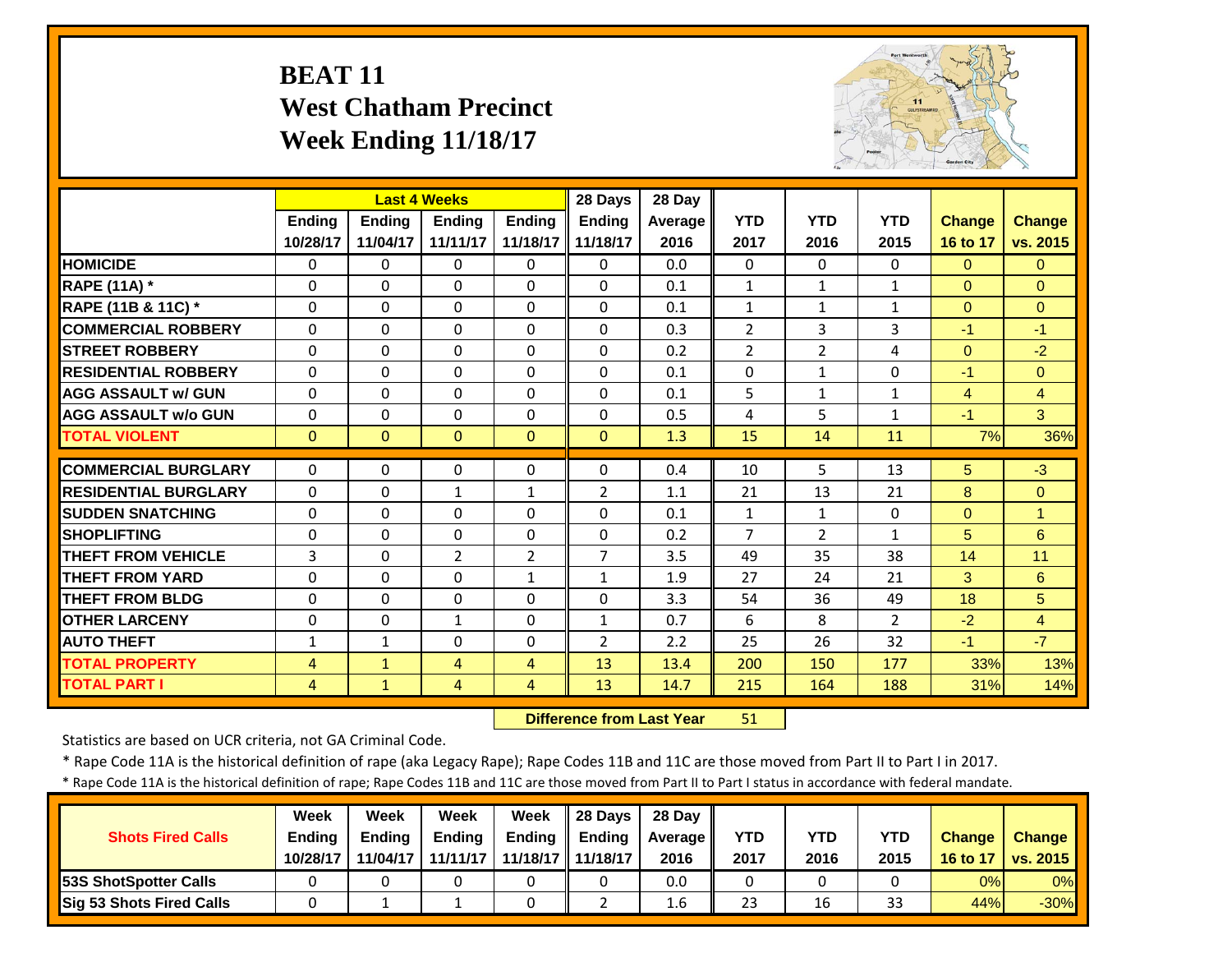## **BEAT 12 West Chatham Precinct Week Ending 11/18/17**



|                             |                | <b>Last 4 Weeks</b> |                |                | 28 Days        | 28 Day  |                |                |                |                |                |
|-----------------------------|----------------|---------------------|----------------|----------------|----------------|---------|----------------|----------------|----------------|----------------|----------------|
|                             | Ending         | <b>Ending</b>       | Ending         | <b>Ending</b>  | <b>Ending</b>  | Average | <b>YTD</b>     | <b>YTD</b>     | <b>YTD</b>     | <b>Change</b>  | Change         |
|                             | 10/28/17       | 11/04/17            | 11/11/17       | 11/18/17       | 11/18/17       | 2016    | 2017           | 2016           | 2015           | 16 to 17       | vs. 2015       |
| <b>HOMICIDE</b>             | 0              | 0                   | $\Omega$       | $\mathbf{0}$   | 0              | 0.1     | 1              | $\mathbf{1}$   | 0              | $\Omega$       | 1              |
| <b>RAPE (11A)</b> *         | $\mathbf{1}$   | $\Omega$            | $\Omega$       | $\Omega$       | $\mathbf{1}$   | 0.2     | 5              | $\mathbf{1}$   | 3              | $\overline{4}$ | $\overline{2}$ |
| RAPE (11B & 11C) *          | $\Omega$       | $\Omega$            | $\Omega$       | $\Omega$       | $\Omega$       | 0.6     | $\mathbf{1}$   | $\overline{7}$ | 1              | $-6$           | $\Omega$       |
| <b>COMMERCIAL ROBBERY</b>   | $\Omega$       | $\Omega$            | $\mathbf{1}$   | $\Omega$       | $\mathbf{1}$   | 0.3     | 2              | 4              | 1              | $-2$           | 1              |
| <b>ISTREET ROBBERY</b>      | $\Omega$       | $\Omega$            | 1              | $\Omega$       | 1              | 0.6     | $\overline{4}$ | 6              | 6              | $-2$           | $-2$           |
| <b>RESIDENTIAL ROBBERY</b>  | 0              | $\Omega$            | $\Omega$       | 0              | $\Omega$       | 0.3     | $\mathbf{1}$   | 4              | $\mathbf{1}$   | $-3$           | $\Omega$       |
| <b>AGG ASSAULT w/ GUN</b>   | $\Omega$       | $\Omega$            | $\Omega$       | $\Omega$       | 0              | 0.7     | 10             | 8              | $\overline{2}$ | $\overline{2}$ | 8              |
| <b>AGG ASSAULT w/o GUN</b>  | 0              | $\mathbf{1}$        | $\Omega$       | $\Omega$       | $\mathbf{1}$   | 0.8     | 16             | 9              | 10             | $\overline{7}$ | 6              |
| <b>TOTAL VIOLENT</b>        | $\mathbf{1}$   | $\mathbf{1}$        | $\overline{2}$ | $\Omega$       | 4              | 3.6     | 40             | 40             | 24             | 0%             | 67%            |
| <b>COMMERCIAL BURGLARY</b>  | $\Omega$       | $\Omega$            | $\Omega$       | $\Omega$       | 0              | 0.5     | $\overline{2}$ | 5.             | 6              | $-3$           | $-4$           |
| <b>RESIDENTIAL BURGLARY</b> | $\Omega$       | 3                   | 4              | $\overline{2}$ | 9              | 7.1     | 59             | 89             | 108            | $-30$          | $-49$          |
| <b>SUDDEN SNATCHING</b>     | 0              | $\Omega$            | $\Omega$       | 0              | 0              | 0.3     | $\Omega$       | 3              | 0              | $-3$           | $\Omega$       |
| <b>SHOPLIFTING</b>          | $\Omega$       | $\Omega$            | $\mathbf{1}$   | $\mathbf{1}$   | $\overline{2}$ | 2.9     | 20             | 33             | 24             | $-13$          | $-4$           |
| <b>THEFT FROM VEHICLE</b>   | $\mathbf{1}$   | 4                   | $\Omega$       | 5              | 10             | 8.6     | 100            | 99             | 100            | 1              | $\Omega$       |
| <b>THEFT FROM YARD</b>      | 0              | $\Omega$            | $\Omega$       | 0              | 0              | 2.6     | 24             | 32             | 33             | $-8$           | $-9$           |
| <b>THEFT FROM BLDG</b>      | $\mathbf{1}$   | $\Omega$            | $\mathbf{1}$   | 1              | 3              | 2.7     | 40             | 29             | 32             | 11             | 8              |
| <b>OTHER LARCENY</b>        | $\Omega$       | $\Omega$            | $\mathbf{1}$   | $\Omega$       | 1              | 0.9     | $\overline{7}$ | 8              | 4              | $-1$           | 3              |
| <b>AUTO THEFT</b>           | $\mathbf{1}$   | $\overline{2}$      | $\mathbf{1}$   | $\Omega$       | 4              | 4.0     | 31             | 40             | 54             | $-9$           | $-23$          |
| <b>TOTAL PROPERTY</b>       | 3              | 9                   | 8              | 9              | 29             | 29.5    | 283            | 338            | 361            | $-16%$         | $-22%$         |
| <b>TOTAL PART I</b>         | $\overline{4}$ | 10                  | 10             | 9              | 33             | 33.1    | 323            | 378            | 385            | $-15%$         | $-16%$         |

 **Difference from Last Year**‐55

Statistics are based on UCR criteria, not GA Criminal Code.

|                              | Week          | Week          | Week          | Week     | 28 Days       | 28 Day    |      |      |            |               |                     |
|------------------------------|---------------|---------------|---------------|----------|---------------|-----------|------|------|------------|---------------|---------------------|
| <b>Shots Fired Calls</b>     | <b>Ending</b> | <b>Ending</b> | <b>Ending</b> | Ending   | <b>Ending</b> | Average I | YTD  | YTD  | <b>YTD</b> | <b>Change</b> | <b>Change</b>       |
|                              | 10/28/17      | 11/04/17      | 11/11/17      | 11/18/17 | 11/18/17      | 2016      | 2017 | 2016 | 2015       |               | 16 to 17   vs. 2015 |
| <b>53S ShotSpotter Calls</b> |               |               |               |          |               | 0.0       |      |      |            | 0%            | $0\%$               |
| Sig 53 Shots Fired Calls     |               |               |               |          |               | 6.5       | 85   | 75   | 65         | 13%           | 31%                 |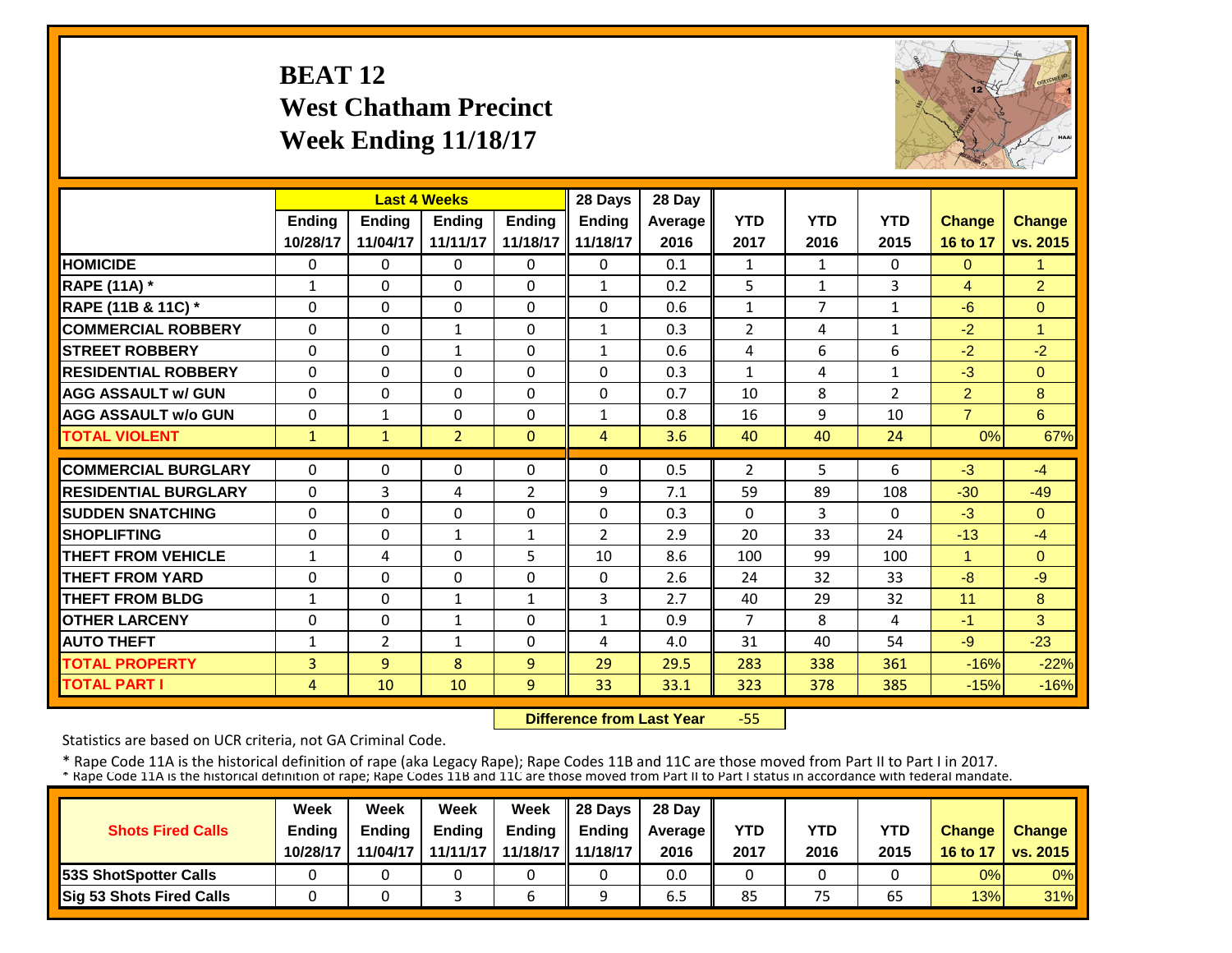# **BEAT 13 West Chatham Precinct Week Ending 11/18/17**



|                             |              | <b>Last 4 Weeks</b> |              |                | 28 Days        | 28 Day  |                |                |                |                      |                |
|-----------------------------|--------------|---------------------|--------------|----------------|----------------|---------|----------------|----------------|----------------|----------------------|----------------|
|                             | Ending       | Ending              | Ending       | <b>Ending</b>  | <b>Ending</b>  | Average | <b>YTD</b>     | <b>YTD</b>     | <b>YTD</b>     | <b>Change</b>        | <b>Change</b>  |
|                             | 10/28/17     | 11/04/17            | 11/11/17     | 11/18/17       | 11/18/17       | 2016    | 2017           | 2016           | 2015           | 16 to 17             | vs. 2015       |
| <b>HOMICIDE</b>             | 0            | $\Omega$            | 0            | 0              | $\Omega$       | 0.1     | 1              | $\Omega$       | 3              | $\blacktriangleleft$ | $-2$           |
| <b>RAPE (11A)</b> *         | $\Omega$     | $\Omega$            | $\Omega$     | 0              | $\Omega$       | 0.4     | 3              | 4              | $\mathbf{1}$   | $-1$                 | $\overline{2}$ |
| RAPE (11B & 11C) *          | $\Omega$     | $\Omega$            | $\Omega$     | $\Omega$       | $\Omega$       | 0.1     | $\Omega$       | $\mathbf{1}$   | 0              | $-1$                 | $\Omega$       |
| <b>COMMERCIAL ROBBERY</b>   | $\Omega$     | $\Omega$            | $\Omega$     | 0              | $\Omega$       | 0.2     | 3              | 1              | 3              | $\overline{2}$       | $\Omega$       |
| <b>STREET ROBBERY</b>       | 0            | $\Omega$            | $\mathbf{1}$ | 0              | $\mathbf{1}$   | 0.8     | 6              | 6              | 4              | $\Omega$             | $\overline{2}$ |
| <b>RESIDENTIAL ROBBERY</b>  | 0            | $\Omega$            | $\Omega$     | $\mathbf{1}$   | $\mathbf{1}$   | 0.2     | $\overline{2}$ | 2              | $\overline{2}$ | $\Omega$             | $\Omega$       |
| <b>AGG ASSAULT w/ GUN</b>   | $\mathbf{1}$ | $\Omega$            | $\Omega$     | 0              | $\mathbf{1}$   | 1.2     | 9              | 14             | 8              | $-5$                 | 1              |
| <b>AGG ASSAULT w/o GUN</b>  | 0            | 0                   | $\Omega$     | 0              | 0              | 0.8     | 13             | 10             | 11             | 3                    | $\overline{2}$ |
| <b>TOTAL VIOLENT</b>        | $\mathbf{1}$ | $\Omega$            | $\mathbf{1}$ | 1              | 3              | 3.6     | 37             | 38             | 32             | $-3%$                | 16%            |
| <b>COMMERCIAL BURGLARY</b>  | $\Omega$     | $\Omega$            | 1            | $\mathbf{1}$   | $\overline{2}$ | 1.1     | 22             | 13             | 21             | 9                    | -1             |
| <b>RESIDENTIAL BURGLARY</b> | $\mathbf{1}$ | $\mathbf{1}$        | $\mathbf{1}$ | 0              | 3              | 3.1     | 34             | 37             | 45             | $-3$                 | $-11$          |
| <b>SUDDEN SNATCHING</b>     | 0            | 0                   | $\Omega$     | 0              | $\Omega$       | 0.3     | $\overline{2}$ | $\overline{2}$ | 4              | $\Omega$             | $-2$           |
| <b>SHOPLIFTING</b>          | $\mathbf{1}$ | $\Omega$            | $\Omega$     | $\mathbf{1}$   | $\overline{2}$ | 1.6     | 22             | 19             | 6              | 3                    | 16             |
| <b>THEFT FROM VEHICLE</b>   | $\Omega$     | $\overline{2}$      | $\Omega$     | 0              | $\overline{2}$ | 4.2     | 41             | 52             | 63             | $-11$                | $-22$          |
| <b>THEFT FROM YARD</b>      | $\mathbf{1}$ | $\mathbf{1}$        | $\Omega$     | 0              | $\overline{2}$ | 1.9     | 24             | 20             | 24             | $\overline{4}$       | $\Omega$       |
| <b>THEFT FROM BLDG</b>      | $\Omega$     | $\Omega$            | $\mathbf{1}$ | $\overline{2}$ | 3              | 2.1     | 20             | 24             | 24             | -4                   | $-4$           |
| <b>OTHER LARCENY</b>        | $\mathbf{1}$ | $\Omega$            | $\Omega$     | 0              | $\mathbf{1}$   | 0.1     | 6              | $\mathbf{1}$   | 4              | 5                    | $\overline{2}$ |
| <b>AUTO THEFT</b>           | $\Omega$     | $\overline{2}$      | $\mathbf{1}$ | $\overline{2}$ | 5              | 2.7     | 40             | 28             | 31             | 12 <sup>2</sup>      | 9              |
| <b>TOTAL PROPERTY</b>       | 4            | 6                   | 4            | 6              | 20             | 17.1    | 211            | 196            | 222            | 8%                   | $-5%$          |
| <b>TOTAL PART I</b>         | 5            | 6                   | 5            | $\overline{7}$ | 23             | 20.7    | 248            | 234            | 254            | 6%                   | $-2%$          |

 **Difference from Last Year**14

Statistics are based on UCR criteria, not GA Criminal Code.

|                               | Week     | Week     | Week          | Week                | Il 28 Davs    | 28 Day         |      |      |      |               |                 |
|-------------------------------|----------|----------|---------------|---------------------|---------------|----------------|------|------|------|---------------|-----------------|
| <b>Shots Fired Calls</b>      | Ending   | Ending   | <b>Ending</b> | <b>Ending</b>       | <b>Ending</b> | <b>Average</b> | YTD  | YTD  | YTD  | <b>Change</b> | <b>Change</b>   |
|                               | 10/28/17 | 11/04/17 | 11/11/17      | 11/18/17   11/18/17 |               | 2016           | 2017 | 2016 | 2017 | 16 to 17      | <b>vs. 2015</b> |
| <b>153S ShotSpotter Calls</b> |          |          |               |                     |               | 0.2            |      |      |      | 0%            | $0\%$           |
| Sig 53 Shots Fired Calls      |          |          |               |                     | 11            | 8.6            | 78   | 95   | 88   | $-18%$        | $-11%$          |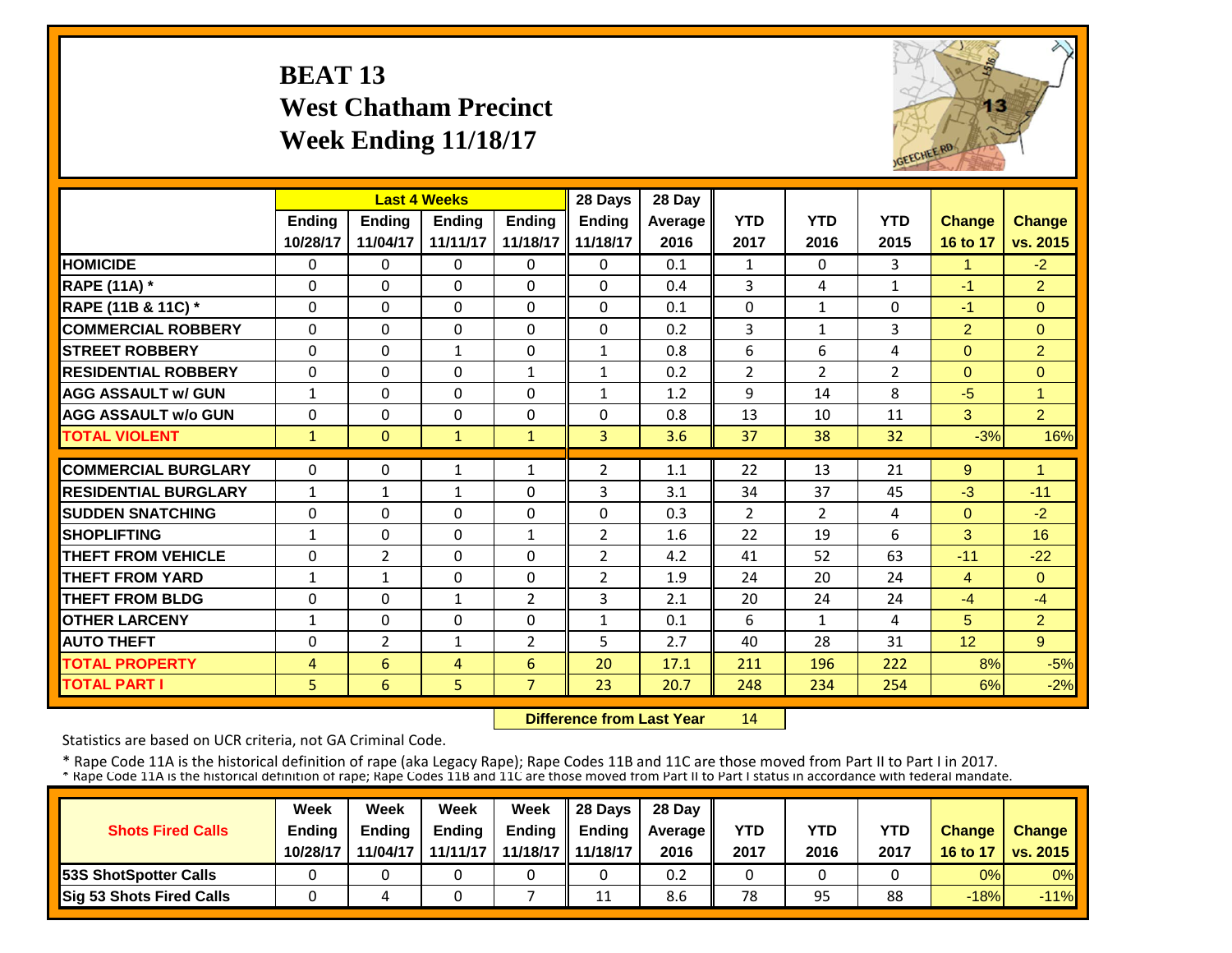# **BEAT 14 West Chatham Precinct Week Ending 11/18/17**



|                             |                | <b>Last 4 Weeks</b> |               |               | 28 Days        | 28 Day  |                |                |              |                |                |
|-----------------------------|----------------|---------------------|---------------|---------------|----------------|---------|----------------|----------------|--------------|----------------|----------------|
|                             | Ending         | <b>Ending</b>       | <b>Ending</b> | <b>Endina</b> | <b>Ending</b>  | Average | <b>YTD</b>     | <b>YTD</b>     | <b>YTD</b>   | <b>Change</b>  | <b>Change</b>  |
|                             | 10/28/17       | 11/04/17            | 11/11/17      | 11/18/17      | 11/18/17       | 2016    | 2017           | 2016           | 2015         | 16 to 17       | vs. 2015       |
| <b>HOMICIDE</b>             | $\Omega$       | 0                   | $\Omega$      | $\Omega$      | $\Omega$       | 0.2     | $\Omega$       | $\mathbf{1}$   | $\mathbf{1}$ | $-1$           | $-1$           |
| <b>RAPE (11A) *</b>         | $\Omega$       | $\Omega$            | $\Omega$      | $\Omega$      | $\Omega$       | 0.0     | $\overline{2}$ | $\Omega$       | 4            | $\overline{2}$ | $-2$           |
| RAPE (11B & 11C) *          | $\Omega$       | 0                   | $\Omega$      | $\Omega$      | $\Omega$       | 0.2     | $\mathbf{1}$   | $\overline{2}$ | 1            | $-1$           | $\Omega$       |
| <b>COMMERCIAL ROBBERY</b>   | $\Omega$       | $\Omega$            | $\Omega$      | $\Omega$      | $\Omega$       | 0.2     | 4              | $\overline{2}$ | $\mathbf{1}$ | $\overline{2}$ | 3              |
| <b>STREET ROBBERY</b>       | $\mathbf{1}$   | $\Omega$            | $\Omega$      | $\Omega$      | $\mathbf{1}$   | 0.4     | 3              | 4              | $\mathbf{1}$ | $-1$           | $\overline{2}$ |
| <b>RESIDENTIAL ROBBERY</b>  | $\Omega$       | $\Omega$            | $\Omega$      | $\Omega$      | $\Omega$       | 0.2     | $\Omega$       | $\overline{2}$ | 0            | $-2$           | $\Omega$       |
| <b>AGG ASSAULT w/ GUN</b>   | $\Omega$       | $\Omega$            | $\mathbf 0$   | $\Omega$      | $\Omega$       | 0.2     | $\overline{7}$ | 2              | 0            | 5              | $\overline{7}$ |
| <b>AGG ASSAULT w/o GUN</b>  | $\Omega$       | $\mathbf{1}$        | 1             | $\Omega$      | $\overline{2}$ | 0.5     | 6              | 4              | 1            | $\overline{2}$ | 5 <sup>5</sup> |
| <b>TOTAL VIOLENT</b>        | $\mathbf{1}$   | $\mathbf{1}$        | $\mathbf{1}$  | $\mathbf{0}$  | 3              | 1.6     | 23             | 17             | 9            | 35%            | 156%           |
| <b>COMMERCIAL BURGLARY</b>  | $\Omega$       | 0                   | $\Omega$      | $\Omega$      | $\Omega$       | 0.9     | 8              | $\overline{7}$ | 7            | 1              | $\overline{1}$ |
| <b>RESIDENTIAL BURGLARY</b> | $\Omega$       | $\overline{2}$      | 0             | $\Omega$      | $\overline{2}$ | 4.0     | 56             | 47             | 37           | 9              | 19             |
| <b>ISUDDEN SNATCHING</b>    | $\Omega$       | 0                   | $\Omega$      | $\Omega$      | $\Omega$       | 0.1     | $\Omega$       | $\mathbf{1}$   | 0            | $-1$           | $\Omega$       |
| <b>SHOPLIFTING</b>          | $\Omega$       | 0                   | 1             | $\Omega$      | $\mathbf{1}$   | 0.7     | 13             | 8              | 6            | 5              | $\overline{7}$ |
| <b>THEFT FROM VEHICLE</b>   | $\Omega$       | 8                   | 3             | 1             | 12             | 3.7     | 84             | 39             | 50           | 45             | 34             |
| <b>THEFT FROM YARD</b>      | $\Omega$       | 0                   | $\Omega$      | 1             | $\mathbf{1}$   | 1.6     | 22             | 19             | 21           | 3              | 1              |
| <b>THEFT FROM BLDG</b>      | $\Omega$       | $\mathbf{1}$        | $\Omega$      | $\mathbf{1}$  | $\overline{2}$ | 1.8     | 32             | 16             | 32           | 16             | $\Omega$       |
| <b>OTHER LARCENY</b>        | $\Omega$       | 0                   | 1             | $\Omega$      | $\mathbf{1}$   | 1.2     | 11             | 10             | 10           | 1              | 1              |
| <b>AUTO THEFT</b>           | $\overline{2}$ | $\mathbf{1}$        | $\Omega$      | $\Omega$      | 3              | 2.6     | 31             | 30             | 37           | 1              | $-6$           |
| <b>TOTAL PROPERTY</b>       | $\overline{2}$ | 12                  | 5             | 3             | 22             | 16.5    | 257            | 177            | 200          | 45%            | 29%            |
| <b>TOTAL PART I</b>         | 3              | 13                  | 6             | 3             | 25             | 18.1    | 280            | 194            | 209          | 44%            | 34%            |
|                             |                |                     |               |               |                |         |                |                |              |                |                |

 **Difference from Last Year**86

Statistics are based on UCR criteria, not GA Criminal Code.

|                               | Week     | Week     | Week          | Week                | Il 28 Davs    | 28 Day         |      |      |      |               |                 |
|-------------------------------|----------|----------|---------------|---------------------|---------------|----------------|------|------|------|---------------|-----------------|
| <b>Shots Fired Calls</b>      | Ending   | Ending   | <b>Ending</b> | <b>Ending</b>       | <b>Ending</b> | <b>Average</b> | YTD  | YTD  | YTD  | <b>Change</b> | <b>Change</b>   |
|                               | 10/28/17 | 11/04/17 | 11/11/17      | 11/18/17   11/18/17 |               | 2016           | 2017 | 2016 | 2015 | 16 to 17      | <b>vs. 2015</b> |
| <b>153S ShotSpotter Calls</b> |          |          |               |                     |               | 0.0            |      |      |      | 0%            | $0\%$           |
| Sig 53 Shots Fired Calls      |          |          |               | 4                   | 10            | $\overline{A}$ | 91   | 79   | 82   | 15%           | 11%             |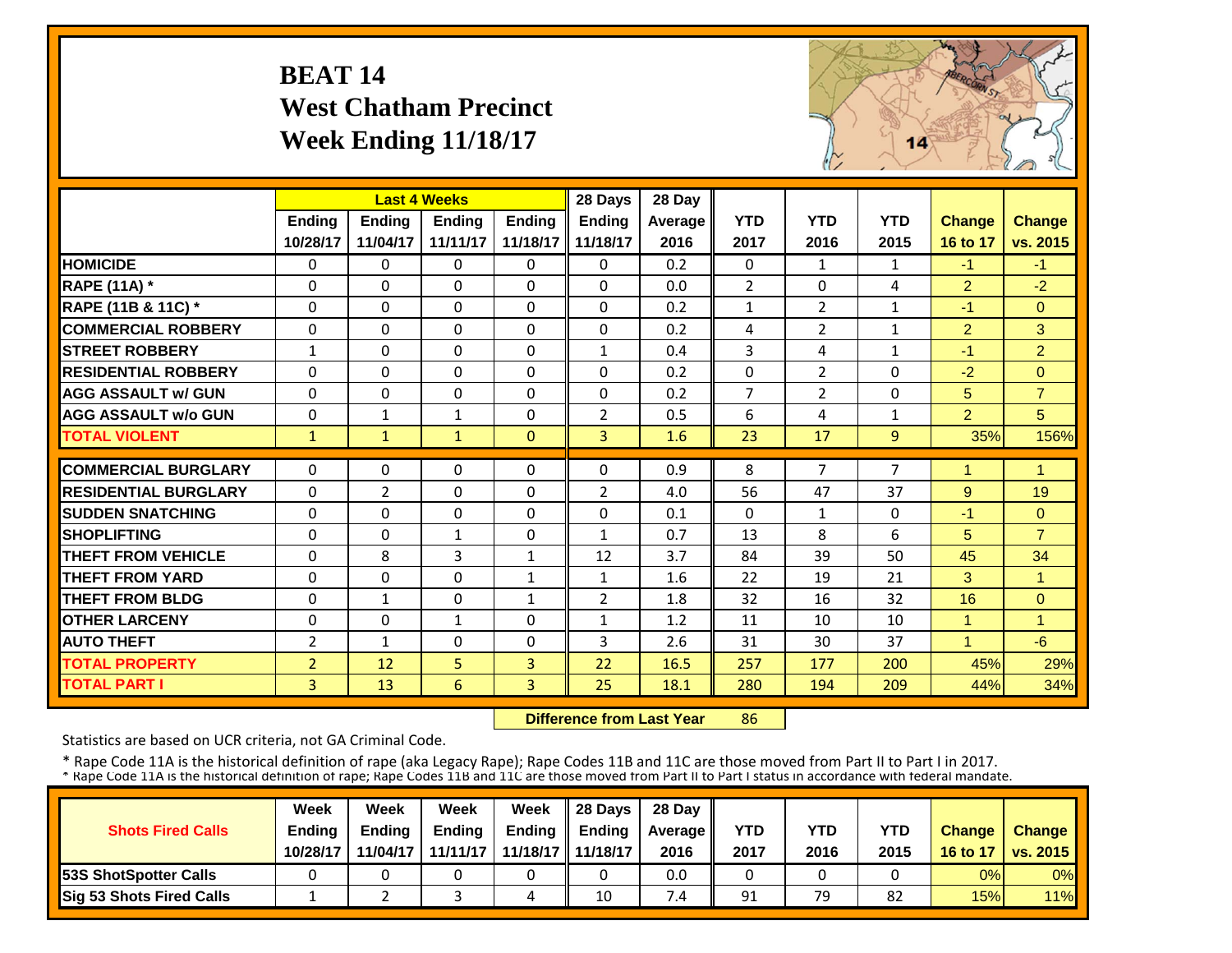#### **BEAT 15 West Chatham Precinct Week Ending 11/18/17**



|                             |                |                | <b>Last 4 Weeks</b> |               | 28 Days        | 28 Day  |                |                |                |                 |                |
|-----------------------------|----------------|----------------|---------------------|---------------|----------------|---------|----------------|----------------|----------------|-----------------|----------------|
|                             | Ending         | Ending         | Ending              | <b>Ending</b> | <b>Ending</b>  | Average | <b>YTD</b>     | <b>YTD</b>     | <b>YTD</b>     | <b>Change</b>   | Change         |
|                             | 10/28/17       | 11/04/17       | 11/11/17            | 11/18/17      | 11/18/17       | 2016    | 2017           | 2016           | 2015           | 16 to 17        | vs. 2015       |
| <b>HOMICIDE</b>             | 0              | $\Omega$       | 0                   | $\mathbf{0}$  | $\Omega$       | 0.2     | $\Omega$       | $\overline{2}$ | 0              | $-2$            | $\mathbf{0}$   |
| <b>RAPE (11A)</b> *         | $\Omega$       | $\Omega$       | $\mathbf{1}$        | $\Omega$      | $\mathbf{1}$   | 0.2     | $\mathbf{1}$   | $\overline{2}$ | $\overline{2}$ | $-1$            | $-1$           |
| RAPE (11B & 11C) *          | $\Omega$       | $\Omega$       | $\Omega$            | $\Omega$      | $\Omega$       | 0.4     | $\Omega$       | 5              | 0              | $-5$            | $\Omega$       |
| <b>COMMERCIAL ROBBERY</b>   | $\Omega$       | $\mathbf{1}$   | $\Omega$            | $\Omega$      | $\mathbf{1}$   | 0.5     | $\mathbf{1}$   | 4              | 2              | $-3$            | $-1$           |
| <b>STREET ROBBERY</b>       | $\Omega$       | $\Omega$       | $\Omega$            | $\Omega$      | 0              | 0.7     | 4              | 8              | 5              | $-4$            | $-1$           |
| <b>RESIDENTIAL ROBBERY</b>  | 0              | $\Omega$       | $\Omega$            | $\Omega$      | 0              | 0.3     | $\Omega$       | 4              | $\mathbf{1}$   | $-4$            | $-1$           |
| <b>AGG ASSAULT w/ GUN</b>   | 0              | $\Omega$       | $\Omega$            | $\Omega$      | 0              | 0.9     | 8              | 10             | 12             | $-2$            | $-4$           |
| <b>AGG ASSAULT w/o GUN</b>  | $\Omega$       | $\Omega$       | $\Omega$            | 1             | $\mathbf{1}$   | 0.9     | 6              | 11             | 6              | $-5$            | $\Omega$       |
| <b>TOTAL VIOLENT</b>        | $\mathbf{0}$   | $\mathbf{1}$   | $\mathbf{1}$        | $\mathbf{1}$  | $\overline{3}$ | 4.0     | 20             | 46             | 28             | $-57%$          | $-29%$         |
| <b>COMMERCIAL BURGLARY</b>  | $\Omega$       | $\mathbf{1}$   | 0                   | 0             | $\mathbf{1}$   | 1.3     | 5              | 16             | 16             | $-11$           | $-11$          |
| <b>RESIDENTIAL BURGLARY</b> | $\Omega$       | $\Omega$       | $\mathbf 1$         | $\Omega$      | $\mathbf{1}$   | 3.9     | 40             | 45             | 56             | $-5$            | $-16$          |
| <b>SUDDEN SNATCHING</b>     | 0              | $\Omega$       | $\Omega$            | $\Omega$      | 0              | 0.2     | $\overline{2}$ | 3              | 0              | $-1$            | 2 <sup>1</sup> |
| <b>SHOPLIFTING</b>          | $\Omega$       | $\Omega$       | $\Omega$            | $\mathbf{1}$  | $\mathbf{1}$   | 1.5     | 10             | 16             | 8              | $-6$            | $\overline{2}$ |
| <b>THEFT FROM VEHICLE</b>   | $\overline{2}$ | $\mathbf{1}$   | 1                   | 1             | 5              | 2.9     | 36             | 36             | 47             | $\Omega$        | $-11$          |
| <b>THEFT FROM YARD</b>      | $\Omega$       | $\Omega$       | $\Omega$            | $\Omega$      | 0              | 1.0     | 16             | 10             | 10             | 6               | 6              |
| <b>THEFT FROM BLDG</b>      | $\Omega$       | $\Omega$       | $\overline{2}$      | $\Omega$      | $\overline{2}$ | 2.2     | 28             | 26             | 15             | $\overline{2}$  | 13             |
| <b>OTHER LARCENY</b>        | $\Omega$       | $\Omega$       | $\Omega$            | 0             | 0              | 0.3     | 5              | 4              | 0              | 1               | 5              |
| <b>AUTO THEFT</b>           | $\Omega$       | $\overline{2}$ | $\Omega$            | $\mathbf{1}$  | 3              | 1.9     | 34             | 22             | 30             | 12 <sup>2</sup> | $\overline{4}$ |
| <b>TOTAL PROPERTY</b>       | $\overline{2}$ | 4              | 4                   | 3             | 13             | 15.2    | 176            | 178            | 182            | $-1%$           | $-3%$          |
| <b>TOTAL PART I</b>         | $\overline{2}$ | 5              | 5                   | 4             | 16             | 19.2    | 196            | 224            | 210            | $-13%$          | $-7%$          |

 **Difference from Last Year** $-28$ 

Statistics are based on UCR criteria, not GA Criminal Code.

|                               | Week          | Week          | Week          | Week                | $\parallel$ 28 Davs | 28 Day    |      |      |      |               |                     |
|-------------------------------|---------------|---------------|---------------|---------------------|---------------------|-----------|------|------|------|---------------|---------------------|
| <b>Shots Fired Calls</b>      | <b>Ending</b> | <b>Ending</b> | <b>Ending</b> | <b>Ending</b>       | <b>Ending</b>       | Average I | YTD  | YTD  | YTD  | <b>Change</b> | <b>Change</b>       |
|                               | 10/28/17      | 11/04/17      | 11/11/17      | 11/18/17   11/18/17 |                     | 2016      | 2017 | 2016 | 2015 |               | 16 to 17   vs. 2015 |
| <b>153S ShotSpotter Calls</b> |               |               |               |                     |                     | 0.0       |      |      |      | 0%            | $0\%$               |
| Sig 53 Shots Fired Calls      |               |               |               |                     |                     | 8.2       | 63   | 93   | 100  | $-32%$        | $-37%$              |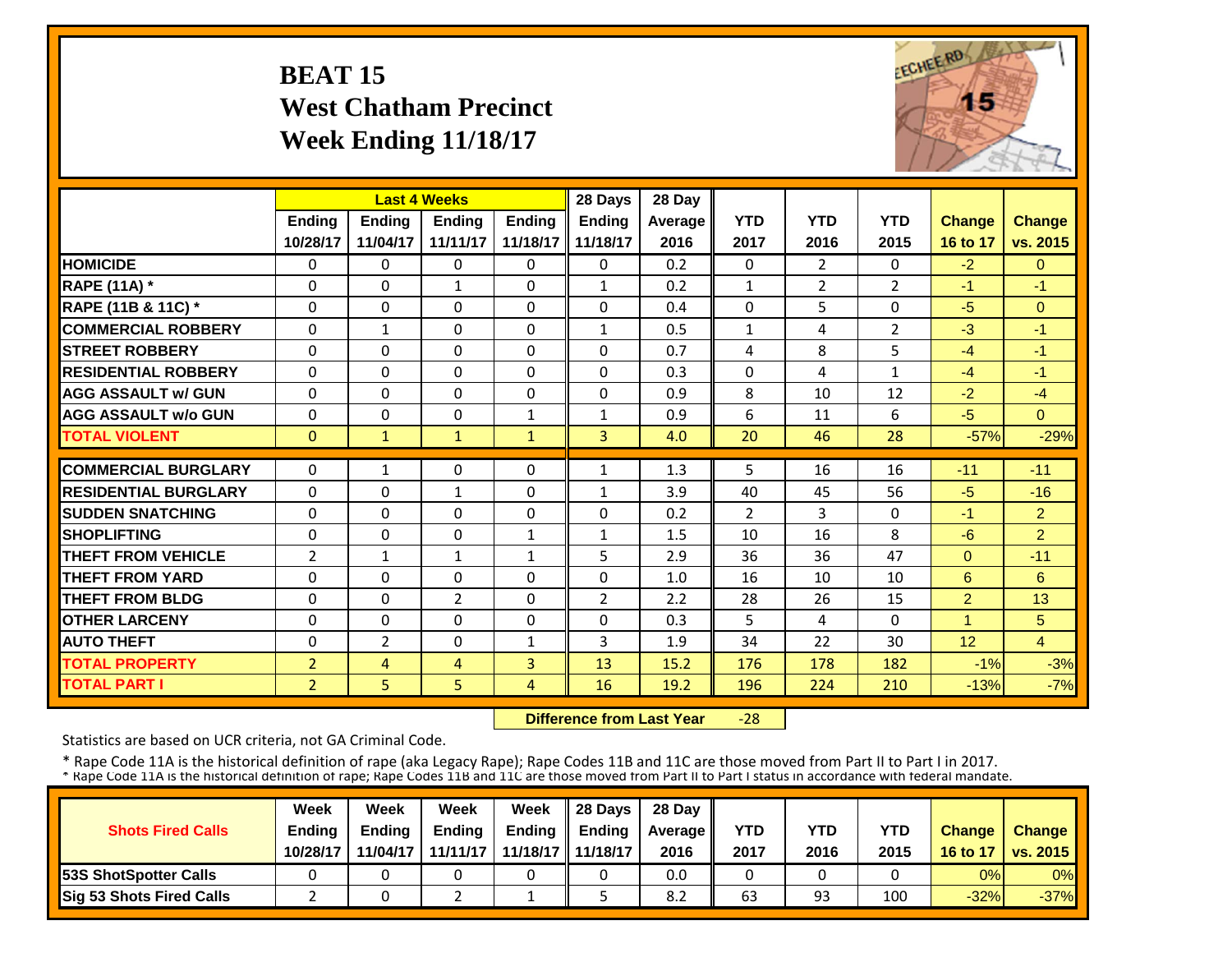## **BEAT 16 West Chatham Precinct Week Ending 11/18/17**



|                             |                | <b>Last 4 Weeks</b> |                |                | 28 Days       | 28 Day  |                |                |              |                |                |
|-----------------------------|----------------|---------------------|----------------|----------------|---------------|---------|----------------|----------------|--------------|----------------|----------------|
|                             | <b>Ending</b>  | <b>Ending</b>       | <b>Ending</b>  | <b>Endina</b>  | <b>Ending</b> | Average | <b>YTD</b>     | <b>YTD</b>     | <b>YTD</b>   | <b>Change</b>  | <b>Change</b>  |
|                             | 10/28/17       | 11/04/17            | 11/11/17       | 11/18/17       | 11/18/17      | 2016    | 2017           | 2016           | 2015         | 16 to 17       | vs. 2015       |
| <b>HOMICIDE</b>             | $\Omega$       | $\Omega$            | $\Omega$       | $\Omega$       | $\Omega$      | 0.0     | $\mathbf{1}$   | $\Omega$       | 0            | 1              | 1              |
| <b>RAPE (11A) *</b>         | $\Omega$       | $\Omega$            | $\Omega$       | $\Omega$       | $\Omega$      | 0.2     | $\overline{2}$ | $\overline{2}$ | $\mathbf{1}$ | $\Omega$       | $\overline{1}$ |
| RAPE (11B & 11C) *          | $\Omega$       | $\Omega$            | $\Omega$       | $\Omega$       | $\Omega$      | 0.0     | $\overline{2}$ | $\Omega$       | $\mathbf{1}$ | 2              | $\overline{1}$ |
| <b>COMMERCIAL ROBBERY</b>   | $\mathbf{0}$   | $\Omega$            | $\Omega$       | $\Omega$       | 0             | 0.1     | $\mathbf{1}$   | $\mathbf{1}$   | 4            | $\Omega$       | $-3$           |
| <b>STREET ROBBERY</b>       | 0              | $\Omega$            | 0              | $\Omega$       | 0             | 0.4     | 4              | 5              | 4            | $-1$           | $\mathbf{0}$   |
| <b>RESIDENTIAL ROBBERY</b>  | $\Omega$       | $\Omega$            | $\Omega$       | $\Omega$       | 0             | 0.4     | $\mathbf{1}$   | 4              | 3            | $-3$           | $-2$           |
| <b>AGG ASSAULT w/ GUN</b>   | $\Omega$       | $\Omega$            | $\Omega$       | $\Omega$       | $\Omega$      | 0.5     | $\mathbf{1}$   | 6              | $\mathbf{1}$ | $-5$           | $\Omega$       |
| <b>AGG ASSAULT w/o GUN</b>  | $\Omega$       | $\Omega$            | $\Omega$       | $\Omega$       | $\Omega$      | 0.5     | 8              | 6              | 8            | $\overline{2}$ | $\Omega$       |
| <b>TOTAL VIOLENT</b>        | $\mathbf{0}$   | $\mathbf{0}$        | $\mathbf{0}$   | $\Omega$       | $\mathbf{0}$  | 1.9     | 20             | 24             | 22           | $-17%$         | $-9%$          |
| <b>COMMERCIAL BURGLARY</b>  | $\Omega$       | $\Omega$            |                | $\Omega$       |               |         |                |                |              |                | 1              |
|                             |                |                     | 1              |                | 1             | 0.9     | 5              | 11             | 4            | $-6$           |                |
| <b>RESIDENTIAL BURGLARY</b> | $\Omega$       | 2                   | $\mathbf{1}$   | $\mathbf{1}$   | 4             | 3.1     | 21             | 32             | 38           | $-11$          | $-17$          |
| <b>SUDDEN SNATCHING</b>     | $\Omega$       | $\Omega$            | $\Omega$       | $\Omega$       | 0             | 0.1     | $\overline{2}$ | $\mathbf{1}$   | 0            | 1              | $\overline{2}$ |
| <b>SHOPLIFTING</b>          | $\overline{2}$ | $\mathbf{1}$        | 0              | $\overline{2}$ | 5             | 7.0     | 73             | 81             | 133          | $-8$           | $-60$          |
| <b>THEFT FROM VEHICLE</b>   | 4              | $\overline{2}$      | $\overline{2}$ | $\overline{2}$ | 10            | 6.3     | 71             | 68             | 53           | 3              | 18             |
| <b>THEFT FROM YARD</b>      | 0              | $\Omega$            | $\Omega$       | $\Omega$       | 0             | 1.4     | 24             | 13             | 29           | 11             | $-5$           |
| <b>THEFT FROM BLDG</b>      | $\mathbf{1}$   | $\Omega$            | $\overline{2}$ | $\mathbf{1}$   | 4             | 3.7     | 40             | 35             | 34           | 5              | 6              |
| <b>OTHER LARCENY</b>        | $\Omega$       | $\Omega$            | $\Omega$       | 1              | $\mathbf{1}$  | 0.5     | 8              | 3              | 4            | 5              | $\overline{4}$ |
| <b>AUTO THEFT</b>           | 3              | $\overline{2}$      | $\Omega$       | $\Omega$       | 5             | 3.0     | 54             | 34             | 27           | 20             | 27             |
| <b>TOTAL PROPERTY</b>       | 10             | $\overline{7}$      | 6              | $\overline{7}$ | 30            | 25.9    | 298            | 278            | 322          | 7%             | $-7%$          |
| <b>TOTAL PART I</b>         | 10             | $\overline{7}$      | 6              | $\overline{7}$ | 30            | 27.8    | 318            | 302            | 344          | 5%             | $-8%$          |

 **Difference from Last Year**16

Statistics are based on UCR criteria, not GA Criminal Code.

|                                 | Week          | Week          | Week          | Week     | 28 Davs       | 28 Day    |      |      |      |               |                     |
|---------------------------------|---------------|---------------|---------------|----------|---------------|-----------|------|------|------|---------------|---------------------|
| <b>Shots Fired Calls</b>        | <b>Ending</b> | <b>Ending</b> | <b>Ending</b> | Ending   | <b>Endina</b> | Average I | YTD  | YTD  | YTD  | <b>Change</b> | <b>Change</b>       |
|                                 | 10/28/17      | 11/04/17      | 11/11/17      | 11/18/17 | 11/18/17      | 2016      | 2017 | 2016 | 2015 |               | 16 to 17   vs. 2015 |
| <b>53S ShotSpotter Calls</b>    |               |               |               |          |               | 0.0       |      |      |      | 0%            | 0%                  |
| <b>Sig 53 Shots Fired Calls</b> |               |               |               |          |               | -6.1      | 68   | 69   | 46   | $-1%$         | 48%                 |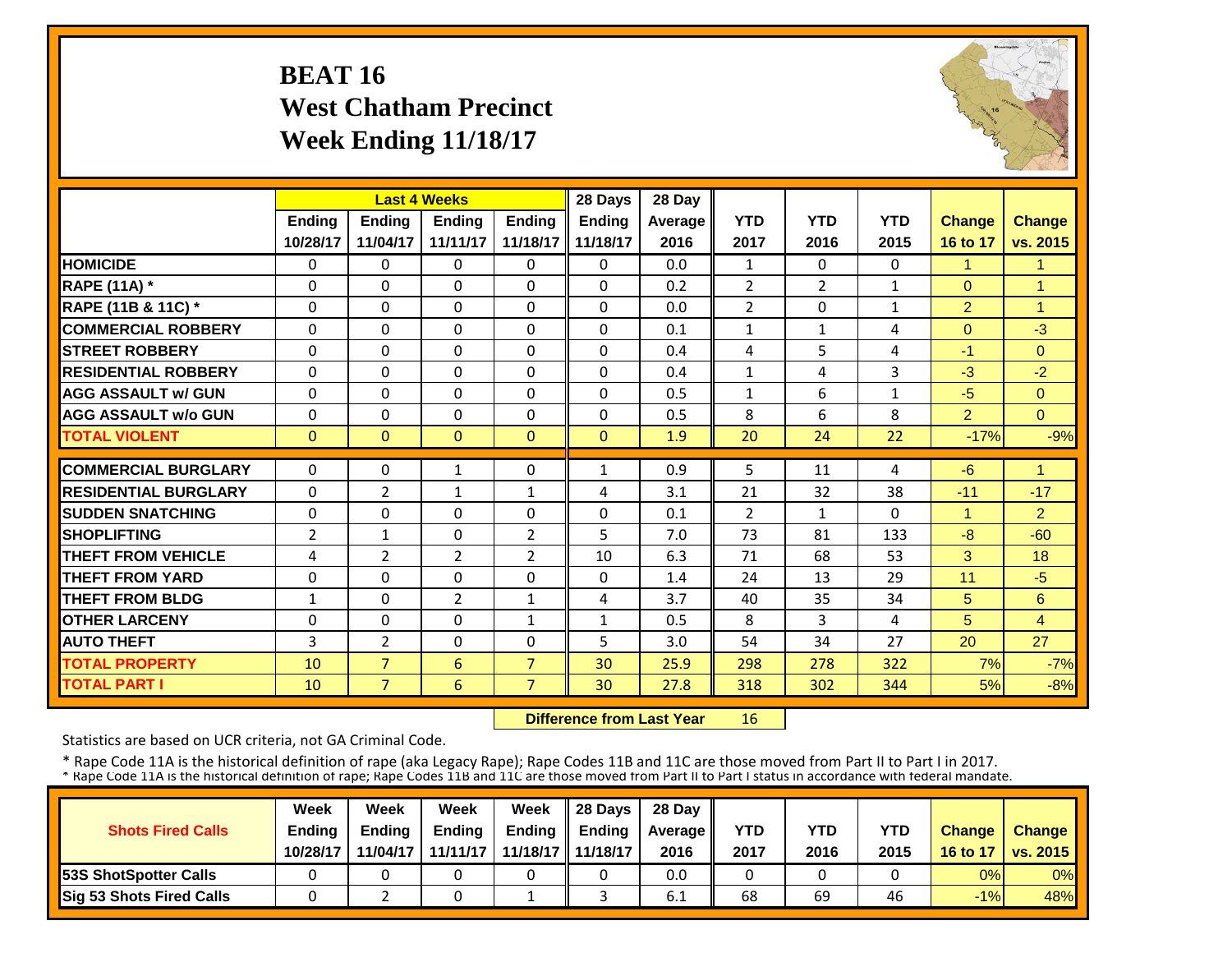

#### **COMPSTATDOWNTOWN PRECINCTWeek Ending 11/18/17**

**PRECINCT COMMANDER:**

**CAPT. CARY HILL**



|                             | Week           | Week           | <b>Weekly</b>  | 28-Day          | 28-Day                  | Avg      |            |                |      |                 |                |
|-----------------------------|----------------|----------------|----------------|-----------------|-------------------------|----------|------------|----------------|------|-----------------|----------------|
|                             | Ending         | <b>Ending</b>  | Avg            | Ending          | Ending                  | 28-Day   | <b>YTD</b> | <b>YTD</b>     | YTD  | <b>Change</b>   | Change         |
|                             | 11/18/17       | 11/11/17       | 2016           | 11/18/17        | 09/24/17                | 2016     | 2017       | 2016           | 2015 | <b>16 to 17</b> | vs. 2015       |
| <b>HOMICIDE</b>             | 0              | $\Omega$       | $\Omega$       |                 | $\Omega$                | 0        | 4          | 5              | 9    | $-1$            | $-5$           |
| <b>RAPE (11A) *</b>         | $\bf{0}$       | $\Omega$       | $\Omega$       | $\bf{0}$        | 2                       |          | 17         | 10             | 16   | $\overline{7}$  | 1              |
| RAPE (11B & 11C) *          | 0              | 0              | 0              | 0               | 0                       |          | 6          | 14             | 3    | $-8$            | 3 <sup>1</sup> |
| <b>COMMERCIAL ROBBERY</b>   |                | 0              | $\Omega$       |                 | $\overline{\mathbf{A}}$ |          | 11         | $\overline{7}$ | 11   | $\overline{4}$  | $\Omega$       |
| <b>STREET ROBBERY</b>       | 3              |                | 3              | 4               | 11                      | 13       | 79         | 151            | 105  | $-72$           | $-26$          |
| <b>RESIDENTIAL ROBBERY</b>  | $\bf{0}$       | $\Omega$       | 0              | $\bf{0}$        | $\Omega$                | $\Omega$ | 3          | 6              | 9    | $-3$            | $-6$           |
| <b>AGG ASSAULT w/ GUN</b>   |                |                |                | $\overline{2}$  | $\overline{2}$          | 6        | 44         | 64             | 48   | $-20$           | $-4$           |
| <b>AGG ASSAULT w/o GUN</b>  | 5              | 4              |                | 13              | 9                       | 5        | 87         | 59             | 44   | 28              | 43             |
| <b>TOTAL VIOLENT</b>        | 10             | 6              | $\overline{7}$ | 21              | 25                      | 27       | 251        | 316            | 245  | $-21%$          | 2%             |
| <b>COMMERCIAL BURGLARY</b>  | $\mathbf{2}$   |                |                |                 |                         |          |            |                |      |                 |                |
|                             |                | 0              |                | $\mathbf{2}$    |                         | 5        | 30         | 61             | 25   | $-31$           | 5              |
| <b>RESIDENTIAL BURGLARY</b> | $\mathbf{2}$   |                | 3              | 7               | 13                      | 11       | 81         | 130            | 127  | $-49$           | $-46$          |
| <b>SUDDEN SNATCHING</b>     |                |                |                | 4               | 5                       | 4        | 46         | 49             | 36   | $-3$            | 10             |
| <b>SHOPLIFTING</b>          | $\overline{2}$ | 2              | 5              | 12 <sub>2</sub> | 14                      | 19       | 185        | 214            | 234  | $-29$           | -49            |
| <b>THEFT FROM VEHICLE</b>   | 7              | $\overline{2}$ | 11             | 20              | 42                      | 42       | 377        | 484            | 358  | $-107$          | 19             |
| <b>THEFT FROM YARD</b>      |                | 3              | 4              | 6               | 8                       | 16       | 171        | 187            | 203  | $-16$           | $-32$          |
| <b>THEFT FROM BLDG</b>      | 2              | 5              | 5              | 13              | 8                       | 21       | 176        | 250            | 199  | $-74$           | $-23$          |
| <b>OTHER LARCENY</b>        | 4              |                |                | 6               | $\overline{2}$          | 2        | 36         | 23             | 17   | 13              | 19             |
| <b>AUTO THEFT</b>           | 3              | $\overline{2}$ | 4              | 9               | 8                       | 16       | 137        | 182            | 183  | $-45$           | $-46$          |
| <b>TOTAL PROPERTY</b>       | 24             | 17             | 34             | 79              | 101                     | 136      | 1239       | 1580           | 1382 | $-22%$          | $-10%$         |
| TOTAL PART I                | 34             | 23             | 41             | 100             | 126                     | 163      | 1490       | 1896           | 1627 | $-21%$          | $-8%$          |

Statistics are based on UCR criteria, not GA Criminal Code. **Difference from Last Year** -406

Statistics are preliminary, based on RMS data at the time prepared, and are subject to change due to late reports, reclassifications, updated locations, etc.

| <b>Citizen Initiated Calls</b>  | <b>Week</b><br><b>Ending</b><br>11/18/17 | Week<br><b>Ending</b><br>11/11/17 | Weekly<br>Avg<br>2016 | 28-Day<br><b>Ending</b><br>11/18/17 | $28-Dav$<br><b>Ending</b><br>9/24/17 | Avg<br>$28-Day$<br>2016 | <b>YTD</b><br>2017 | YTD<br>2016 | <b>YTD</b><br>2015 | <b>Change</b><br>16 to 17 | <b>Change</b><br>vs. 2015 |
|---------------------------------|------------------------------------------|-----------------------------------|-----------------------|-------------------------------------|--------------------------------------|-------------------------|--------------------|-------------|--------------------|---------------------------|---------------------------|
| <b>Midnight Shift</b>           | 88                                       | 104                               | 121                   | 397                                 | 443                                  | 484                     | 4989               | 5496        | 5374               | $-507$                    | $-385$                    |
| Day Shift                       | 206                                      | 204                               | 233                   | 799                                 | 857                                  | 931                     | 9643               | 10179       | 10250              | $-536$                    | $-607$                    |
| <b>Afternoon Shift</b>          | 184                                      | 197                               | 252                   | 782                                 | 946                                  | 1010                    | 10340              | 11271       | 11128              | -931                      | $-788$                    |
| <b>TOTAL CITIZEN CFS</b>        | 478                                      | 505                               | 606                   | 1978                                | 2246                                 | 2425                    | 24972              | 26946       | 26751              | $-7.3%$                   | $-6.7%$                   |
| <b>53S ShotSpotter Calls</b>    |                                          | 13                                |                       | 27                                  | 16                                   | 30                      | 249                | 345         | 253                | $-96$                     | -4                        |
| <b>Sig 53 Shots Fired Calls</b> | 10                                       |                                   |                       | 26                                  | 36                                   | 43                      | 368                | 501         | 373                | $-133$                    | -5                        |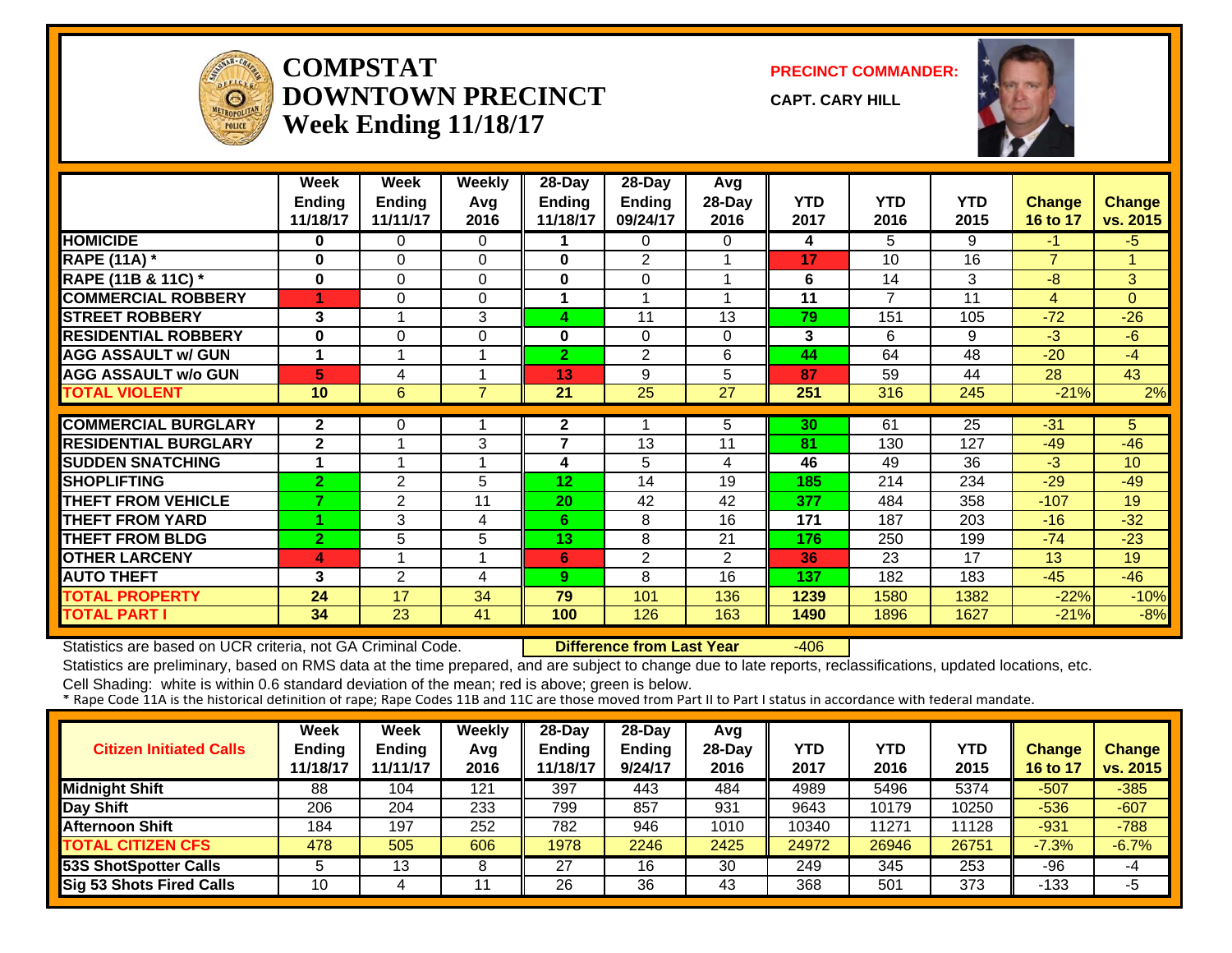# **BEAT 21 Downtown PrecinctWeek Ending 11/18/17**



|                             |                | <b>Last 4 Weeks</b> |                |               | 28 Days        | 28 Day  |                |                |                |                |                |
|-----------------------------|----------------|---------------------|----------------|---------------|----------------|---------|----------------|----------------|----------------|----------------|----------------|
|                             | Ending         | Ending              | <b>Ending</b>  | <b>Ending</b> | Ending         | Average | <b>YTD</b>     | <b>YTD</b>     | <b>YTD</b>     | <b>Change</b>  | <b>Change</b>  |
|                             | 10/28/17       | 11/04/17            | 11/11/17       | 11/18/17      | 11/18/17       | 2016    | 2017           | 2016           | 2015           | 16 to 17       | vs. 2015       |
| <b>HOMICIDE</b>             | $\Omega$       | $\Omega$            | $\Omega$       | $\Omega$      | $\Omega$       | 0.2     | $\Omega$       | $\overline{2}$ | $\overline{2}$ | $-2$           | $-2$           |
| <b>RAPE (11A) *</b>         | $\Omega$       | $\Omega$            | $\Omega$       | $\Omega$      | $\Omega$       | 0.1     | $\mathbf{1}$   | $\mathbf{1}$   | $\overline{2}$ | $\Omega$       | $-1$           |
| RAPE (11B & 11C) *          | $\Omega$       | 0                   | $\mathbf{0}$   | 0             | $\Omega$       | 0.1     | $\mathbf{1}$   | $\mathbf{1}$   | $\mathbf{1}$   | $\overline{0}$ | $\overline{0}$ |
| <b>COMMERCIAL ROBBERY</b>   | $\Omega$       | $\Omega$            | $\Omega$       | $\mathbf{1}$  | $\mathbf{1}$   | 0.3     | 3              | 4              | 3              | $-1$           | $\Omega$       |
| <b>STREET ROBBERY</b>       | 0              | 0                   | $\mathbf 0$    | $\mathbf{1}$  | $\mathbf{1}$   | 0.7     | 8              | 8              | 11             | $\mathbf{0}$   | $-3$           |
| <b>RESIDENTIAL ROBBERY</b>  | $\Omega$       | $\Omega$            | $\Omega$       | $\Omega$      | $\Omega$       | 0.1     | $\Omega$       | $\mathbf{1}$   | 3              | $-1$           | $-3$           |
| <b>AGG ASSAULT w/ GUN</b>   | $\Omega$       | $\Omega$            | $\mathbf{1}$   | $\mathbf{1}$  | $\overline{2}$ | 1.1     | 22             | 10             | 12             | 12             | 10             |
| <b>AGG ASSAULT w/o GUN</b>  | 1              | $\Omega$            | $\mathbf{1}$   | 0             | $\overline{2}$ | 1.4     | 17             | 16             | 9              | 1              | 8              |
| <b>TOTAL VIOLENT</b>        | $\mathbf{1}$   | $\Omega$            | 2 <sup>2</sup> | 3             | 6              | 3.9     | 52             | 43             | 43             | 21%            | 21%            |
| <b>COMMERCIAL BURGLARY</b>  | $\Omega$       | $\Omega$            | $\Omega$       | $\mathbf{1}$  | $\mathbf{1}$   | 0.7     | 5              | 8              | $\overline{2}$ | $-3$           | 3              |
| <b>RESIDENTIAL BURGLARY</b> | $\mathbf{1}$   | $\Omega$            | $\Omega$       | 1             | $\overline{2}$ | 1.9     | 22             | 24             | 41             | $-2$           | $-19$          |
| <b>ISUDDEN SNATCHING</b>    | $\Omega$       | $\Omega$            | $\Omega$       | $\Omega$      | $\Omega$       | 0.1     | $\mathbf{1}$   | $\mathbf{1}$   | $\mathbf{1}$   | $\Omega$       | $\Omega$       |
| <b>SHOPLIFTING</b>          | $\Omega$       | $\overline{2}$      | $\Omega$       | $\Omega$      | $\overline{2}$ | 2.1     | 34             | 23             | 27             | 11             | $\overline{7}$ |
| <b>THEFT FROM VEHICLE</b>   | 1              | $\Omega$            | $\Omega$       | $\Omega$      | 1              | 2.5     | 24             | 27             | 42             | $-3$           | $-18$          |
| <b>THEFT FROM YARD</b>      | $\Omega$       | $\Omega$            | $\Omega$       | $\Omega$      | $\Omega$       | 1.7     | 10             | 18             | 11             | -8             | $-1$           |
| <b>THEFT FROM BLDG</b>      | $\Omega$       | $\Omega$            | $\Omega$       | $\Omega$      | $\Omega$       | 2.0     | 20             | 24             | 24             | $-4$           | $-4$           |
| <b>OTHER LARCENY</b>        | $\Omega$       | $\Omega$            | $\Omega$       | 1             | $\mathbf{1}$   | 0.2     | $\overline{2}$ | $\overline{2}$ | 1              | $\Omega$       | $\overline{1}$ |
| <b>AUTO THEFT</b>           | $\Omega$       | $\Omega$            | $\Omega$       | 0             | $\Omega$       | 2.5     | 24             | 29             | 37             | $-5$           | $-13$          |
| <b>TOTAL PROPERTY</b>       | $\overline{2}$ | $\overline{2}$      | $\mathbf{0}$   | 3             | $\overline{7}$ | 13.6    | 142            | 156            | 186            | $-9%$          | $-24%$         |
| <b>TOTAL PART I</b>         | 3              | $\overline{2}$      | 2 <sup>1</sup> | 6             | 13             | 17.5    | 194            | 199            | 229            | $-3%$          | $-15%$         |
|                             |                |                     |                |               |                |         |                |                |                |                |                |

 **Difference from Last Year** $-5$ 

Statistics are based on UCR criteria, not GA Criminal Code.

|                               | Week          | Week          | Week          | Week                | $\parallel$ 28 Davs | 28 Day    |      |      |            |               |                     |
|-------------------------------|---------------|---------------|---------------|---------------------|---------------------|-----------|------|------|------------|---------------|---------------------|
| <b>Shots Fired Calls</b>      | <b>Ending</b> | <b>Ending</b> | <b>Ending</b> | <b>Ending</b>       | <b>Ending</b>       | Average I | YTD  | YTD  | <b>YTD</b> | <b>Change</b> | <b>Change</b>       |
|                               | 10/28/17      | 11/04/17      | 11/11/17      | 11/18/17   11/18/17 |                     | 2016      | 2017 | 2016 | 2015       |               | 16 to 17   vs. 2015 |
| <b>153S ShotSpotter Calls</b> |               |               |               |                     |                     | 0.0       |      |      |            | 0%            | $0\%$               |
| Sig 53 Shots Fired Calls      |               |               |               | 4                   | 12                  | 9.3       | 97   | 103  | 81         | $-6%$         | 20%                 |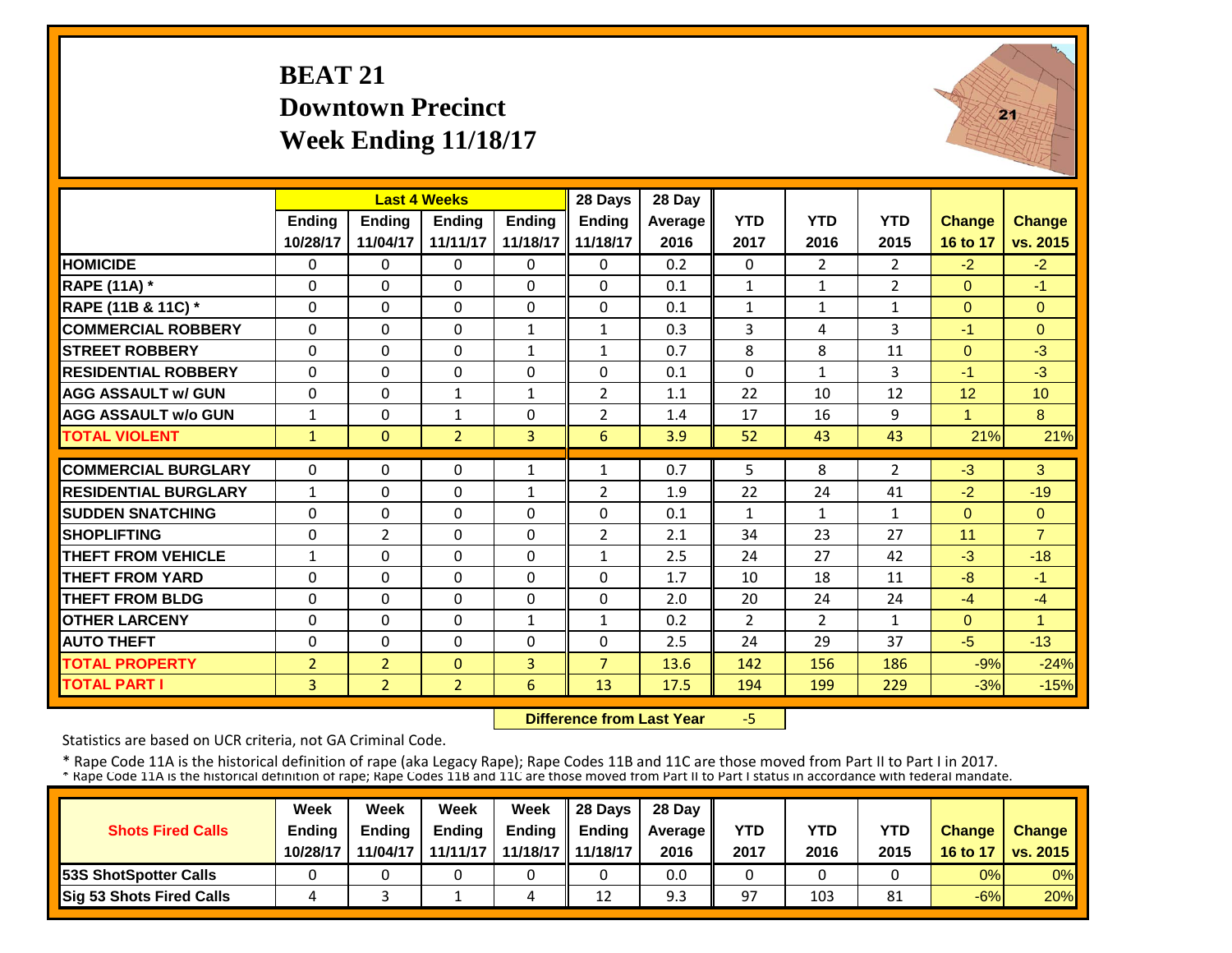# **BEAT 22 Downtown PrecinctWeek Ending 11/18/17**



|                             |                | <b>Last 4 Weeks</b> |                |                | 28 Days        | 28 Day  |                |                |              |                |                |
|-----------------------------|----------------|---------------------|----------------|----------------|----------------|---------|----------------|----------------|--------------|----------------|----------------|
|                             | <b>Ending</b>  | <b>Endina</b>       | <b>Ending</b>  | <b>Ending</b>  | <b>Ending</b>  | Average | <b>YTD</b>     | <b>YTD</b>     | <b>YTD</b>   | <b>Change</b>  | <b>Change</b>  |
|                             | 10/28/17       | 11/04/17            | 11/11/17       | 11/18/17       | 11/18/17       | 2016    | 2017           | 2016           | 2015         | 16 to 17       | vs. 2015       |
| <b>HOMICIDE</b>             | $\Omega$       | 0                   | $\Omega$       | $\Omega$       | $\Omega$       | 0.0     | $\Omega$       | $\Omega$       | $\mathbf{1}$ | $\Omega$       | $-1$           |
| <b>RAPE (11A) *</b>         | $\Omega$       | 0                   | $\Omega$       | $\Omega$       | $\Omega$       | 0.4     | 8              | 5              | 5            | 3              | 3              |
| RAPE (11B & 11C) *          | $\Omega$       | 0                   | $\Omega$       | $\Omega$       | $\Omega$       | 0.2     | $\mathbf{1}$   | $\overline{2}$ | 0            | $-1$           | $\mathbf{1}$   |
| <b>COMMERCIAL ROBBERY</b>   | $\Omega$       | $\Omega$            | $\Omega$       | $\Omega$       | $\Omega$       | 0.1     | 3              | $\mathbf{1}$   | 2            | $\overline{2}$ | $\overline{1}$ |
| <b>STREET ROBBERY</b>       | $\mathbf 0$    | 0                   | $\mathbf{1}$   | $\Omega$       | $\mathbf{1}$   | 3.4     | 13             | 36             | 27           | $-23$          | $-14$          |
| <b>RESIDENTIAL ROBBERY</b>  | $\Omega$       | 0                   | $\Omega$       | $\Omega$       | 0              | 0.0     | $\Omega$       | $\Omega$       | 0            | $\Omega$       | $\Omega$       |
| <b>AGG ASSAULT w/ GUN</b>   | $\Omega$       | $\Omega$            | $\Omega$       | $\Omega$       | $\Omega$       | 0.6     | 5              | 6              | 5            | $-1$           | $\Omega$       |
| <b>AGG ASSAULT w/o GUN</b>  | $\mathbf{1}$   | 0                   | $\overline{2}$ | $\overline{2}$ | 5              | 0.9     | 22             | 9              | 8            | 13             | 14             |
| <b>TOTAL VIOLENT</b>        | $\mathbf{1}$   | $\Omega$            | $\overline{3}$ | $\overline{2}$ | 6              | 5.6     | 52             | 59             | 48           | $-12%$         | 8%             |
| <b>COMMERCIAL BURGLARY</b>  | $\Omega$       | 0                   | 0              | 0              | 0              | 0.8     | 11             | 10             | 7            | 1              | 4              |
| <b>RESIDENTIAL BURGLARY</b> | $\Omega$       | 0                   | $\Omega$       | $\Omega$       | $\Omega$       | 0.5     | $\Omega$       | $\overline{7}$ | 0            | $-7$           | $\Omega$       |
| <b>SUDDEN SNATCHING</b>     | $\Omega$       | 0                   | 0              | $\mathbf{1}$   | $\mathbf{1}$   | 2.9     | 29             | 34             | 17           | $-5$           | 12             |
| <b>SHOPLIFTING</b>          | $\Omega$       | $\Omega$            | 0              | $\Omega$       | $\Omega$       | 3.0     | 32             | 35             | 25           | $-3$           | $\overline{7}$ |
| <b>THEFT FROM VEHICLE</b>   | $\Omega$       | $\overline{2}$      | $\Omega$       | $\Omega$       | $\overline{2}$ | 10.9    | 58             | 122            | 60           | $-64$          | $-2$           |
| <b>THEFT FROM YARD</b>      | $\Omega$       | 0                   | 1              | $\Omega$       | $\mathbf{1}$   | 3.1     | 37             | 41             | 51           | $-4$           | $-14$          |
| <b>THEFT FROM BLDG</b>      | $\mathbf{1}$   | 3                   | $\mathbf{1}$   | $\mathbf{1}$   | 6              | 8.0     | 65             | 94             | 66           | $-29$          | $-1$           |
| <b>OTHER LARCENY</b>        | $\Omega$       | 0                   | $\Omega$       | $\overline{2}$ | $\overline{2}$ | 0.4     | $\overline{7}$ | 3              | $\mathbf{1}$ | $\overline{4}$ | 6              |
| <b>AUTO THEFT</b>           | $\mathbf{1}$   | $\mathbf{1}$        | $\Omega$       | $\Omega$       | $\overline{2}$ | 3.1     | 21             | 35             | 21           | $-14$          | $\Omega$       |
| <b>TOTAL PROPERTY</b>       | $\overline{2}$ | 6                   | $\overline{2}$ | 4              | 14             | 32.7    | 260            | 381            | 248          | $-32%$         | 5%             |
| <b>TOTAL PART I</b>         | 3              | 6                   | 5              | 6              | 20             | 38.3    | 312            | 440            | 296          | $-29%$         | 5%             |

 **Difference from Last Year** $-128$ 

Statistics are based on UCR criteria, not GA Criminal Code.

|                               | Week     | Week     | Week          | Week                | Il 28 Davs    | 28 Day         |      |      |               |               |                 |
|-------------------------------|----------|----------|---------------|---------------------|---------------|----------------|------|------|---------------|---------------|-----------------|
| <b>Shots Fired Calls</b>      | Ending   | Ending   | <b>Ending</b> | <b>Ending</b>       | <b>Ending</b> | <b>Average</b> | YTD  | YTD  | YTD           | <b>Change</b> | <b>Change</b>   |
|                               | 10/28/17 | 11/04/17 | 11/11/17      | 11/18/17   11/18/17 |               | 2016           | 2017 | 2016 | 2015          | 16 to 17      | <b>vs. 2015</b> |
| <b>153S ShotSpotter Calls</b> |          |          |               |                     |               | 1.2            | 17   | 13   | 10            | 0%            | 0%              |
| Sig 53 Shots Fired Calls      |          |          |               |                     |               | 1.8            | 17   | 20   | $\sim$<br>، ے | $-15%$        | $-37%$          |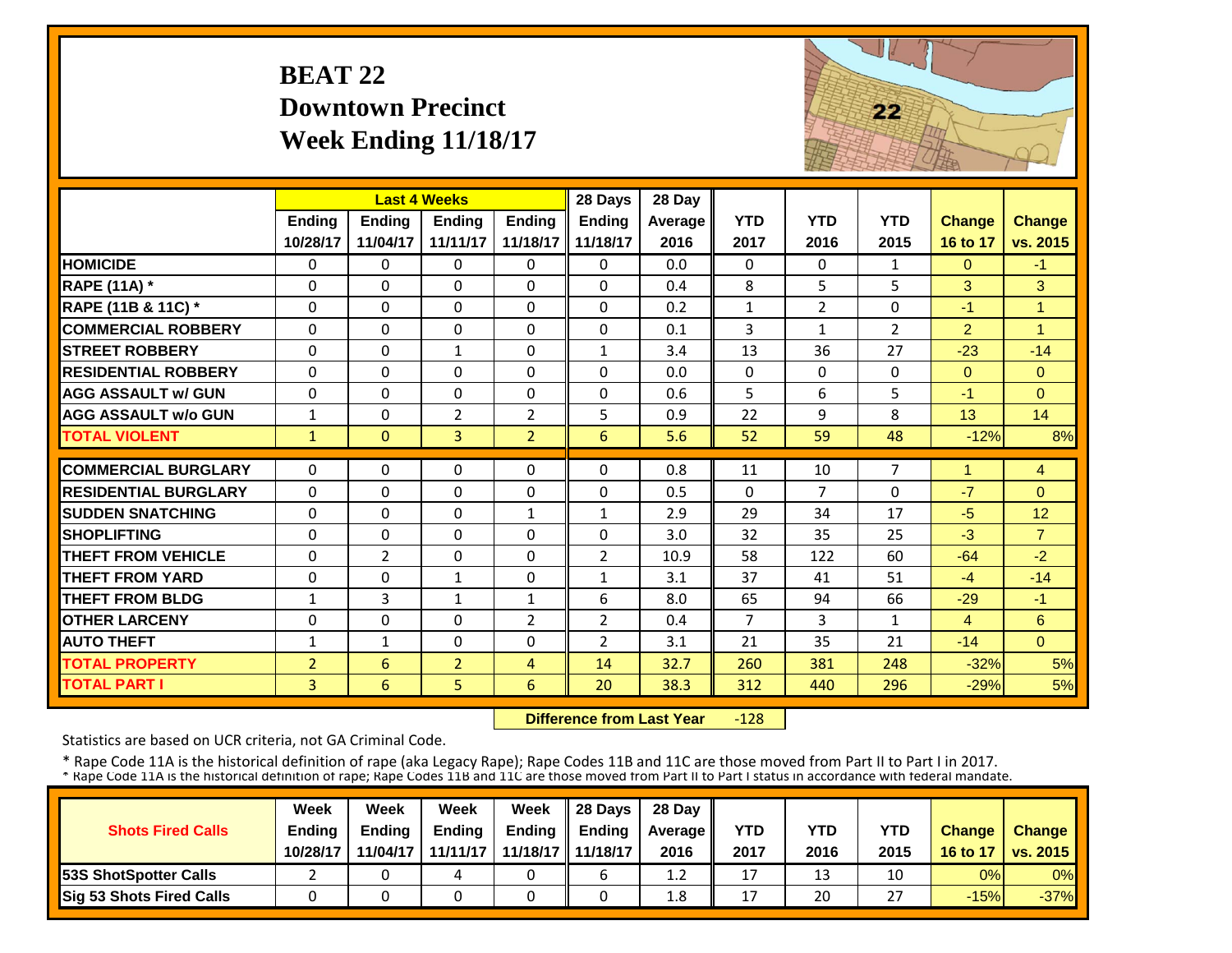## **BEAT 23 Downtown PrecinctWeek Ending 11/18/17**



|                             |              | <b>Last 4 Weeks</b> |                |                | 28 Days        | 28 Day  |                |                |                |                |                |
|-----------------------------|--------------|---------------------|----------------|----------------|----------------|---------|----------------|----------------|----------------|----------------|----------------|
|                             | Ending       | <b>Ending</b>       | <b>Endina</b>  | <b>Ending</b>  | <b>Endina</b>  | Average | <b>YTD</b>     | <b>YTD</b>     | <b>YTD</b>     | <b>Change</b>  | <b>Change</b>  |
|                             | 10/28/17     | 11/04/17            | 11/11/17       | 11/18/17       | 11/18/17       | 2016    | 2017           | 2016           | 2015           | 16 to 17       | vs. 2015       |
| <b>HOMICIDE</b>             | 0            | $\Omega$            | 0              | $\Omega$       | 0              | 0.0     | $\overline{2}$ | $\Omega$       | $\overline{2}$ | $\overline{2}$ | $\Omega$       |
| <b>RAPE (11A) *</b>         | $\Omega$     | $\Omega$            | $\Omega$       | $\Omega$       | $\Omega$       | 0.1     | $\overline{2}$ | $\mathbf{1}$   | $\overline{2}$ | 1              | $\Omega$       |
| RAPE (11B & 11C) *          | 0            | $\Omega$            | $\Omega$       | $\Omega$       | $\Omega$       | 0.0     | $\overline{2}$ | $\Omega$       | 0              | $\overline{2}$ | $\overline{2}$ |
| <b>COMMERCIAL ROBBERY</b>   | $\Omega$     | $\Omega$            | $\Omega$       | $\Omega$       | $\Omega$       | 0.0     | $\Omega$       | $\Omega$       | $\Omega$       | $\Omega$       | $\Omega$       |
| <b>STREET ROBBERY</b>       | $\Omega$     | $\Omega$            | $\Omega$       | $\mathbf{1}$   | $\mathbf{1}$   | 1.7     | 9              | 18             | 17             | $-9$           | $-8$           |
| <b>RESIDENTIAL ROBBERY</b>  | $\Omega$     | $\Omega$            | $\Omega$       | $\Omega$       | $\Omega$       | 0.2     | $\Omega$       | $\overline{2}$ | $\overline{2}$ | $-2$           | $-2$           |
| <b>AGG ASSAULT w/ GUN</b>   | $\Omega$     | $\Omega$            | $\Omega$       | $\Omega$       | $\Omega$       | 0.6     | 3              | 8              | 10             | $-5$           | $-7$           |
| <b>AGG ASSAULT w/o GUN</b>  | 0            | $\overline{2}$      | 0              | $\mathbf{1}$   | 3              | 0.8     | 14             | 9              | 5              | 5              | 9              |
| <b>TOTAL VIOLENT</b>        | $\mathbf{0}$ | $\overline{2}$      | $\Omega$       | $\overline{2}$ | $\overline{4}$ | 3.3     | 32             | 38             | 38             | $-16%$         | $-16%$         |
| <b>COMMERCIAL BURGLARY</b>  | $\Omega$     | $\Omega$            | $\Omega$       | $\Omega$       | 0              | 0.1     | 2              | $\mathbf{1}$   | 0              |                | $\overline{2}$ |
| <b>RESIDENTIAL BURGLARY</b> | $\Omega$     | $\Omega$            | $\Omega$       | 0              | 0              | 1.3     | 6              | 14             | 12             | $-8$           | $-6$           |
| <b>SUDDEN SNATCHING</b>     | 0            | $\mathbf{1}$        | $\Omega$       | $\Omega$       | 1              | 0.4     | 6              | 5.             | 3              |                | 3              |
| <b>SHOPLIFTING</b>          | $\Omega$     | $\Omega$            | $\Omega$       | $\mathbf{0}$   | 0              | 2.0     | 10             | 23             | 28             | $-13$          | $-18$          |
| <b>THEFT FROM VEHICLE</b>   | $\Omega$     | $\mathbf{1}$        | $\Omega$       | 3              | 4              | 4.4     | 41             | 52             | 47             | $-11$          | $-6$           |
| <b>THEFT FROM YARD</b>      | $\Omega$     | $\Omega$            | 1              | $\Omega$       | $\mathbf{1}$   | 1.7     | 14             | 19             | 13             | $-5$           | $\mathbf{1}$   |
| <b>THEFT FROM BLDG</b>      | $\Omega$     | $\Omega$            | $\mathbf{1}$   | $\Omega$       | $\mathbf{1}$   | 3.1     | 21             | 37             | 25             | $-16$          | $-4$           |
| <b>OTHER LARCENY</b>        | 0            | $\Omega$            | $\Omega$       | $\Omega$       | $\Omega$       | 0.3     | $\mathbf{1}$   | $\overline{2}$ | $\mathbf{1}$   | $-1$           | $\Omega$       |
| <b>AUTO THEFT</b>           | 0            | $\mathbf{1}$        | $\Omega$       | $\Omega$       | $\mathbf{1}$   | 2.0     | 6              | 22             | 21             | $-16$          | $-15$          |
| <b>TOTAL PROPERTY</b>       | $\mathbf{0}$ | $\overline{3}$      | $\overline{2}$ | 3              | 8              | 15.3    | 107            | 175            | 150            | $-39%$         | $-29%$         |
| <b>TOTAL PART I</b>         | $\mathbf{0}$ | 5                   | $\overline{2}$ | 5              | 12             | 18.6    | 139            | 213            | 188            | $-35%$         | $-26%$         |

 **Difference from Last Year**‐74

Statistics are based on UCR criteria, not GA Criminal Code.

|                               | Week     | Week          | Week          | Week                | $\parallel$ 28 Davs | 28 Day    |      |      |      |               |                     |
|-------------------------------|----------|---------------|---------------|---------------------|---------------------|-----------|------|------|------|---------------|---------------------|
| <b>Shots Fired Calls</b>      | Ending   | <b>Ending</b> | <b>Ending</b> | <b>Ending</b>       | <b>Ending</b>       | Average I | YTD  | YTD  | YTD  | <b>Change</b> | <b>Change</b>       |
|                               | 10/28/17 | 11/04/17      | 11/11/17      | 11/18/17   11/18/17 |                     | 2016      | 2017 | 2016 | 2015 |               | 16 to 17   vs. 2015 |
| <b>153S ShotSpotter Calls</b> |          |               |               |                     |                     | 3.5       | 34   | 39   | 52   | 0%            | $0\%$               |
| Sig 53 Shots Fired Calls      |          |               |               |                     |                     | ں د       | 26   | 40   | 33   | $-35%$        | $-21%$              |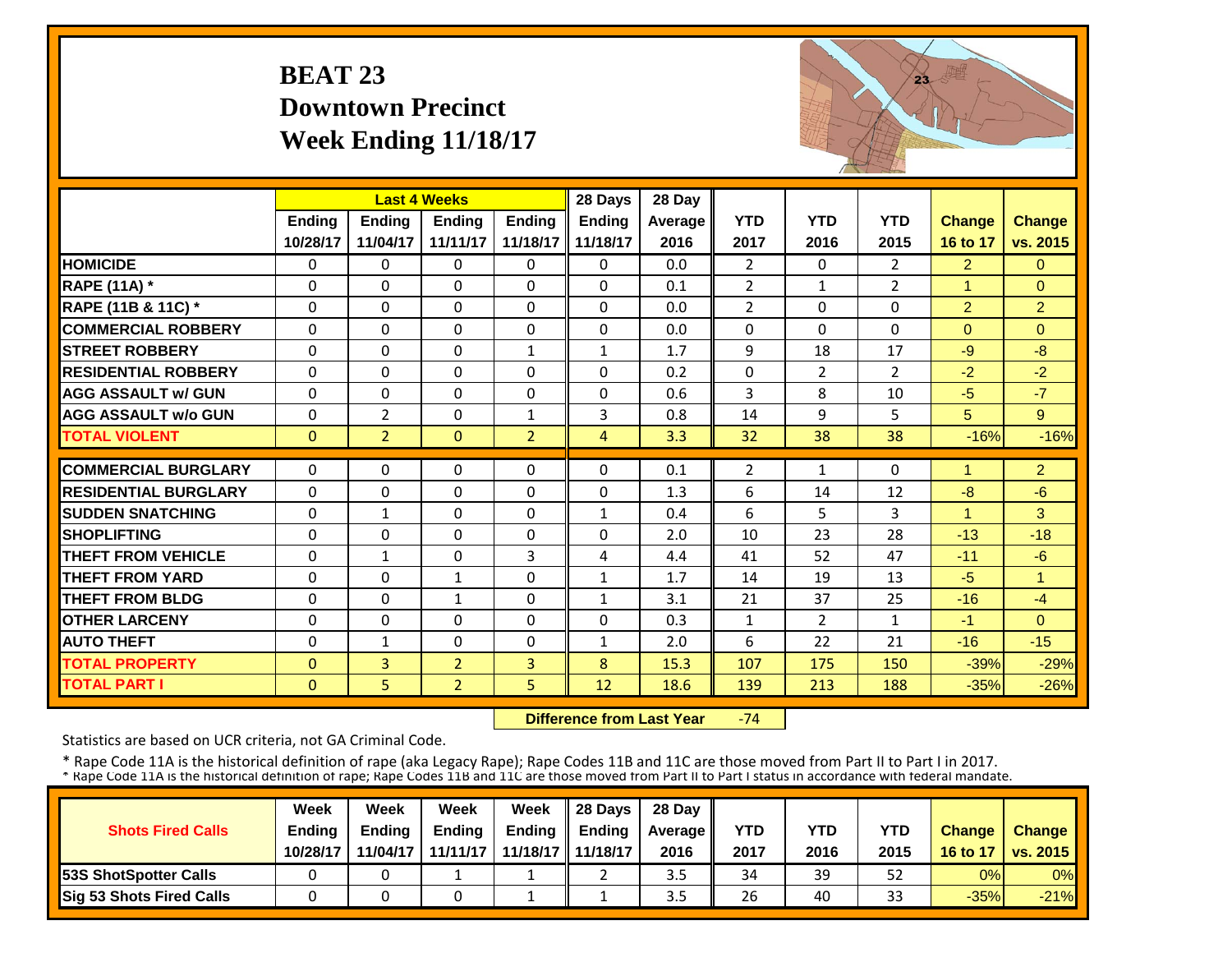## **BEAT 24 Downtown PrecinctWeek Ending 11/18/17**



|                             |               | <b>Last 4 Weeks</b> |                |                | 28 Days        | 28 Day  |                |                |                |                |                |
|-----------------------------|---------------|---------------------|----------------|----------------|----------------|---------|----------------|----------------|----------------|----------------|----------------|
|                             | <b>Ending</b> | <b>Ending</b>       | <b>Endina</b>  | <b>Endina</b>  | <b>Endina</b>  | Average | <b>YTD</b>     | <b>YTD</b>     | <b>YTD</b>     | <b>Change</b>  | Change         |
|                             | 10/28/17      | 11/04/17            | 11/11/17       | 11/18/17       | 11/18/17       | 2016    | 2017           | 2016           | 2015           | 16 to 17       | vs. 2015       |
| <b>HOMICIDE</b>             | 0             | $\Omega$            | $\mathbf{0}$   | 0              | 0              | 0.1     | $\Omega$       | $\mathbf{1}$   | 0              | $-1$           | $\Omega$       |
| <b>RAPE (11A) *</b>         | $\Omega$      | $\Omega$            | $\Omega$       | 0              | $\Omega$       | 0.2     | $\overline{2}$ | 1              | 5              | 1              | $-3$           |
| RAPE (11B & 11C) *          | $\Omega$      | $\Omega$            | $\Omega$       | $\Omega$       | $\Omega$       | 0.2     | $\Omega$       | $\overline{2}$ | 0              | $-2$           | $\Omega$       |
| <b>COMMERCIAL ROBBERY</b>   | $\Omega$      | $\Omega$            | $\Omega$       | $\Omega$       | $\Omega$       | 0.1     | $\overline{2}$ | $\mathbf{1}$   | $\mathbf{1}$   | 4              | $\overline{1}$ |
| <b>STREET ROBBERY</b>       | $\Omega$      | $\Omega$            | $\Omega$       | $\Omega$       | $\Omega$       | 3.1     | 15             | 41             | 21             | $-26$          | $-6$           |
| <b>RESIDENTIAL ROBBERY</b>  | $\Omega$      | $\Omega$            | $\Omega$       | $\Omega$       | $\Omega$       | 0.2     | $\Omega$       | $\overline{2}$ | $\overline{2}$ | $-2$           | $-2$           |
| <b>AGG ASSAULT w/ GUN</b>   | $\Omega$      | $\Omega$            | $\Omega$       | 0              | $\Omega$       | 0.1     | 4              | 1              | $\overline{2}$ | 3              | $\overline{2}$ |
| <b>AGG ASSAULT w/o GUN</b>  | $\Omega$      | $\Omega$            | $\Omega$       | 1              | $\mathbf{1}$   | 0.5     | $\overline{7}$ | 5.             | 4              | $\overline{2}$ | 3              |
| <b>TOTAL VIOLENT</b>        | $\Omega$      | $\Omega$            | $\Omega$       | $\mathbf{1}$   | $\mathbf{1}$   | 4.3     | 30             | 54             | 35             | $-44%$         | $-14%$         |
| <b>COMMERCIAL BURGLARY</b>  | $\Omega$      | 0                   | 0              | 0              | 0              | 0.5     | 3              | 6.             | 1              | $-3$           | $\overline{2}$ |
| <b>RESIDENTIAL BURGLARY</b> |               |                     |                | $\Omega$       |                |         |                |                |                |                | $-5$           |
|                             | $\Omega$      | 2                   | $\Omega$       |                | $\overline{2}$ | 1.5     | 13             | 16             | 18             | $-3$           |                |
| <b>SUDDEN SNATCHING</b>     | $\Omega$      | $\Omega$            | $\Omega$       | 0              | $\Omega$       | 0.5     | 2              | 7              | $\overline{7}$ | $-5$           | $-5$           |
| <b>SHOPLIFTING</b>          | 3             | $\mathbf{1}$        | $\Omega$       | 1              | 5              | 5.0     | 43             | 61             | 97             | $-18$          | $-54$          |
| <b>THEFT FROM VEHICLE</b>   | 1             | 3                   | 1              | 2              | $\overline{7}$ | 10.3    | 105            | 120            | 105            | $-15$          | $\Omega$       |
| <b>THEFT FROM YARD</b>      | $\mathbf{1}$  | $\Omega$            | $\Omega$       | $\Omega$       | $\mathbf{1}$   | 5.1     | 51             | 62             | 77             | $-11$          | $-26$          |
| <b>THEFT FROM BLDG</b>      | $\Omega$      | $\mathbf{1}$        | $\Omega$       | $\Omega$       | $\mathbf{1}$   | 3.7     | 28             | 43             | 44             | $-15$          | $-16$          |
| <b>OTHER LARCENY</b>        | $\mathbf{1}$  | $\Omega$            | $\mathbf{1}$   | $\Omega$       | $\overline{2}$ | 0.8     | 16             | $\overline{7}$ | 11             | 9              | 5              |
| <b>AUTO THEFT</b>           | 0             | $\Omega$            | $\Omega$       | $\mathbf{1}$   | $\mathbf{1}$   | 3.3     | 34             | 36             | 37             | $-2$           | $-3$           |
| <b>TOTAL PROPERTY</b>       | 6             | $\overline{7}$      | $\overline{2}$ | $\overline{4}$ | 19             | 30.7    | 295            | 358            | 397            | $-18%$         | $-26%$         |
| <b>TOTAL PART I</b>         | 6             | $\overline{7}$      | $\overline{2}$ | 5              | 20             | 35.0    | 325            | 412            | 432            | $-21%$         | $-25%$         |

 **Difference from Last Year** $-87$ 

Statistics are based on UCR criteria, not GA Criminal Code.

|                               | Week     | Week          | Week          | Week                | $\parallel$ 28 Davs | 28 Day    |      |      |      |               |                     |
|-------------------------------|----------|---------------|---------------|---------------------|---------------------|-----------|------|------|------|---------------|---------------------|
| <b>Shots Fired Calls</b>      | Ending   | <b>Ending</b> | <b>Ending</b> | <b>Ending</b>       | <b>Ending</b>       | Average I | YTD  | YTD  | YTD  | <b>Change</b> | <b>Change</b>       |
|                               | 10/28/17 | 11/04/17      | 11/11/17      | 11/18/17   11/18/17 |                     | 2016      | 2017 | 2016 | 2015 |               | 16 to 17   vs. 2015 |
| <b>153S ShotSpotter Calls</b> |          |               |               |                     |                     | 3.8       | 36   | 44   | 16   | 0%            | $0\%$               |
| Sig 53 Shots Fired Calls      |          |               |               |                     |                     | 8.8       | 69   | 102  | 54   | $-32%$        | 28%                 |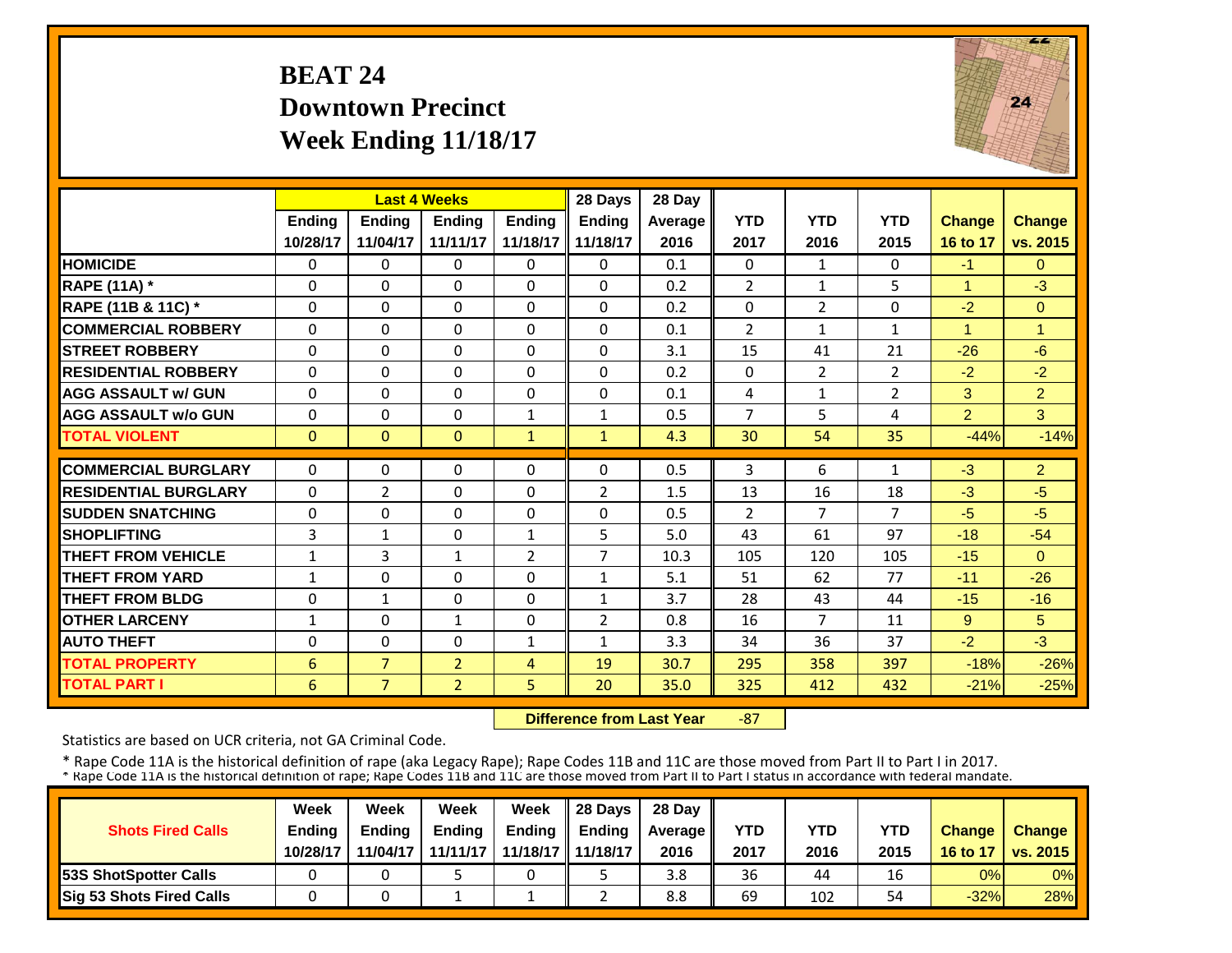# **BEAT 25 Downtown PrecinctWeek Ending 11/18/17**



|                             |              | <b>Last 4 Weeks</b> |                |                | 28 Days        | 28 Day  |                |                |                |                |                |
|-----------------------------|--------------|---------------------|----------------|----------------|----------------|---------|----------------|----------------|----------------|----------------|----------------|
|                             | Ending       | Ending              | <b>Endina</b>  | <b>Endina</b>  | <b>Ending</b>  | Average | <b>YTD</b>     | <b>YTD</b>     | <b>YTD</b>     | <b>Change</b>  | <b>Change</b>  |
|                             | 10/28/17     | 11/04/17            | 11/11/17       | 11/18/17       | 11/18/17       | 2016    | 2017           | 2016           | 2015           | 16 to 17       | vs. 2015       |
| <b>HOMICIDE</b>             | $\mathbf{0}$ | $\mathbf{1}$        | 0              | $\Omega$       | $\mathbf{1}$   | 0.0     | $\mathbf{1}$   | $\Omega$       | $\mathbf{1}$   | 1              | $\Omega$       |
| <b>RAPE (11A) *</b>         | $\Omega$     | $\Omega$            | $\Omega$       | $\Omega$       | $\Omega$       | 0.1     | 3              | $\mathbf{1}$   | $\overline{2}$ | $\overline{2}$ | 1              |
| RAPE (11B & 11C) *          | $\Omega$     | $\Omega$            | $\Omega$       | $\Omega$       | $\Omega$       | 0.2     | $\Omega$       | 3              | 0              | $-3$           | $\Omega$       |
| <b>COMMERCIAL ROBBERY</b>   | $\mathbf{0}$ | $\Omega$            | $\Omega$       | $\Omega$       | 0              | 0.1     | 3              | $\mathbf{1}$   | 4              | $\overline{2}$ | $-1$           |
| <b>STREET ROBBERY</b>       | $\Omega$     | $\Omega$            | $\Omega$       | $\Omega$       | $\Omega$       | 2.4     | 19             | 27             | 18             | $-8$           | $\overline{1}$ |
| <b>RESIDENTIAL ROBBERY</b>  | $\Omega$     | $\Omega$            | $\Omega$       | $\Omega$       | $\Omega$       | 0.0     | $\Omega$       | $\Omega$       | 0              | $\Omega$       | $\Omega$       |
| <b>AGG ASSAULT w/ GUN</b>   | $\Omega$     | $\Omega$            | $\Omega$       | $\Omega$       | $\Omega$       | 0.9     | 6              | 11             | 11             | $-5$           | $-5$           |
| <b>AGG ASSAULT w/o GUN</b>  | $\Omega$     | $\Omega$            | 1              | $\Omega$       | $\mathbf{1}$   | 0.8     | $\overline{7}$ | 8              | 8              | $-1$           | $-1$           |
| <b>TOTAL VIOLENT</b>        | $\mathbf{0}$ | $\mathbf{1}$        | $\mathbf{1}$   | $\Omega$       | $\overline{2}$ | 4.5     | 39             | 51             | 44             | $-24%$         | $-11%$         |
| <b>COMMERCIAL BURGLARY</b>  | $\Omega$     | $\Omega$            | 0              | 0              | 0              | 1.6     | 5              | 20             | 10             | $-15$          | $-5$           |
| <b>RESIDENTIAL BURGLARY</b> | $\mathbf 0$  | $\Omega$            | $\mathbf{1}$   | 0              | 1              | 1.7     | 8              | 19             | 16             | $-11$          | $-8$           |
| <b>ISUDDEN SNATCHING</b>    | $\mathbf{1}$ | $\Omega$            | $\Omega$       | 0              | $\mathbf{1}$   | 0.2     | 4              | $\overline{2}$ | 6              | $\overline{2}$ | $-2$           |
| <b>SHOPLIFTING</b>          | $\mathbf{1}$ | $\Omega$            | 1              | $\Omega$       | $\overline{2}$ | 4.0     | 47             | 45             | 21             | $\overline{2}$ | 26             |
| <b>THEFT FROM VEHICLE</b>   | $\mathbf{1}$ | $\mathbf{1}$        | $\Omega$       | $\Omega$       | $\overline{2}$ | 9.5     | 72             | 111            | 54             | $-39$          | 18             |
| <b>THEFT FROM YARD</b>      | $\Omega$     | $\Omega$            | $\Omega$       | $\Omega$       | 0              | 2.3     | 34             | 25             | 17             | 9              | 17             |
| <b>THEFT FROM BLDG</b>      | 0            | $\Omega$            | 3              | $\mathbf{1}$   | 4              | 2.3     | 25             | 27             | 22             | $-2$           | 3              |
| <b>OTHER LARCENY</b>        | 0            | $\Omega$            | $\Omega$       | 0              | 0              | 0.3     | 4              | 4              | $\overline{2}$ | $\Omega$       | $\overline{2}$ |
| <b>AUTO THEFT</b>           | $\Omega$     | $\Omega$            | $\mathbf{1}$   | 1              | $\overline{2}$ | 3.2     | 32             | 36             | 33             | $-4$           | $-1$           |
| <b>TOTAL PROPERTY</b>       | 3            | $\mathbf{1}$        | 6              | $\overline{2}$ | 12             | 25.0    | 231            | 289            | 181            | $-20%$         | 28%            |
| <b>TOTAL PART I</b>         | 3            | $\overline{2}$      | $\overline{7}$ | $\overline{2}$ | 14             | 29.5    | 270            | 340            | 225            | $-21%$         | 20%            |

 **Difference from Last Year**‐70

Statistics are based on UCR criteria, not GA Criminal Code.

|                               | Week     | Week          | Week          | Week                | $\parallel$ 28 Davs | 28 Day    |      |      |      |               |                     |
|-------------------------------|----------|---------------|---------------|---------------------|---------------------|-----------|------|------|------|---------------|---------------------|
| <b>Shots Fired Calls</b>      | Ending   | <b>Ending</b> | <b>Ending</b> | <b>Ending</b>       | <b>Ending</b>       | Average I | YTD  | YTD  | YTD  | <b>Change</b> | <b>Change</b>       |
|                               | 10/28/17 | 11/04/17      | 11/11/17      | 11/18/17   11/18/17 |                     | 2016      | 2017 | 2016 | 2015 |               | 16 to 17   vs. 2015 |
| <b>153S ShotSpotter Calls</b> |          |               |               |                     |                     | 6.3       | 58   | 71   | 63   | 0%            | $0\%$               |
| Sig 53 Shots Fired Calls      |          |               |               | 4                   |                     | 6.4       | 56   | 81   | 63   | $-31%$        | $-11%$              |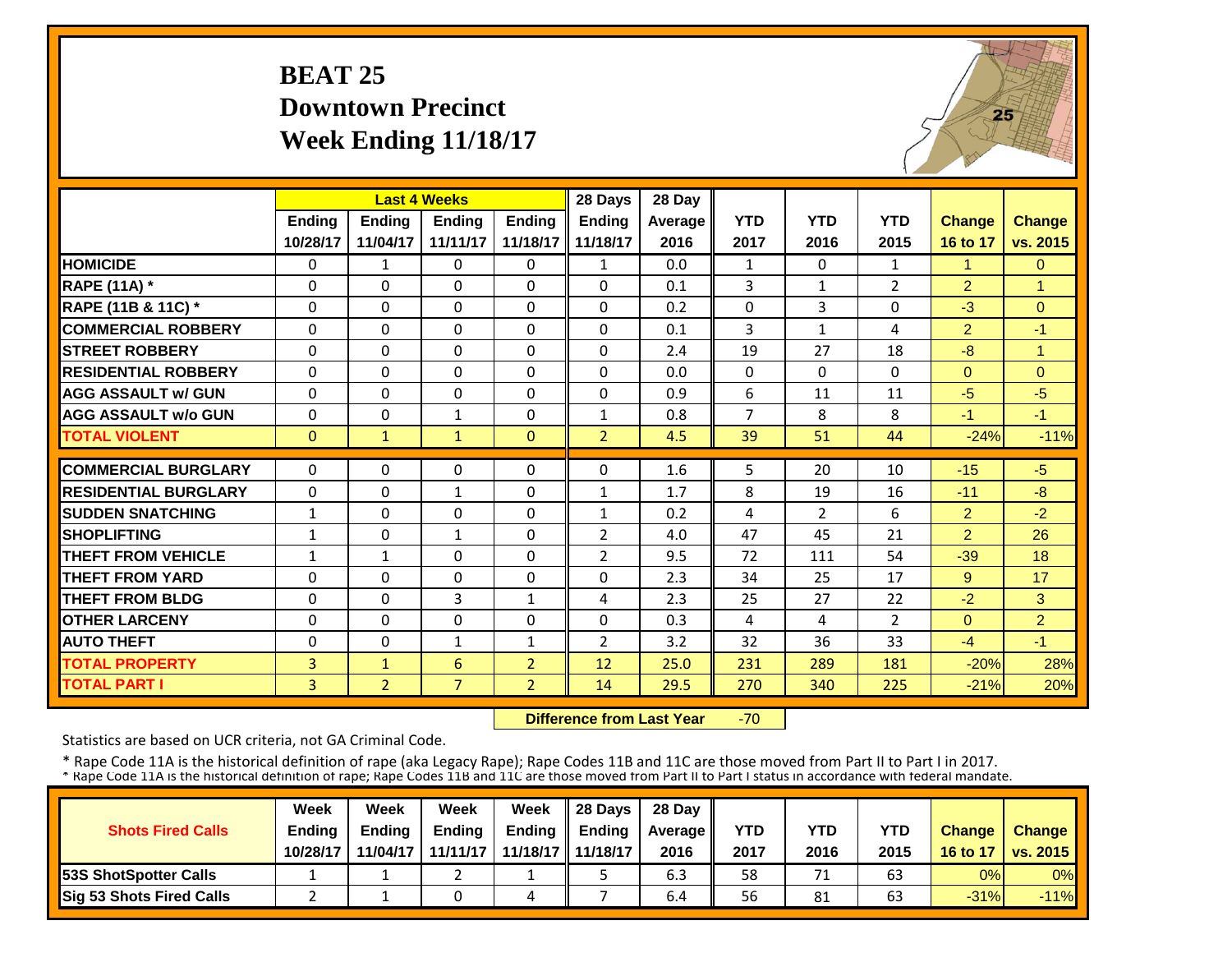#### **BEAT 26 Downtown PrecinctWeek Ending 11/18/17**



|                             |               | <b>Last 4 Weeks</b> |               |                | 28 Days        | 28 Day  |                |                |                |                |                |
|-----------------------------|---------------|---------------------|---------------|----------------|----------------|---------|----------------|----------------|----------------|----------------|----------------|
|                             | <b>Ending</b> | <b>Endina</b>       | <b>Endina</b> | <b>Endina</b>  | <b>Endina</b>  | Average | <b>YTD</b>     | <b>YTD</b>     | <b>YTD</b>     | <b>Change</b>  | <b>Change</b>  |
|                             | 10/28/17      | 11/04/17            | 11/11/17      | 11/18/17       | 11/18/17       | 2016    | 2017           | 2016           | 2015           | 16 to 17       | vs. 2015       |
| <b>HOMICIDE</b>             | $\Omega$      | $\Omega$            | $\Omega$      | $\Omega$       | 0              | 0.2     | $\mathbf{1}$   | $\overline{2}$ | 3              | $-1$           | $-2$           |
| <b>RAPE (11A) *</b>         | $\Omega$      | $\Omega$            | $\Omega$      | $\Omega$       | $\Omega$       | 0.1     | $\mathbf{1}$   | $\mathbf{1}$   | $\Omega$       | $\Omega$       | $\overline{1}$ |
| RAPE (11B & 11C) *          | $\mathbf{0}$  | $\Omega$            | $\Omega$      | $\Omega$       | 0              | 0.5     | $\overline{2}$ | 6              | $\overline{2}$ | $-4$           | $\Omega$       |
| <b>COMMERCIAL ROBBERY</b>   | $\Omega$      | $\Omega$            | $\Omega$      | $\Omega$       | $\Omega$       | 0.0     | $\Omega$       | $\Omega$       | 1              | $\Omega$       | $-1$           |
| <b>STREET ROBBERY</b>       | $\Omega$      | $\Omega$            | $\Omega$      | $\mathbf{1}$   | 1              | 1.7     | 15             | 21             | 11             | $-6$           | $\overline{4}$ |
| <b>RESIDENTIAL ROBBERY</b>  | $\Omega$      | $\Omega$            | $\Omega$      | 0              | 0              | 0.1     | 3              | 1              | 2              | $\overline{2}$ | 1              |
| <b>AGG ASSAULT w/ GUN</b>   | $\Omega$      | $\Omega$            | $\Omega$      | 0              | $\Omega$       | 2.3     | 4              | 28             | 8              | $-24$          | $-4$           |
| <b>AGG ASSAULT w/o GUN</b>  | 0             | $\Omega$            | $\Omega$      | $\mathbf{1}$   | $\mathbf{1}$   | 1.1     | 20             | 12             | 10             | 8              | 10             |
| <b>TOTAL VIOLENT</b>        | $\mathbf{0}$  | $\mathbf{0}$        | $\Omega$      | $\overline{2}$ | $\overline{2}$ | 5.9     | 46             | 71             | 37             | $-35%$         | 24%            |
| <b>COMMERCIAL BURGLARY</b>  | $\Omega$      | $\Omega$            | $\Omega$      | $\mathbf{1}$   |                | 1.3     |                | 16             | 5              | $-12$          | $-1$           |
|                             |               |                     |               |                | $\mathbf{1}$   |         | 4              |                |                |                |                |
| <b>RESIDENTIAL BURGLARY</b> | $\mathbf{1}$  | $\Omega$            | $\Omega$      | $\mathbf{1}$   | $\overline{2}$ | 4.1     | 32             | 50             | 40             | $-18$          | $-8$           |
| <b>SUDDEN SNATCHING</b>     | 0             | $\Omega$            | 1             | 0              | $\mathbf{1}$   | 0.0     | 4              | $\Omega$       | $\overline{2}$ | $\overline{4}$ | $\overline{2}$ |
| <b>SHOPLIFTING</b>          | 1             | $\Omega$            | $\mathbf{1}$  | $\mathbf{1}$   | 3              | 2.4     | 19             | 27             | 36             | $-8$           | $-17$          |
| <b>THEFT FROM VEHICLE</b>   | 0             | 1                   | 1             | 2              | 4              | 4.6     | 77             | 52             | 50             | 25             | 27             |
| <b>THEFT FROM YARD</b>      | $\mathbf{1}$  | 0                   | 1             | 1              | 3              | 1.7     | 25             | 22             | 34             | 3              | $-9$           |
| <b>THEFT FROM BLDG</b>      | $\Omega$      | $\mathbf{1}$        | 0             | $\Omega$       | $\mathbf{1}$   | 1.9     | 17             | 25             | 18             | -8             | $-1$           |
| <b>OTHER LARCENY</b>        | $\Omega$      | $\Omega$            | $\Omega$      | $\mathbf{1}$   | $\mathbf{1}$   | 0.5     | 6              | 5.             | $\mathbf{1}$   | 1              | 5              |
| <b>AUTO THEFT</b>           | 0             | 1                   | 1             | $\mathbf{1}$   | 3              | 2.1     | 20             | 24             | 34             | $-4$           | $-14$          |
| <b>TOTAL PROPERTY</b>       | 3             | 3                   | 5.            | 8              | 19             | 18.7    | 204            | 221            | 220            | $-8%$          | $-7%$          |
| <b>TOTAL PART I</b>         | 3             | $\overline{3}$      | 5             | 10             | 21             | 24.6    | 250            | 292            | 257            | $-14%$         | $-3%$          |

 **Difference from Last Year** $-42$ 

Statistics are based on UCR criteria, not GA Criminal Code.

|                               | Week     | Week          | Week          | Week                | 28 Davs       | 28 Day    |      |      |      |               |                       |
|-------------------------------|----------|---------------|---------------|---------------------|---------------|-----------|------|------|------|---------------|-----------------------|
| <b>Shots Fired Calls</b>      | Ending   | <b>Ending</b> | <b>Ending</b> | <b>Ending</b>       | <b>Ending</b> | Average I | YTD  | YTD  | YTD  | <b>Change</b> | <b>Change</b>         |
|                               | 10/28/17 | 11/04/17      | 11/11/17      | 11/18/17   11/18/17 |               | 2016      | 2017 | 2016 | 2015 | 16 to 17      | <b>O</b> I vs. 2015 I |
| <b>153S ShotSpotter Calls</b> |          |               |               |                     |               | 15.6      | 104  | 178  | 112  | 0%            | $0\%$                 |
| Sig 53 Shots Fired Calls      |          |               |               |                     |               | 13.3      | 103  | 155  | 115  | $-34%$        | $-10%$                |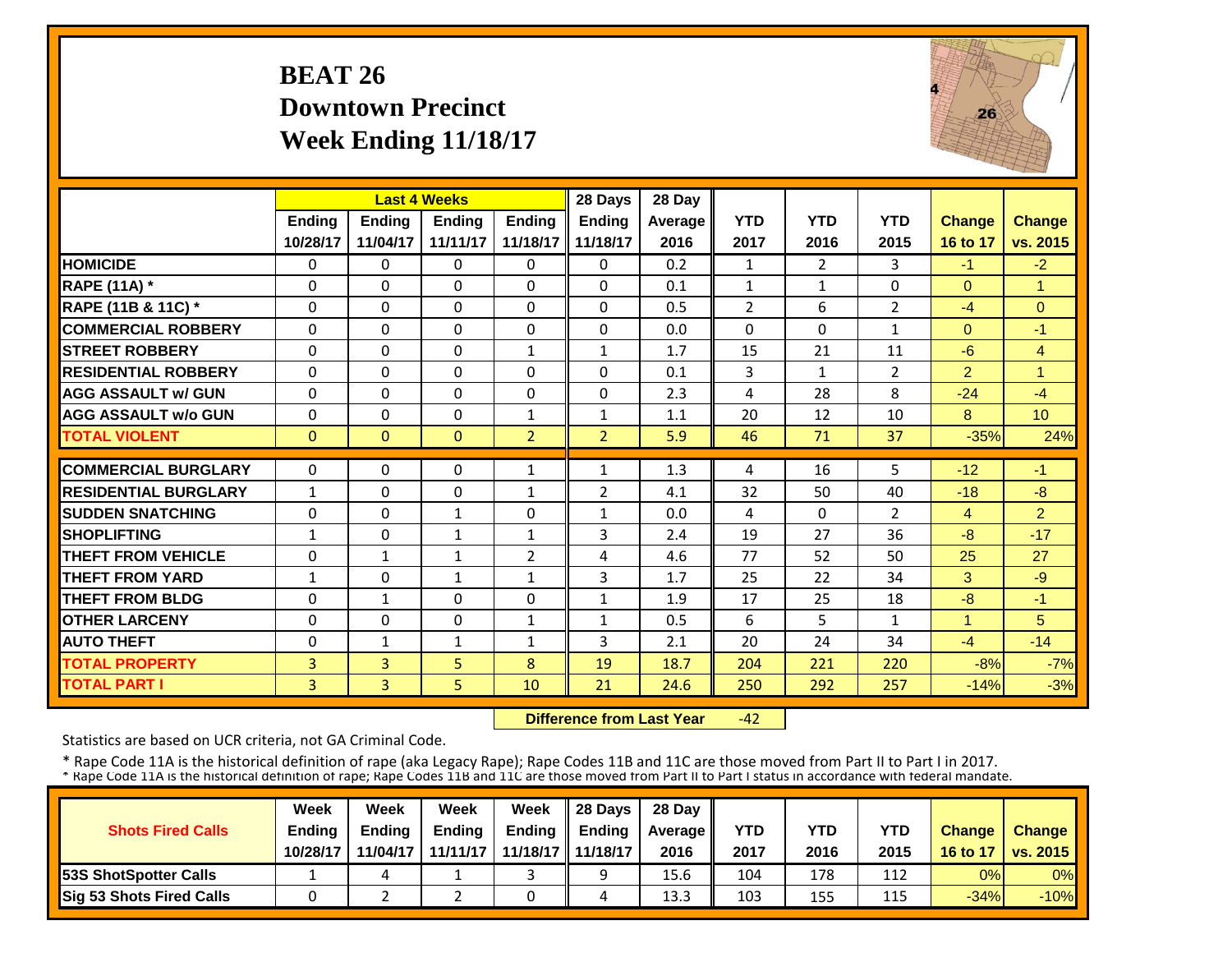

#### **COMPSTATCENTRAL PRECINCTWeek Ending 11/18/17**

**PRECINCT COMMANDER:**

**CAPT. BEN HERRON**



|                               | Week<br><b>Ending</b><br>11/18/17 | <b>Week</b><br><b>Ending</b><br>11/11/17 | <b>Weekly</b><br>Avg<br>2016 | 28-Day<br><b>Ending</b><br>11/18/17 | 28-Day<br>Ending<br>09/24/17 | Avg<br>28-Day<br>2016 | <b>YTD</b><br>2017 | <b>YTD</b><br>2016 | <b>YTD</b><br>2015 | <b>Change</b><br>16 to 17 | <b>Change</b><br>vs. 2015 |
|-------------------------------|-----------------------------------|------------------------------------------|------------------------------|-------------------------------------|------------------------------|-----------------------|--------------------|--------------------|--------------------|---------------------------|---------------------------|
| <b>HOMICIDE</b>               | 0                                 | 0                                        | 0                            |                                     |                              | 2                     | 14                 | 23                 | 15                 | $-9$                      | $-1$                      |
| <b>RAPE (11A)</b> *           | 0                                 |                                          | $\Omega$                     |                                     | $\Omega$                     |                       | 16                 | 12                 | 6                  | $\overline{4}$            | 10 <sup>°</sup>           |
| <b>RAPE (11B &amp; 11C) *</b> | 0                                 | 0                                        | $\Omega$                     | $\bf{0}$                            | $\Omega$                     |                       | 8                  | 11                 | 4                  | $-3$                      | 4                         |
| <b>COMMERCIAL ROBBERY</b>     | 0                                 | 0                                        | $\Omega$                     | $\mathbf{2}$                        | 3                            |                       | 23                 | 13                 | 12                 | 10 <sup>°</sup>           | 11                        |
| <b>STREET ROBBERY</b>         | 3                                 | 0                                        | 2                            | 6                                   | 3                            | 8                     | 54                 | 86                 | 90                 | $-32$                     | $-36$                     |
| <b>RESIDENTIAL ROBBERY</b>    | 0                                 | 0                                        | 0                            | $\mathbf{0}$                        |                              |                       | 9                  | 10                 | 9                  | $-1$                      | $\overline{0}$            |
| <b>AGG ASSAULT w/ GUN</b>     | 1                                 |                                          |                              | 4                                   | $\overline{2}$               | 5                     | 89                 | 58                 | 93                 | 31                        | $-4$                      |
| <b>AGG ASSAULT w/o GUN</b>    | 3                                 | 0                                        |                              | 7                                   | 7                            | 4                     | 79                 | 47                 | 52                 | 32                        | $\overline{27}$           |
| <b>TOTAL VIOLENT</b>          | $\overline{7}$                    | $\overline{2}$                           | 6                            | 21                                  | 17                           | 23                    | 292                | 260                | 281                | 12%                       | 4%                        |
|                               |                                   |                                          |                              |                                     |                              |                       |                    |                    |                    |                           |                           |
| <b>COMMERCIAL BURGLARY</b>    | 1                                 | 0                                        | 2                            | 3.                                  |                              | 8                     | 35                 | 102                | 62                 | $-67$                     | $-27$                     |
| <b>RESIDENTIAL BURGLARY</b>   | $\overline{2}$                    | 5                                        | 7                            | 15                                  | 15                           | 30                    | 200                | 353                | 367                | $-153$                    | $-167$                    |
| <b>SUDDEN SNATCHING</b>       | 0                                 | 0                                        | $\Omega$                     |                                     | 3                            |                       | 22                 | 18                 | 12                 | 4                         | 10 <sup>°</sup>           |
| <b>SHOPLIFTING</b>            | $\mathbf{2}$                      | $\overline{7}$                           | 3                            | 15                                  | 13                           | 13                    | 211                | 146                | 89                 | 65                        | 122                       |
| <b>THEFT FROM VEHICLE</b>     | 7                                 | 6                                        | 9                            | 33                                  | 26                           | 35                    | 376                | 392                | 523                | $-16$                     | $-147$                    |
| <b>THEFT FROM YARD</b>        |                                   | 4                                        | 4                            | 13                                  | 11                           | 17                    | 185                | 216                | 178                | $-31$                     | $\overline{7}$            |
| <b>THEFT FROM BLDG</b>        | 6                                 | $\overline{2}$                           | 6                            | 20                                  | 20                           | 23                    | 193                | 265                | 197                | $-72$                     | $-4$                      |
| <b>OTHER LARCENY</b>          |                                   | 3                                        | $\Omega$                     | 4                                   | $\overline{2}$               | $\overline{2}$        | 37                 | 17                 | 34                 | 20                        | 3                         |
| <b>AUTO THEFT</b>             | 5                                 | 6                                        | 4                            | 19                                  | 10                           | 18                    | 190                | 209                | 232                | $-19$                     | $-42$                     |
| <b>TOTAL PROPERTY</b>         | 25                                | 33                                       | 37                           | 123                                 | 101                          | 146                   | 1449               | 1718               | 1694               | $-16%$                    | $-14%$                    |
| <b>TOTAL PART I</b>           | 32                                | 35                                       | 42                           | 144                                 | 118                          | 169                   | 1741               | 1978               | 1975               | $-12%$                    | $-12%$                    |

Statistics are based on UCR criteria, not GA Criminal Code. **Difference from Last Year** -237

Statistics are preliminary, based on RMS data at the time prepared, and are subject to change due to late reports, reclassifications, updated locations, etc.

| <b>Citizen Initiated Calls</b>  | <b>Week</b><br><b>Ending</b><br>11/18/17 | Week<br><b>Ending</b><br>11/11/17 | Weekly<br>Avg<br>2015 | $28$ -Day<br><b>Ending</b><br>1/18/17 | $28-Dav$<br>Ending<br>9/24/17 | Avg<br>$28-Day$<br>2016 | YTD<br>2017 | YTD<br>2016 | YTD<br>2015 | <b>Change</b><br><b>16 to 17</b> | <b>Change</b><br>vs. 2015 |
|---------------------------------|------------------------------------------|-----------------------------------|-----------------------|---------------------------------------|-------------------------------|-------------------------|-------------|-------------|-------------|----------------------------------|---------------------------|
| <b>Midnight Shift</b>           | 94                                       | 104                               | 126                   | 395                                   | 414                           | 503                     | 4859        | 5704        | 5470        | $-845$                           | $-611$                    |
| Day Shift                       | 227                                      | 234                               | 271                   | 985                                   | 968                           | 1085                    | 11063       | 1975        | 11947       | $-912$                           | $-884$                    |
| <b>Afternoon Shift</b>          | 233                                      | 228                               | 294                   | 948                                   | 1032                          | 1176                    | 12005       | 2876        | 12800       | $-871$                           | $-795$                    |
| <b>TOTAL CITIZEN CFS</b>        | 554                                      | 566                               | 691                   | 2328                                  | 2414                          | 2764                    | 27927       | 30555       | 30217       | $-8.6%$                          | $-7.6%$                   |
| <b>53S ShotSpotter Calls</b>    |                                          | 19                                | 12                    | 51                                    | 38                            | 49                      | 542         | 557         | 525         | $-15$                            | 17                        |
| <b>Sig 53 Shots Fired Calls</b> | 14                                       | 18                                | 19                    | 69                                    | 50                            | 74                      | 770         | 831         | 858         | -61                              | $-88$                     |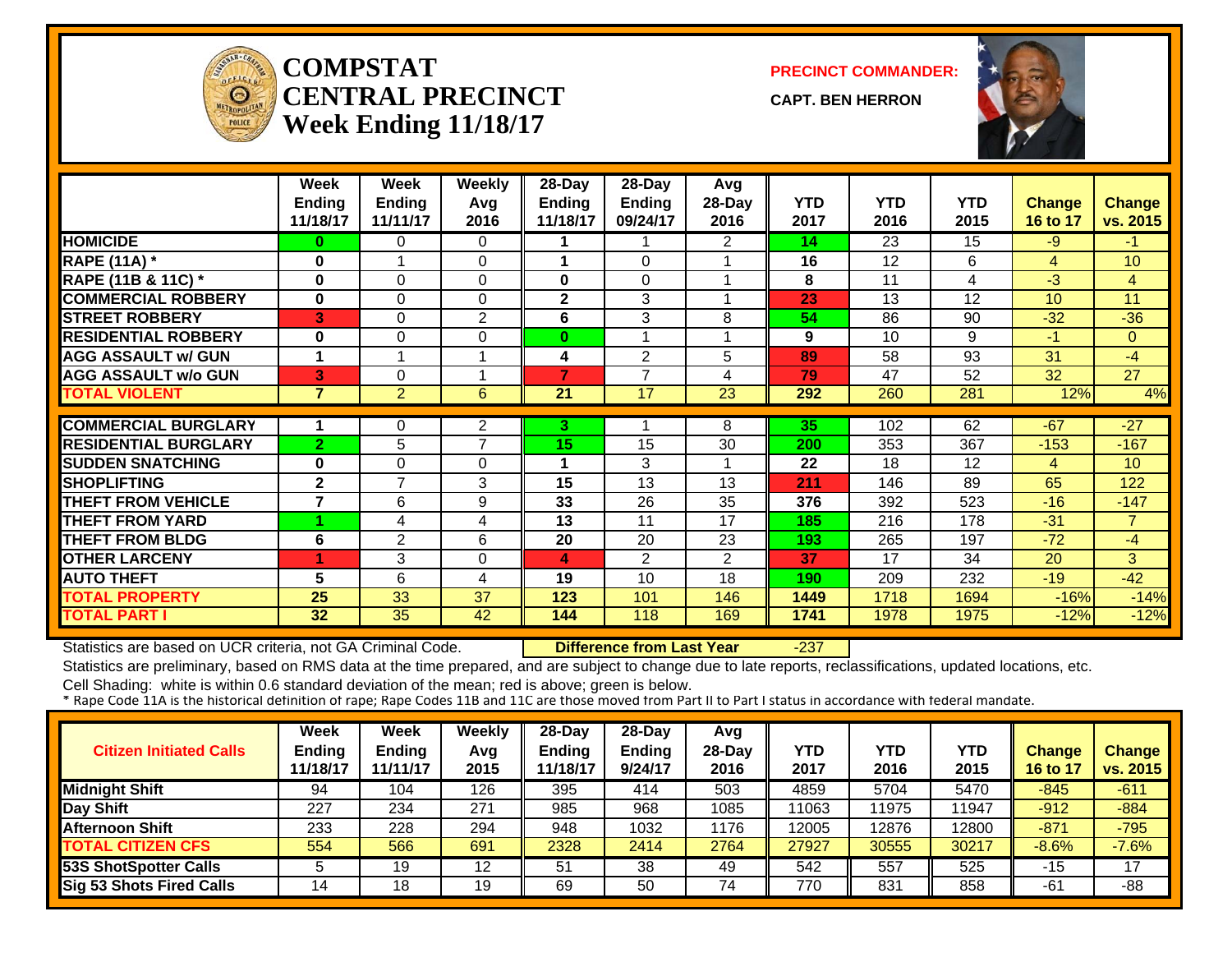# **BEAT 31 Central Precinct Week Ending 11/18/17**



|                             |                             | <b>Last 4 Weeks</b> |               |                | 28 Days        | 28 Day     |              |                |                |                      |                |
|-----------------------------|-----------------------------|---------------------|---------------|----------------|----------------|------------|--------------|----------------|----------------|----------------------|----------------|
|                             | Ending                      | <b>Ending</b>       | <b>Ending</b> | <b>Ending</b>  | <b>Ending</b>  | Average    | <b>YTD</b>   | <b>YTD</b>     | <b>YTD</b>     | <b>Change</b>        | <b>Change</b>  |
|                             | 10/28/17                    | 11/04/17            | 11/11/17      | 11/18/17       | 11/18/17       | 2016       | 2017         | 2016           | 2015           | 16 to 17             | vs. 2015       |
| <b>HOMICIDE</b>             | $\Omega$                    | $\Omega$            | $\Omega$      | $\Omega$       | 0              | 0.2        | 4            | 3              | $\overline{2}$ | 1                    | 2              |
| <b>RAPE (11A) *</b>         | $\Omega$                    | $\Omega$            | $\Omega$      | $\Omega$       | $\Omega$       | 0.0        | 6            | $\Omega$       | $\mathbf{1}$   | 6                    | 5              |
| RAPE (11B & 11C) *          | $\Omega$                    | $\Omega$            | $\Omega$      | $\Omega$       | $\Omega$       | 0.2        | $\Omega$     | $\overline{3}$ | 0              | $-3$                 | $\Omega$       |
| <b>COMMERCIAL ROBBERY</b>   | $\Omega$                    | $\Omega$            | $\Omega$      | $\Omega$       | $\Omega$       | 0.1        | $\mathbf{1}$ | $\mathbf{1}$   | $\Omega$       | $\Omega$             | $\overline{1}$ |
| <b>STREET ROBBERY</b>       | $\mathbf 0$                 | $\mathbf 0$         | $\mathbf 0$   | $\Omega$       | 0              | 0.8        | 8            | 11             | 18             | $-3$                 | $-10$          |
| <b>RESIDENTIAL ROBBERY</b>  | $\Omega$                    | $\Omega$            | $\Omega$      | $\Omega$       | $\Omega$       | 0.2        | 4            | 3              | 3              | $\overline{1}$       | $\overline{1}$ |
| <b>AGG ASSAULT w/ GUN</b>   | $\mathbf{1}$                | $\Omega$            | $\Omega$      | $\mathbf{1}$   | $\overline{2}$ | 1.5        | 28           | 18             | 33             | 10                   | $-5$           |
| <b>AGG ASSAULT w/o GUN</b>  | $\Omega$                    | $\Omega$            | $\Omega$      | $\mathbf{1}$   | $\mathbf{1}$   | 0.8        | 22           | 11             | 9              | 11                   | 13             |
| <b>TOTAL VIOLENT</b>        | $\mathbf{1}$                | $\mathbf{0}$        | $\mathbf{0}$  | $\overline{2}$ | $\overline{3}$ | 4.0        | 73           | 50             | 66             | 46%                  | 11%            |
| <b>COMMERCIAL BURGLARY</b>  | $\Omega$                    | $\Omega$            | 0             | $\Omega$       | $\Omega$       | 0.5        | 5            | $\overline{7}$ | 6              | $-2$                 | $-1$           |
| <b>RESIDENTIAL BURGLARY</b> | $\overline{2}$              | $\Omega$            | $\mathbf{1}$  | $\mathbf{1}$   | 4              | 6.0        | 63           | 72             | 82             | $-9$                 | $-19$          |
| <b>ISUDDEN SNATCHING</b>    |                             | $\Omega$            | $\Omega$      |                | $\Omega$       |            | 6            |                | $\overline{2}$ |                      | $\overline{4}$ |
| <b>SHOPLIFTING</b>          | $\mathbf 0$<br>$\mathbf{1}$ | $\mathbf{1}$        | $\mathbf{1}$  | 0<br>0         | 3              | 0.3<br>0.5 | 33           | 4<br>6         | $\overline{2}$ | $\overline{2}$<br>27 | 31             |
| <b>THEFT FROM VEHICLE</b>   | $\mathbf 0$                 | $\mathbf{1}$        | 1             | $\mathbf{1}$   | 3              | 2.8        | 38           | 33             | 57             | 5                    | $-19$          |
| <b>THEFT FROM YARD</b>      | $\Omega$                    | $\Omega$            | $\mathbf{1}$  | $\Omega$       |                | 1.8        | 19           | 21             | 14             | $-2$                 |                |
| <b>THEFT FROM BLDG</b>      | 3                           | $\Omega$            | $\Omega$      |                | $\mathbf{1}$   | 2.4        | 28           |                | 27             | $-1$                 | 5<br>1         |
|                             |                             |                     |               | 1              | 4              |            |              | 29             |                |                      |                |
| <b>OTHER LARCENY</b>        | $\Omega$                    | 0                   | $\Omega$      | $\Omega$       | 0              | 0.3        | 2            | 4              | $\mathbf{1}$   | $-2$<br>1            | 1              |
| <b>AUTO THEFT</b>           | $\mathbf{1}$                | $\Omega$            | $\mathbf{1}$  | 1              | 3              | 3.0        | 36           | 35             | 38             |                      | $-2$           |
| <b>TOTAL PROPERTY</b>       | $\overline{7}$              | $\overline{2}$      | 5             | 4              | 18             | 17.6       | 230          | 211            | 229            | 9%                   | 0%             |
| <b>TOTAL PART I</b>         | 8                           | 2 <sup>1</sup>      | 5             | 6              | 21             | 21.6       | 303          | 261            | 295            | 16%                  | 3%             |

 **Difference from Last Year**42

Statistics are based on UCR criteria, not GA Criminal Code.

|                               | Week     | Week          | Week          | Week                | $\parallel$ 28 Davs | 28 Day    |      |      |            |               |                       |
|-------------------------------|----------|---------------|---------------|---------------------|---------------------|-----------|------|------|------------|---------------|-----------------------|
| <b>Shots Fired Calls</b>      | Ending   | <b>Ending</b> | <b>Ending</b> | <b>Ending</b>       | <b>Ending</b>       | Average I | YTD  | YTD  | <b>YTD</b> | <b>Change</b> | <b>Change</b>         |
|                               | 10/28/17 | 11/04/17      | 11/11/17      | 11/18/17   11/18/17 |                     | 2016      | 2017 | 2016 | 2015       | 16 to 17      | <b>∶ I vs. 2015 I</b> |
| <b>153S ShotSpotter Calls</b> |          | 10            | b             | 4                   | 22                  | 16.8      | 217  | 196  | 215        | 0%            | $0\%$                 |
| Sig 53 Shots Fired Calls      |          |               |               |                     | 24                  | 13.7      | 187  | 153  | 171        | 22%           | 9%                    |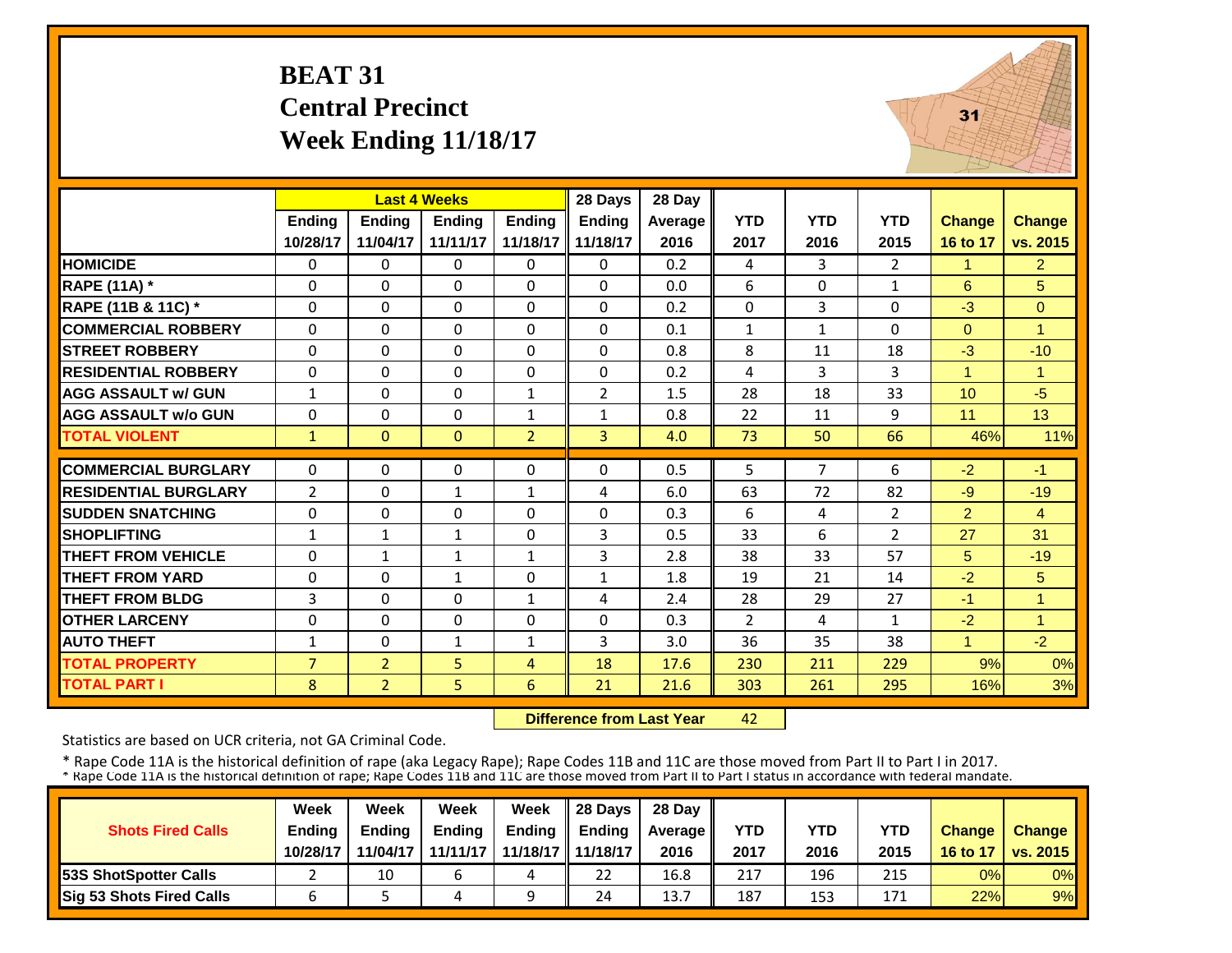# **BEAT 32 Central Precinct Week Ending 11/18/17**



|                             |                | <b>Last 4 Weeks</b> |                |                | 28 Days        | 28 Day  |                |                |                |                |                |
|-----------------------------|----------------|---------------------|----------------|----------------|----------------|---------|----------------|----------------|----------------|----------------|----------------|
|                             | Ending         | <b>Ending</b>       | <b>Ending</b>  | <b>Ending</b>  | Ending         | Average | <b>YTD</b>     | <b>YTD</b>     | <b>YTD</b>     | <b>Change</b>  | <b>Change</b>  |
|                             | 10/28/17       | 11/04/17            | 11/11/17       | 11/18/17       | 11/18/17       | 2016    | 2017           | 2016           | 2015           | 16 to 17       | vs. 2015       |
| <b>HOMICIDE</b>             | $\Omega$       | $\Omega$            | $\Omega$       | $\Omega$       | $\Omega$       | 0.3     | 1              | 4              | 3              | $-3$           | $-2$           |
| <b>RAPE (11A) *</b>         | $\Omega$       | $\Omega$            | $\mathbf{1}$   | $\Omega$       | $\mathbf{1}$   | 0.1     | $\mathbf{1}$   | $\mathbf{1}$   | $\mathbf{1}$   | $\Omega$       | $\Omega$       |
| RAPE (11B & 11C) *          | $\mathbf 0$    | $\Omega$            | $\Omega$       | $\Omega$       | $\Omega$       | 0.0     | $\Omega$       | $\Omega$       | 0              | $\Omega$       | $\Omega$       |
| <b>COMMERCIAL ROBBERY</b>   | $\mathbf 0$    | $\mathbf{1}$        | $\Omega$       | 0              | $\mathbf{1}$   | 0.4     | 8              | 5              | $\overline{2}$ | 3              | 6              |
| <b>ISTREET ROBBERY</b>      | $\Omega$       | $\mathbf{1}$        | $\Omega$       | $\Omega$       | $\mathbf{1}$   | 1.1     | 5              | 14             | 6              | $-9$           | $-1$           |
| <b>RESIDENTIAL ROBBERY</b>  | $\Omega$       | $\Omega$            | $\Omega$       | $\Omega$       | $\Omega$       | 0.0     | $\mathbf{1}$   | 1              | 0              | $\Omega$       | $\overline{1}$ |
| <b>AGG ASSAULT w/ GUN</b>   | $\mathbf{1}$   | $\Omega$            | $\mathbf{1}$   | $\Omega$       | $\overline{2}$ | 1.0     | 12             | 13             | 15             | $-1$           | $-3$           |
| <b>AGG ASSAULT w/o GUN</b>  | $\Omega$       | $\overline{2}$      | $\Omega$       | $\Omega$       | $\overline{2}$ | 0.5     | 16             | 7              | 9              | 9              | $\overline{7}$ |
| <b>TOTAL VIOLENT</b>        | $\mathbf{1}$   | 4                   | $\overline{2}$ | $\mathbf{0}$   | $\overline{7}$ | 3.4     | 44             | 45             | 36             | $-2%$          | 22%            |
| <b>COMMERCIAL BURGLARY</b>  | $\mathbf{1}$   | $\Omega$            | $\Omega$       | $\Omega$       | $\mathbf{1}$   | 1.8     | 13             | 23             | 12             | $-10$          | $\overline{1}$ |
| <b>RESIDENTIAL BURGLARY</b> | $\overline{2}$ | $\Omega$            | $\overline{2}$ | 1              | 5              | 4.5     | 46             | 54             | 50             | $-8$           | $-4$           |
| <b>SUDDEN SNATCHING</b>     | $\Omega$       | $\Omega$            | $\Omega$       | $\Omega$       | $\Omega$       | 0.2     | 3              | $\overline{2}$ | $\overline{2}$ | 1              | 1              |
| <b>SHOPLIFTING</b>          | $\Omega$       | $\Omega$            | 3              | $\Omega$       | 3              | 2.1     | 41             | 33             | 22             | 8              | 19             |
| <b>THEFT FROM VEHICLE</b>   | 3              | $\Omega$            | $\overline{2}$ | $\Omega$       | 5              | 4.3     | 36             | 60             | 60             | $-24$          | $-24$          |
| <b>THEFT FROM YARD</b>      | 0              | $\overline{2}$      | $\mathbf{1}$   | $\Omega$       | 3              | 1.8     | 20             | 23             | 16             | $-3$           | $\overline{4}$ |
| <b>THEFT FROM BLDG</b>      | $\Omega$       | $\Omega$            | $\Omega$       | 1              | $\mathbf{1}$   | 2.7     | 35             | 33             | 30             | $\overline{2}$ | 5              |
| <b>OTHER LARCENY</b>        | $\Omega$       | $\Omega$            | $\Omega$       | $\Omega$       | $\Omega$       | 0.1     | $\overline{7}$ | $\overline{2}$ | 4              | 5              | 3              |
| <b>AUTO THEFT</b>           | $\mathbf{1}$   | $\Omega$            | $\Omega$       | $\overline{2}$ | 3              | 2.8     | 28             | 35             | 32             | $-7$           | $-4$           |
| <b>TOTAL PROPERTY</b>       | $\overline{7}$ | $\overline{2}$      | 8              | 4              | 21             | 20.2    | 229            | 265            | 228            | $-14%$         | 0%             |
| <b>TOTAL PART I</b>         | 8              | 6                   | 10             | $\overline{4}$ | 28             | 23.6    | 273            | 310            | 264            | $-12%$         | 3%             |

 **Difference from Last Year** $-37$ 

Statistics are based on UCR criteria, not GA Criminal Code.

|                               | Week     | Week          | Week          | Week                | $\parallel$ 28 Davs | 28 Day    |      |      |            |               |                     |
|-------------------------------|----------|---------------|---------------|---------------------|---------------------|-----------|------|------|------------|---------------|---------------------|
| <b>Shots Fired Calls</b>      | Ending   | <b>Ending</b> | <b>Ending</b> | <b>Ending</b>       | <b>Ending</b>       | Average I | YTD  | YTD  | <b>YTD</b> | <b>Change</b> | <b>Change</b>       |
|                               | 10/28/17 | 11/04/17      | 11/11/17      | 11/18/17   11/18/17 |                     | 2016      | 2017 | 2016 | 2015       |               | 16 to 17   vs. 2015 |
| <b>153S ShotSpotter Calls</b> |          |               |               |                     |                     | 0.1       |      |      |            | 0%            | $0\%$               |
| Sig 53 Shots Fired Calls      |          |               |               |                     |                     | 9.4       | 87   | 84   | 113        | 4%            | $-23%$              |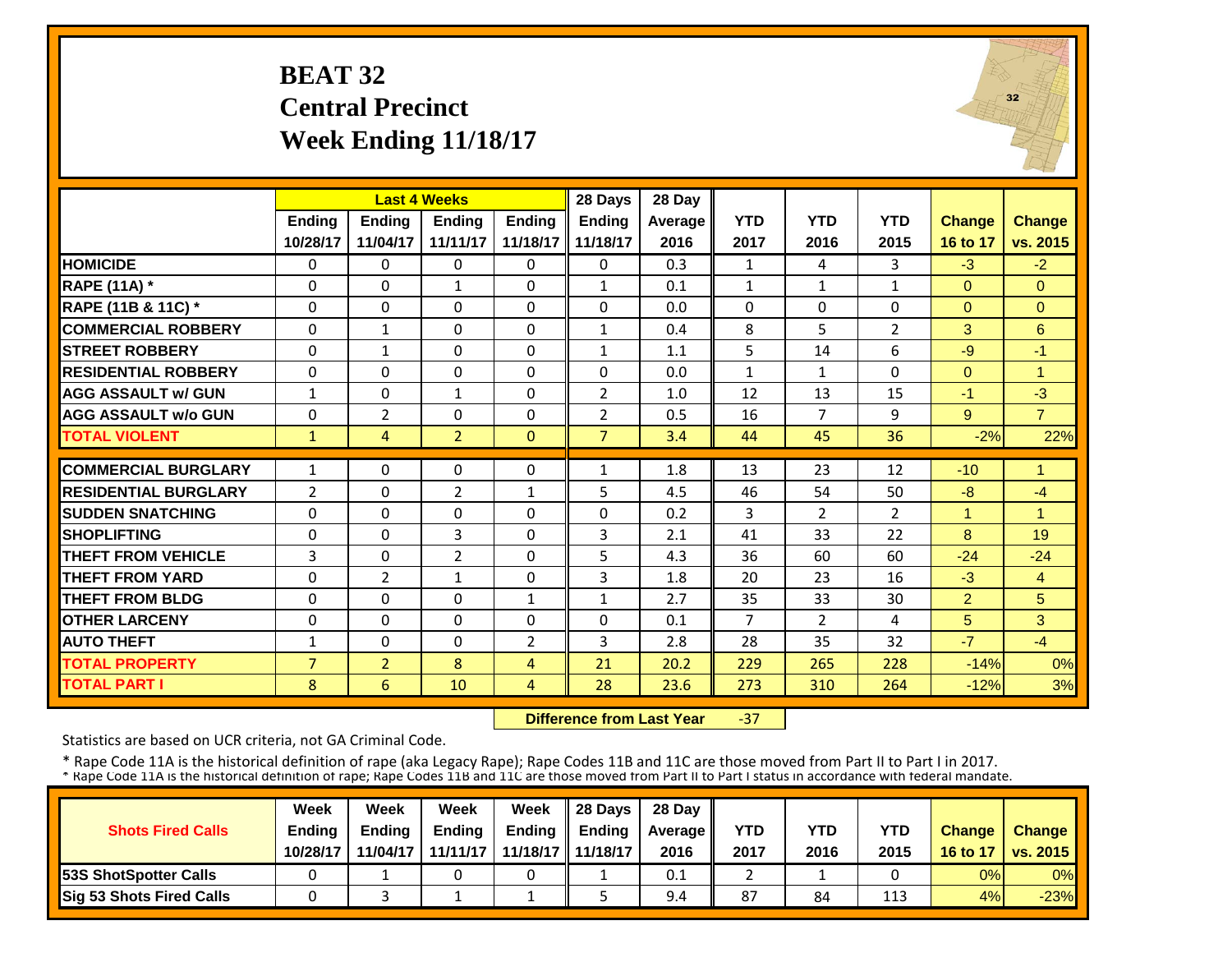# **BEAT 33 Central Precinct Week Ending 11/18/17**



|                             |                | <b>Last 4 Weeks</b> |                |               | 28 Days        | 28 Day  |                |              |                |                |                |
|-----------------------------|----------------|---------------------|----------------|---------------|----------------|---------|----------------|--------------|----------------|----------------|----------------|
|                             | Ending         | Ending              | Ending         | <b>Ending</b> | <b>Ending</b>  | Average | <b>YTD</b>     | <b>YTD</b>   | <b>YTD</b>     | <b>Change</b>  | Change         |
|                             | 10/28/17       | 11/04/17            | 11/11/17       | 11/18/17      | 11/18/17       | 2016    | 2017           | 2016         | 2015           | 16 to 17       | vs. 2015       |
| <b>HOMICIDE</b>             | 0              | $\Omega$            | $\Omega$       | $\Omega$      | 0              | 0.8     | $\Omega$       | 10           | 3              | $-10$          | $-3$           |
| <b>RAPE (11A)</b> *         | $\Omega$       | $\Omega$            | $\Omega$       | $\Omega$      | $\Omega$       | 0.4     | $\Omega$       | 5            | $\overline{2}$ | $-5$           | $-2$           |
| RAPE (11B & 11C) *          | $\Omega$       | $\Omega$            | $\Omega$       | $\Omega$      | $\Omega$       | 0.2     | 4              | $\Omega$     | 0              | $\overline{4}$ | $\overline{4}$ |
| <b>COMMERCIAL ROBBERY</b>   | $\Omega$       | $\Omega$            | $\Omega$       | $\Omega$      | 0              | 0.2     | $\overline{2}$ | 3            | 1              | $-1$           | 1              |
| <b>STREET ROBBERY</b>       | 1              | $\Omega$            | $\Omega$       | $\mathbf{1}$  | 2              | 2.1     | 19             | 19           | 25             | $\Omega$       | $-6$           |
| <b>RESIDENTIAL ROBBERY</b>  | 0              | $\Omega$            | $\Omega$       | $\Omega$      | 0              | 0.1     | $\Omega$       | $\mathbf{1}$ | $\overline{2}$ | $-1$           | $-2$           |
| <b>AGG ASSAULT w/ GUN</b>   | $\Omega$       | $\Omega$            | $\Omega$       | 0             | 0              | 0.4     | 10             | 4            | 10             | 6              | $\Omega$       |
| <b>AGG ASSAULT w/o GUN</b>  | $\Omega$       | $\Omega$            | 0              | $\Omega$      | 0              | 0.8     | 8              | 10           | 11             | $-2$           | $-3$           |
| <b>TOTAL VIOLENT</b>        | $\mathbf{1}$   | $\Omega$            | $\Omega$       | $\mathbf{1}$  | $\overline{2}$ | 5.0     | 43             | 52           | 54             | $-17%$         | $-20%$         |
| <b>COMMERCIAL BURGLARY</b>  | $\Omega$       | $\Omega$            | $\Omega$       | $\mathbf{1}$  | 1              | 2.4     | $\overline{7}$ | 30           | 23             | $-23$          | $-16$          |
| <b>RESIDENTIAL BURGLARY</b> |                |                     |                | $\Omega$      |                | 3.8     |                |              |                | $-28$          |                |
|                             | $\mathbf{1}$   | $\Omega$            | $\mathbf{1}$   |               | $\overline{2}$ |         | 14             | 42           | 49             |                | $-35$          |
| <b>SUDDEN SNATCHING</b>     | 0              | $\mathbf{1}$        | 0              | $\Omega$      | 1              | 0.5     | 5              | 6.           | 3              | $-1$           | $\overline{2}$ |
| <b>SHOPLIFTING</b>          | $\overline{2}$ | $\mathbf{1}$        | 1              | $\Omega$      | 4              | 2.1     | 36             | 27           | 15             | 9              | 21             |
| <b>THEFT FROM VEHICLE</b>   | 4              | 4                   | 0              | 2             | 10             | 8.1     | 83             | 87           | 98             | $-4$           | $-15$          |
| <b>THEFT FROM YARD</b>      | $\mathbf{1}$   | $\overline{2}$      | $\mathbf{1}$   | $\Omega$      | 4              | 6.0     | 67             | 77           | 52             | $-10$          | 15             |
| <b>THEFT FROM BLDG</b>      | $\Omega$       | $\Omega$            | $\Omega$       | $\Omega$      | $\Omega$       | 4.8     | 33             | 56           | 42             | $-23$          | $-9$           |
| <b>OTHER LARCENY</b>        | $\Omega$       | $\Omega$            | $\overline{2}$ | $\Omega$      | $\overline{2}$ | 0.5     | $\overline{7}$ | 5.           | 11             | 2              | $-4$           |
| <b>AUTO THEFT</b>           | $\Omega$       | $\mathbf{1}$        | 3              | $\mathbf{1}$  | 5              | 3.4     | 42             | 39           | 50             | 3              | $-8$           |
| <b>TOTAL PROPERTY</b>       | 8              | 9                   | 8              | 4             | 29             | 31.7    | 294            | 369          | 343            | $-20%$         | $-14%$         |
| <b>TOTAL PART I</b>         | $\overline{9}$ | $\overline{9}$      | 8              | 5             | 31             | 36.6    | 337            | 421          | 397            | $-20%$         | $-15%$         |

 **Difference from Last Year** $-84$ 

Statistics are based on UCR criteria, not GA Criminal Code.

|                               | Week     | Week          | Week          | Week                | $\parallel$ 28 Davs | 28 Day    |      |      |            |               |                     |
|-------------------------------|----------|---------------|---------------|---------------------|---------------------|-----------|------|------|------------|---------------|---------------------|
| <b>Shots Fired Calls</b>      | Ending   | <b>Ending</b> | <b>Ending</b> | <b>Ending</b>       | <b>Ending</b>       | Average I | YTD  | YTD  | <b>YTD</b> | <b>Change</b> | <b>Change</b>       |
|                               | 10/28/17 | 11/04/17      | 11/11/17      | 11/18/17   11/18/17 |                     | 2016      | 2017 | 2016 | 2015       |               | 16 to 17   vs. 2015 |
| <b>153S ShotSpotter Calls</b> |          |               |               |                     |                     | 5.4       | 60   | 59   | 60         | 0%            | $0\%$               |
| Sig 53 Shots Fired Calls      |          |               |               |                     |                     | 12.8      | 118  | 149  | 123        | $-21%$        | $-4%$               |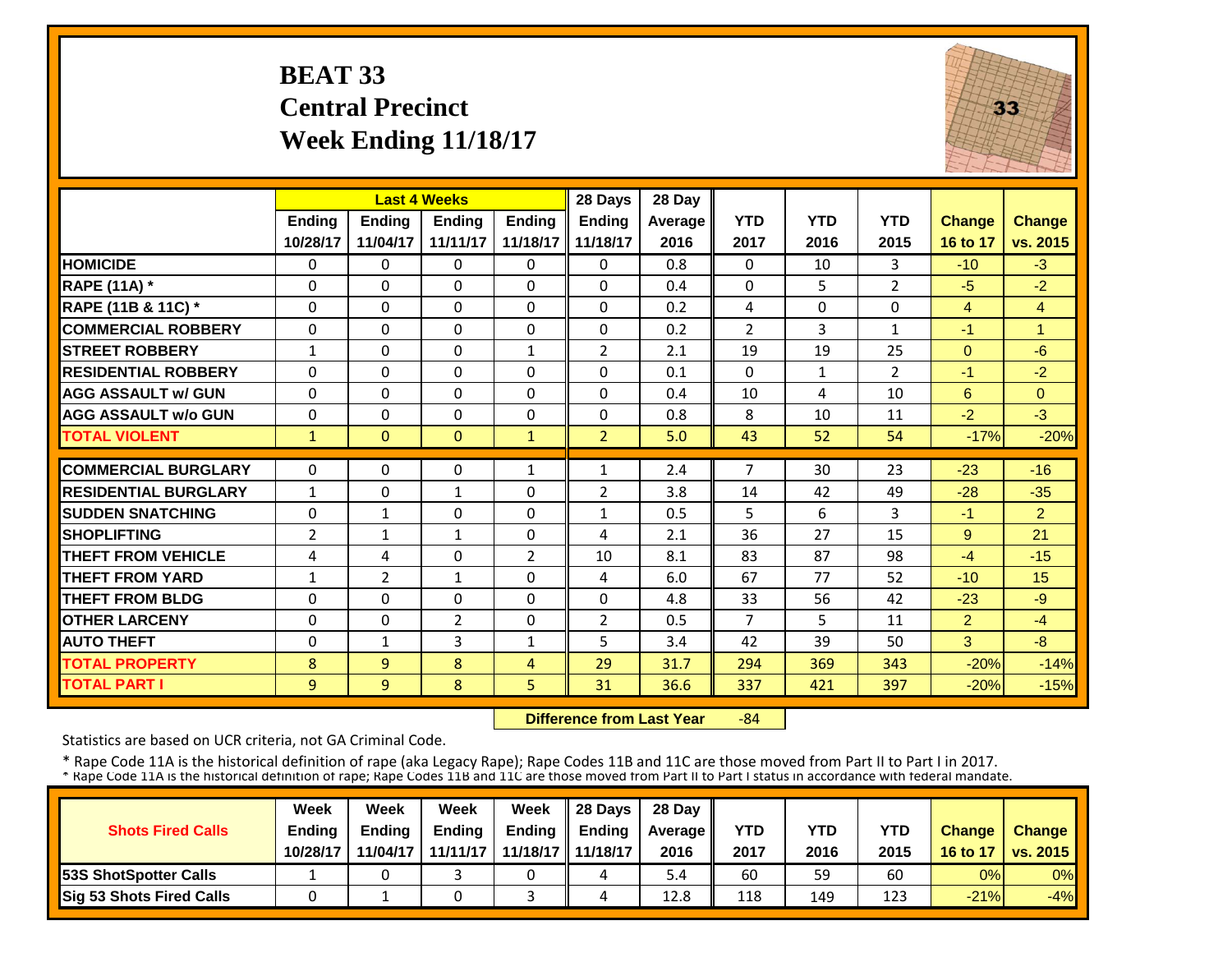# **BEAT 34 Central Precinct Week Ending 11/18/17**



|                             |                | <b>Last 4 Weeks</b> |                |                | 28 Days        | 28 Day  |                |                |                    |                |                |
|-----------------------------|----------------|---------------------|----------------|----------------|----------------|---------|----------------|----------------|--------------------|----------------|----------------|
|                             | <b>Ending</b>  | <b>Ending</b>       | <b>Endina</b>  | <b>Ending</b>  | <b>Endina</b>  | Average | <b>YTD</b>     | <b>YTD</b>     | <b>YTD</b>         | <b>Change</b>  | Change         |
|                             | 10/28/17       | 11/04/17            | 11/11/17       | 11/18/17       | 11/18/17       | 2016    | 2017           | 2016           | 2015               | 16 to 17       | vs. 2015       |
| <b>HOMICIDE</b>             | $\mathbf 0$    | $\Omega$            | 0              | $\Omega$       | 0              | 0.0     | 1              | $\Omega$       | $\mathbf{1}$       | 1              | $\Omega$       |
| <b>RAPE (11A) *</b>         | $\Omega$       | $\Omega$            | $\Omega$       | $\Omega$       | $\Omega$       | 0.1     | 4              | $\overline{2}$ | 2                  | $\overline{2}$ | $\overline{2}$ |
| RAPE (11B & 11C) *          | $\Omega$       | $\Omega$            | $\Omega$       | $\Omega$       | $\Omega$       | 0.2     | $\overline{2}$ | 3              | 3                  | $-1$           | $-1$           |
| <b>COMMERCIAL ROBBERY</b>   | $\Omega$       | $\mathbf{1}$        | $\Omega$       | $\Omega$       | 1              | 0.2     | 9              | 3              | 6                  | 6              | 3              |
| <b>ISTREET ROBBERY</b>      | 0              | $\Omega$            | 0              | $\overline{2}$ | $\overline{2}$ | 0.8     | 5              | 9              | 6                  | $-4$           | $-1$           |
| <b>RESIDENTIAL ROBBERY</b>  | $\Omega$       | $\Omega$            | 0              | 0              | 0              | 0.2     | $\Omega$       | $\Omega$       | 1                  | $\Omega$       | $-1$           |
| <b>AGG ASSAULT w/ GUN</b>   | $\Omega$       | $\Omega$            | $\Omega$       | 0              | 0              | 0.5     | 9              | $\overline{2}$ | 7                  | $\overline{7}$ | $\overline{2}$ |
| <b>AGG ASSAULT w/o GUN</b>  | $\mathbf{1}$   | 1                   | $\Omega$       | 0              | $\overline{2}$ | 0.5     | 9              | 5.             | 4                  | 4              | 5              |
| <b>TOTAL VIOLENT</b>        | $\mathbf{1}$   | $\overline{2}$      | $\Omega$       | $\overline{2}$ | 5.             | 2.4     | 39             | 24             | 30                 | 63%            | 30%            |
| <b>COMMERCIAL BURGLARY</b>  | $\Omega$       | $\Omega$            | $\Omega$       | $\Omega$       | 0              | 1.4     | $\overline{2}$ | 12             | 10                 | $-10$          | $-8$           |
| <b>RESIDENTIAL BURGLARY</b> | $\overline{2}$ | $\Omega$            | $\Omega$       | 0              | 2              | 4.4     | 22             | 50             | 32                 | $-28$          | $-10$          |
| <b>ISUDDEN SNATCHING</b>    | $\Omega$       | $\Omega$            | $\Omega$       | $\Omega$       | 0              | 0.1     | $\overline{2}$ |                |                    |                | 1              |
| <b>SHOPLIFTING</b>          |                |                     |                |                |                |         | 63             | $\mathbf{1}$   | $\mathbf{1}$<br>20 | 22             | 43             |
|                             | $\Omega$       | $\Omega$            | $\mathbf{1}$   | $\mathbf{1}$   | $\overline{2}$ | 4.4     |                | 41             |                    |                |                |
| <b>THEFT FROM VEHICLE</b>   | $\mathbf{1}$   | $\mathbf{1}$        | 0              | $\mathbf{1}$   | 3              | 7.0     | 72             | 73             | 97                 | $-1$           | $-25$          |
| <b>THEFT FROM YARD</b>      | $\Omega$       | $\mathbf{1}$        | $\mathbf{1}$   | 1              | 3              | 2.6     | 34             | 30             | 40                 | $\overline{4}$ | $-6$           |
| <b>THEFT FROM BLDG</b>      | $\Omega$       | 4                   | $\Omega$       | $\overline{2}$ | 6              | 5.3     | 41             | 63             | 25                 | $-22$          | 16             |
| <b>OTHER LARCENY</b>        | $\Omega$       | $\Omega$            | $\Omega$       | $\Omega$       | 0              | 0.3     | 6              | 1              | 4                  | 5              | $\overline{2}$ |
| <b>AUTO THEFT</b>           | $\Omega$       | $\mathbf{1}$        | $\Omega$       | 0              | $\mathbf{1}$   | 3.4     | 27             | 36             | 32                 | $-9$           | $-5$           |
| <b>TOTAL PROPERTY</b>       | 3              | $\overline{7}$      | $\overline{2}$ | 5              | 17             | 28.8    | 269            | 307            | 261                | $-12%$         | 3%             |
| <b>TOTAL PART I</b>         | $\overline{4}$ | 9                   | $\overline{2}$ | $\overline{7}$ | 22             | 31.1    | 308            | 331            | 291                | $-7%$          | 6%             |

 **Difference from Last Year**‐23

Statistics are based on UCR criteria, not GA Criminal Code.

|                               | Week          | Week          | Week          | Week                | $\parallel$ 28 Davs | 28 Day    |      |      |            |               |                     |
|-------------------------------|---------------|---------------|---------------|---------------------|---------------------|-----------|------|------|------------|---------------|---------------------|
| <b>Shots Fired Calls</b>      | <b>Ending</b> | <b>Ending</b> | <b>Ending</b> | <b>Ending</b>       | <b>Ending</b>       | Average I | YTD  | YTD  | <b>YTD</b> | <b>Change</b> | <b>Change</b>       |
|                               | 10/28/17      | 11/04/17      | 11/11/17      | 11/18/17   11/18/17 |                     | 2016      | 2017 | 2016 | 2015       |               | 16 to 17   vs. 2015 |
| <b>153S ShotSpotter Calls</b> |               |               |               |                     |                     | 0.2       |      |      |            | 0%            | $0\%$               |
| Sig 53 Shots Fired Calls      |               |               |               |                     | 10                  | 7.4       | 86   | 83   | 110        | 4%            | $-22%$              |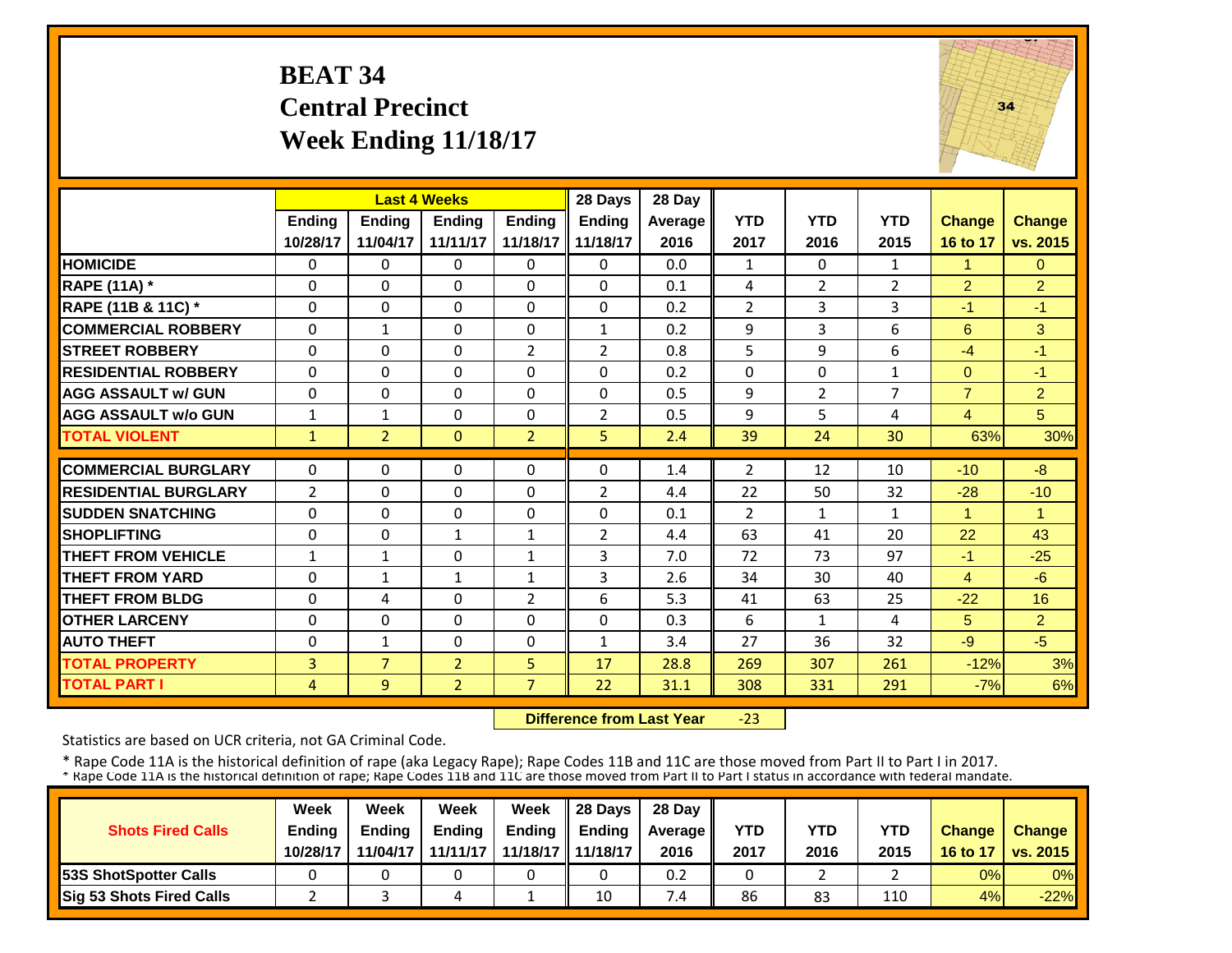# **BEAT 35 Central Precinct Week Ending 11/18/17**



|                             |                | <b>Last 4 Weeks</b> |               |                | 28 Days        | 28 Day  |                |                |              |               |                |
|-----------------------------|----------------|---------------------|---------------|----------------|----------------|---------|----------------|----------------|--------------|---------------|----------------|
|                             | <b>Ending</b>  | <b>Endina</b>       | <b>Endina</b> | <b>Endina</b>  | <b>Ending</b>  | Average | <b>YTD</b>     | <b>YTD</b>     | <b>YTD</b>   | <b>Change</b> | <b>Change</b>  |
|                             | 10/28/17       | 11/04/17            | 11/11/17      | 11/18/17       | 11/18/17       | 2016    | 2017           | 2016           | 2015         | 16 to 17      | vs. 2015       |
| <b>HOMICIDE</b>             | $\Omega$       | $\Omega$            | $\Omega$      | $\Omega$       | 0              | 0.5     | $\overline{7}$ | 6              | 4            | 1             | 3              |
| <b>RAPE (11A) *</b>         | $\Omega$       | $\Omega$            | $\Omega$      | $\Omega$       | 0              | 0.2     | 3              | 3              | 0            | $\Omega$      | 3              |
| RAPE (11B & 11C) *          | $\mathbf{0}$   | $\Omega$            | $\Omega$      | $\Omega$       | 0              | 0.2     | $\overline{2}$ | $\overline{2}$ | $\mathbf{1}$ | $\Omega$      | $\mathbf{1}$   |
| <b>COMMERCIAL ROBBERY</b>   | $\Omega$       | $\Omega$            | $\Omega$      | $\Omega$       | $\Omega$       | 0.1     | $\mathbf{1}$   | $\Omega$       | 1            | 1             | $\Omega$       |
| <b>STREET ROBBERY</b>       | $\Omega$       | 1                   | $\Omega$      | 0              | 1              | 1.5     | 10             | 17             | 16           | $-7$          | $-6$           |
| <b>RESIDENTIAL ROBBERY</b>  | $\Omega$       | $\Omega$            | $\Omega$      | 0              | 0              | 0.4     | 3              | 5              | 3            | $-2$          | $\Omega$       |
| <b>AGG ASSAULT w/ GUN</b>   | $\Omega$       | $\Omega$            | $\Omega$      | $\Omega$       | $\Omega$       | 1.2     | 24             | 15             | 26           | 9             | $-2$           |
| <b>AGG ASSAULT w/o GUN</b>  | 0              | $\Omega$            | $\Omega$      | 2              | $\overline{2}$ | 1.2     | 20             | 11             | 13           | 9             | $\overline{7}$ |
| <b>TOTAL VIOLENT</b>        | $\mathbf{0}$   | $\mathbf{1}$        | $\Omega$      | $\overline{2}$ | $\overline{3}$ | 5.3     | 70             | 59             | 64           | 19%           | 9%             |
| <b>COMMERCIAL BURGLARY</b>  | $\Omega$       | $\mathbf{1}$        | $\Omega$      | 0              | $\mathbf{1}$   | 1.0     | 2              | 13             | 5            | $-11$         | $-3$           |
| <b>RESIDENTIAL BURGLARY</b> | $\Omega$       | $\mathbf{1}$        | $\mathbf 1$   | $\Omega$       | $\overline{2}$ | 8.0     | 45             | 99             | 103          | $-54$         | $-58$          |
|                             |                |                     |               |                |                |         |                |                |              |               |                |
| <b>SUDDEN SNATCHING</b>     | 0              | $\Omega$            | 0             | 0              | 0              | 0.2     | $\overline{2}$ | $\overline{2}$ | 0            | $\Omega$<br>1 | 2 <sup>1</sup> |
| <b>SHOPLIFTING</b>          | 0              | $\Omega$            | $\mathbf{1}$  | 0              | 1              | 0.3     | 4              | 3              | 5            |               | $-1$           |
| <b>THEFT FROM VEHICLE</b>   | $\Omega$       | 3                   | $\mathbf{1}$  | 2              | 6              | 5.0     | 68             | 60             | 60           | 8             | 8              |
| <b>THEFT FROM YARD</b>      | $\mathbf{1}$   | $\Omega$            | $\Omega$      | $\Omega$       | $\mathbf{1}$   | 2.1     | 30             | 27             | 28           | 3             | $\overline{2}$ |
| <b>THEFT FROM BLDG</b>      | $\overline{2}$ | $\Omega$            | $\Omega$      | 1              | 3              | 4.9     | 32             | 58             | 39           | $-26$         | $-7$           |
| <b>OTHER LARCENY</b>        | $\Omega$       | $\Omega$            | $\Omega$      | $\mathbf{1}$   | $\mathbf{1}$   | 0.3     | 6              | 4              | 4            | 2             | $\overline{2}$ |
| <b>AUTO THEFT</b>           | $\overline{2}$ | $\overline{2}$      | $\mathbf{1}$  | $\Omega$       | 5              | 3.9     | 34             | 47             | 44           | $-13$         | $-10$          |
| <b>TOTAL PROPERTY</b>       | 5              | $\overline{7}$      | 4             | 4              | 20             | 25.6    | 223            | 313            | 288          | $-29%$        | $-23%$         |
| <b>TOTAL PART I</b>         | 5              | 8                   | 4             | 6              | 23             | 30.9    | 293            | 372            | 352          | $-21%$        | $-17%$         |

 **Difference from Last Year**‐79

Statistics are based on UCR criteria, not GA Criminal Code.

|                                 | Week          | Week          | Week     | Week                | 28 Davs       | 28 Day    |      |      |            |               |                       |
|---------------------------------|---------------|---------------|----------|---------------------|---------------|-----------|------|------|------------|---------------|-----------------------|
| <b>Shots Fired Calls</b>        | <b>Endina</b> | <b>Endina</b> | Ending   | <b>Ending</b>       | <b>Endina</b> | Average I | YTD  | YTD  | <b>YTD</b> | <b>Change</b> | <b>Change</b>         |
|                                 | 10/28/17      | 11/04/17      | 11/11/17 | 11/18/17   11/18/17 |               | 2016      | 2017 | 2016 | 2015       | 16 to 17      | <b>O</b> I vs. 2015 I |
| <b>153S ShotSpotter Calls</b>   |               |               |          |                     | 19            | 23.4      | 215  | 255  | 223        | 0%            | $0\%$                 |
| <b>Sig 53 Shots Fired Calls</b> |               |               |          |                     | 14            | 18.2      | 187  | 217  | 211        | $-14%$        | $-11%$                |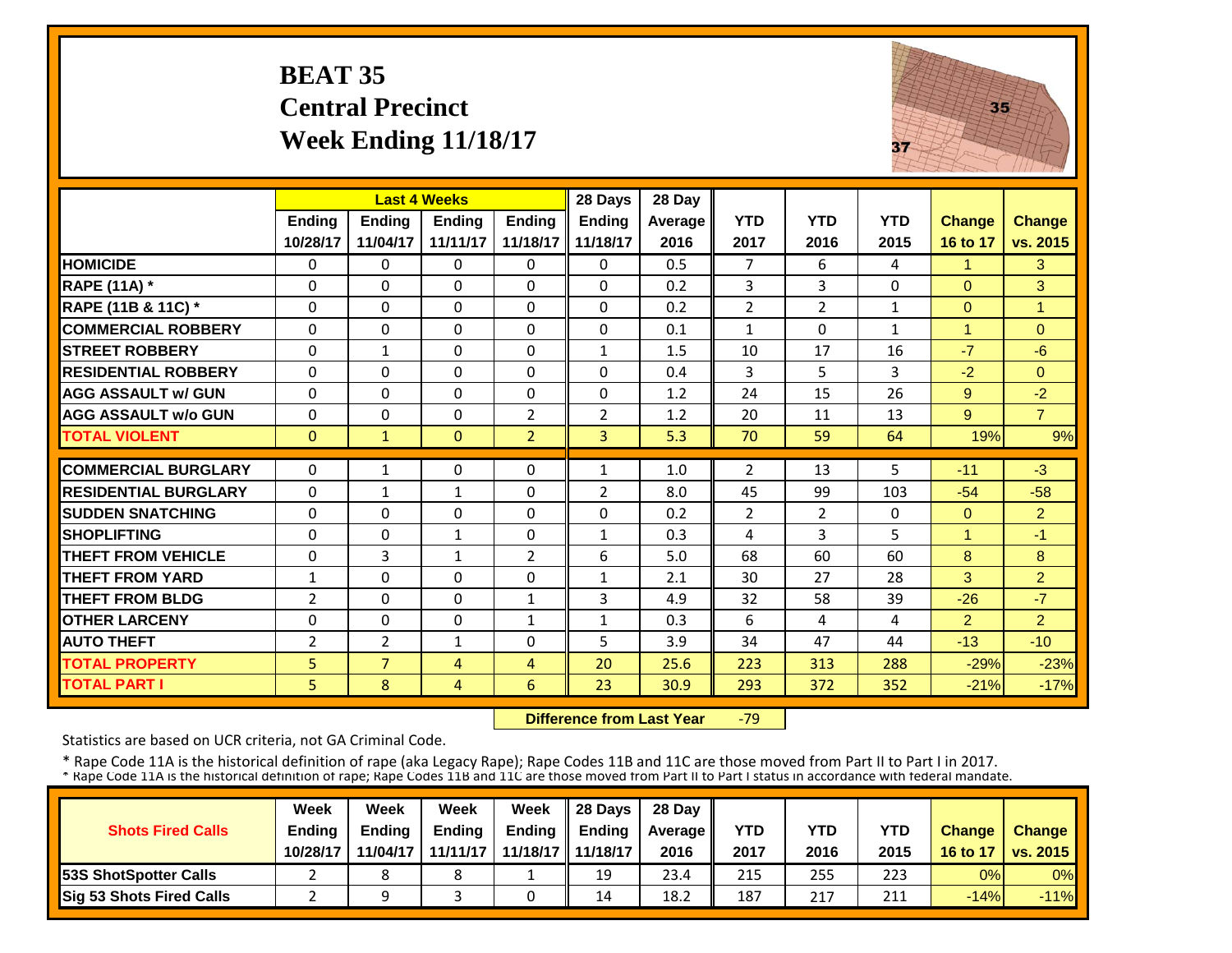|                             | <b>BEAT 37</b> | <b>Central Precinct</b><br><b>Week Ending 11/18/17</b> |                |               |                |         |                |              | 37             |                      |                |
|-----------------------------|----------------|--------------------------------------------------------|----------------|---------------|----------------|---------|----------------|--------------|----------------|----------------------|----------------|
|                             |                | <b>Last 4 Weeks</b>                                    |                |               | 28 Days        | 28 Day  |                |              |                |                      |                |
|                             | <b>Ending</b>  | <b>Ending</b>                                          | <b>Ending</b>  | <b>Ending</b> | Ending         | Average | <b>YTD</b>     | <b>YTD</b>   | <b>YTD</b>     | <b>Change</b>        | <b>Change</b>  |
|                             | 10/28/17       | 11/04/17                                               | 11/11/17       | 11/18/17      | 11/18/17       | 2016    | 2017           | 2016         | 2015           | 16 to 17             | vs. 2015       |
| <b>HOMICIDE</b>             | 0              | 1                                                      | $\Omega$       | 0             | 1              | 0.1     | 1              | 0            | $\overline{2}$ | 1                    | -1             |
| <b>RAPE (11A) *</b>         | $\Omega$       | $\Omega$                                               | $\Omega$       | $\Omega$      | $\Omega$       | 0.1     | $\overline{2}$ | $\mathbf{1}$ | $\Omega$       | $\blacktriangleleft$ | $\overline{2}$ |
| RAPE (11B & 11C) *          | $\mathbf 0$    | $\Omega$                                               | $\Omega$       | $\Omega$      | $\Omega$       | 0.2     | $\mathbf{0}$   | 3            | 0              | $-3$                 | $\Omega$       |
| <b>COMMERCIAL ROBBERY</b>   | $\Omega$       | $\Omega$                                               | $\Omega$       | 0             | $\Omega$       | 0.1     | $\overline{2}$ | $\mathbf{1}$ | $\overline{2}$ | $\mathbf{1}$         | $\Omega$       |
| <b>STREET ROBBERY</b>       | $\mathbf 0$    | $\Omega$                                               | 0              | 0             | $\Omega$       | 1.5     | $\overline{7}$ | 16           | 19             | $-9$                 | $-12$          |
| <b>RESIDENTIAL ROBBERY</b>  | $\Omega$       | $\mathbf 0$                                            | $\mathbf{0}$   | $\Omega$      | $\Omega$       | 0.0     | $\mathbf{1}$   | $\Omega$     | 0              | $\mathbf{1}$         | $\mathbf{1}$   |
| <b>AGG ASSAULT w/ GUN</b>   | $\mathbf 0$    | $\Omega$                                               | $\mathbf 0$    | 0             | $\Omega$       | 0.5     | 6              | 6            | $\overline{2}$ | $\mathbf{0}$         | $\overline{4}$ |
| <b>AGG ASSAULT w/o GUN</b>  | $\mathbf 0$    | $\mathbf 0$                                            | $\mathbf{0}$   | $\Omega$      | 0              | 0.2     | 4              | 3            | 6              | $\overline{1}$       | $-2$           |
| <b>TOTAL VIOLENT</b>        | $\mathbf{0}$   | $\mathbf{1}$                                           | $\Omega$       | $\Omega$      | $\mathbf{1}$   | 2.6     | 23             | 30           | 31             | $-23%$               | $-26%$         |
| <b>COMMERCIAL BURGLARY</b>  | $\Omega$       | $\Omega$                                               | $\Omega$       | $\Omega$      | $\Omega$       | 1.3     | 6              | 17           | 6              | $-11$                | $\Omega$       |
| <b>RESIDENTIAL BURGLARY</b> | $\Omega$       | $\Omega$                                               | $\Omega$       | 0             | $\Omega$       | 3.1     | 10             | 36           | 51             | $-26$                | $-41$          |
| <b>SUDDEN SNATCHING</b>     | $\mathbf 0$    | 0                                                      | 0              | 0             | 0              | 0.2     | 4              | 3            | 4              | $\mathbf{1}$         | $\overline{0}$ |
| <b>SHOPLIFTING</b>          | $\mathbf{1}$   | 0                                                      | 0              | $\mathbf{1}$  | $\overline{2}$ | 3.3     | 34             | 36           | 25             | $-2$                 | 9              |
| <b>THEFT FROM VEHICLE</b>   | $\overline{2}$ | $\mathbf{1}$                                           | $\overline{2}$ | $\mathbf{1}$  | 6              | 7.3     | 79             | 79           | 151            | $\overline{0}$       | $-72$          |
| <b>THEFT FROM YARD</b>      | $\mathbf{1}$   | $\Omega$                                               | $\Omega$       | 0             | $\mathbf{1}$   | 3.1     | 15             | 38           | 28             | $-23$                | $-13$          |
| <b>THEFT FROM BLDG</b>      | $\mathbf{1}$   | $\overline{2}$                                         | $\overline{2}$ | $\mathbf{1}$  | 6              | 2.4     | 24             | 26           | 34             | $-2$                 | $-10$          |
| <b>OTHER LARCENY</b>        | $\mathbf 0$    | 0                                                      | $\mathbf{1}$   | 0             | $\mathbf{1}$   | 0.2     | 9              | $\mathbf{1}$ | 10             | 8                    | $-1$           |
| <b>AUTO THEFT</b>           | $\Omega$       | $\Omega$                                               | $\mathbf{1}$   | $\mathbf{1}$  | $\overline{2}$ | 1.4     | 23             | 17           | 36             | 6                    | $-13$          |
| <b>TOTAL PROPERTY</b>       | 5              | 3                                                      | 6              | 4             | 18             | 22.2    | 204            | 253          | 345            | $-19%$               | $-41%$         |
| <b>TOTAL PART I</b>         | 5              | $\overline{4}$                                         | 6              | 4             | 19             | 24.8    | 227            | 283          | 376            | $-20%$               | $-40%$         |

 **Difference from Last Year**‐56

Statistics are based on UCR criteria, not GA Criminal Code.

|                               | Week     | Week          | Week          | Week          | 28 Davs       | 28 Day         |      |      |      |               |                    |
|-------------------------------|----------|---------------|---------------|---------------|---------------|----------------|------|------|------|---------------|--------------------|
| <b>Shots Fired Calls</b>      | Ending   | <b>Endina</b> | <b>Ending</b> | <b>Ending</b> | <b>Endina</b> | <b>Average</b> | YTD  | YTD  | YTD  | <b>Change</b> | Change             |
|                               | 10/28/17 | 11/04/17      | 11/11/17      | 11/18/17      | 11/18/17      | 2016           | 2017 | 2016 | 2015 | 16 to 17      | <b>│vs. 2015 ┃</b> |
| <b>153S ShotSpotter Calls</b> |          |               |               |               |               | 3.5            | 48   | 44   | 25   | 0%            | $0\%$              |
| Sig 53 Shots Fired Calls      |          |               |               |               | 12            | 12.7           | 105  | 145  | 130  | $-28%$        | $-19%$             |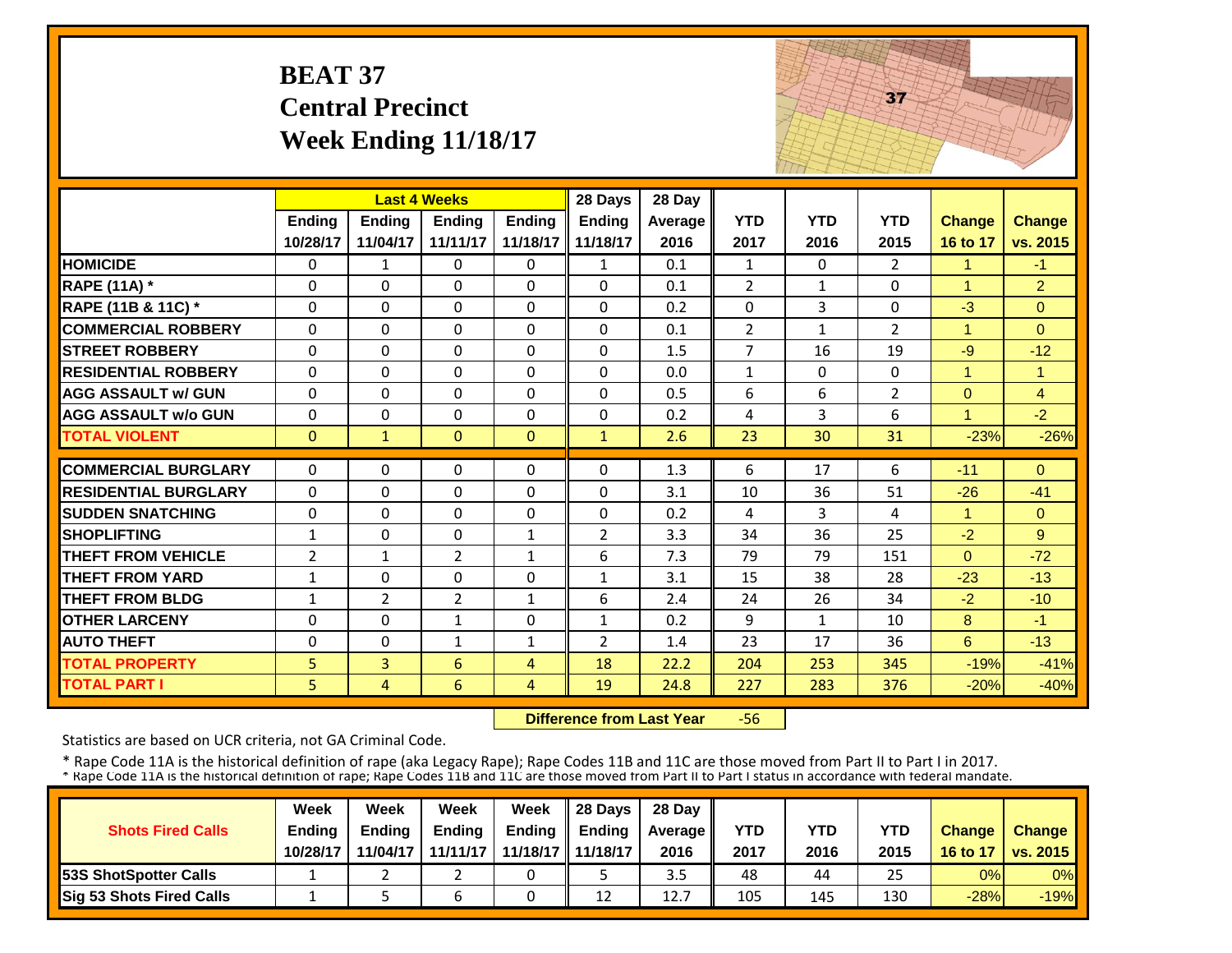

**COMPSTATSOUTHSIDE PRECINCT** CAPT. JOY GELLATLY **Week Ending 11/18/17**

**PRECINCT COMMANDER:**



|                             | Week           | Week          | Weekly         | 28-Day   | 28-Day         | Avg            |                |            |            |                |                |
|-----------------------------|----------------|---------------|----------------|----------|----------------|----------------|----------------|------------|------------|----------------|----------------|
|                             | <b>Ending</b>  | <b>Ending</b> | Avg            | Ending   | Ending         | 28-Day         | <b>YTD</b>     | <b>YTD</b> | <b>YTD</b> | <b>Change</b>  | <b>Change</b>  |
|                             | 11/18/17       | 11/11/17      | 2016           | 11/18/17 | 09/24/17       | 2016           | 2017           | 2016       | 2015       | 16 to 17       | vs. 2015       |
| <b>HOMICIDE</b>             | 0              | 0             | 0              |          |                | 0              | 4              | 6          | 5          | $-2$           | $-1$           |
| <b>RAPE (11A)</b> *         | $\bf{0}$       | $\Omega$      | $\Omega$       | 0        | $\Omega$       |                | $\overline{7}$ | 11         | 5          | -4             | $\overline{2}$ |
| RAPE (11B & 11C) *          | $\bf{0}$       | 0             | $\Omega$       | 0        | 1              |                | 4              | 10         |            | $-6$           | 3              |
| <b>COMMERCIAL ROBBERY</b>   | 0              | $\mathbf{2}$  | 1              | 5        | 3              | 2              | 28             | 28         | 15         | $\Omega$       | 13             |
| <b>STREET ROBBERY</b>       | 1              | 3             | 1              | 7        | 4              | $\overline{2}$ | 30             | 24         | 37         | 6              | $-7$           |
| <b>RESIDENTIAL ROBBERY</b>  | и              | $\Omega$      | $\Omega$       | 1        | 1              | 0              | 4              | 6          | 11         | $-2$           | $-7$           |
| <b>AGG ASSAULT w/ GUN</b>   | $\bf{0}$       | 1             | 0              | 1        | $\overline{2}$ | $\overline{2}$ | 29             | 18         | 27         | 11             | $\overline{2}$ |
| <b>AGG ASSAULT w/o GUN</b>  | $\overline{2}$ | $\Omega$      | 1              | 5        | 3              | $\overline{2}$ | 31             | 28         | 24         | 3              | $\overline{7}$ |
| <b>TOTAL VIOLENT</b>        | 4              | 6             | 3              | 20       | 15             | 12             | 137            | 131        | 125        | 5%             | 10%            |
|                             |                |               |                |          |                |                |                |            |            |                |                |
| <b>COMMERCIAL BURGLARY</b>  | $\overline{2}$ | 0             |                | 3        | 4              | 5              | 49             | 49         | 44         | $\Omega$       | 5.             |
| <b>RESIDENTIAL BURGLARY</b> |                | 2             | 4              | 5        | 11             | 15             | 152            | 173        | 245        | $-21$          | $-93$          |
| <b>SUDDEN SNATCHING</b>     | 4              | 0             | $\Omega$       | 3        | 3              |                | 10             | 8          | 13         | $\overline{2}$ | $-3$           |
| <b>SHOPLIFTING</b>          | 15             | 19            | 12             | 51       | 49             | 49             | 578            | 542        | 652        | 36             | $-74$          |
| <b>THEFT FROM VEHICLE</b>   | 6              | 2             | 5              | 27       | 32             | 20             | 350            | 216        | 344        | 134            | 6              |
| <b>THEFT FROM YARD</b>      | 4              | 3             | 2              | 8        | 9              | 9              | 80             | 105        | 91         | $-25$          | $-11$          |
| <b>THEFT FROM BLDG</b>      | 5              | 2             | 3              | 11       | $\overline{7}$ | 13             | 165            | 139        | 203        | 26             | $-38$          |
| <b>OTHER LARCENY</b>        | $\overline{2}$ | $\Omega$      | $\Omega$       | 3        | $\Omega$       | $\overline{2}$ | 27             | 16         | 18         | 11             | 9              |
| <b>AUTO THEFT</b>           | 6              | 4             | $\overline{2}$ | 15       | 8              | 9              | 137            | 93         | 175        | 44             | $-38$          |
| <b>TOTAL PROPERTY</b>       | 42             | 32            | 30             | 126      | 123            | 120            | 1548           | 1341       | 1785       | 15%            | $-13%$         |
| <b>TOTAL PART I</b>         | 46             | 38            | 33             | 146      | 138            | 132            | 1685           | 1472       | 1910       | 14%            | $-12%$         |

Statistics are based on UCR criteria, not GA Criminal Code. **Difference from Last Year** 213

Statistics are preliminary, based on RMS data at the time prepared, and are subject to change due to late reports, reclassifications, updated locations, etc.

| <b>Citizen Initiated Calls</b>  | Week<br><b>Ending</b><br>11/18/17 | Week<br><b>Ending</b><br>11/11/17 | Weekly<br>Avg<br>2016 | 28-Day<br>Ending<br>11/18/17 | $28-Dav$<br><b>Ending</b><br>9/24/17 | Avg<br>$28-Day$<br>2016 | YTD<br>2017 | YTD<br>2016 | <b>YTD</b><br>2015 | Change<br>16 to 17 | <b>Change</b><br>vs. 2015 |
|---------------------------------|-----------------------------------|-----------------------------------|-----------------------|------------------------------|--------------------------------------|-------------------------|-------------|-------------|--------------------|--------------------|---------------------------|
| <b>Midnight Shift</b>           | 71                                | 81                                | 91                    | 301                          | 366                                  | 364                     | 3958        | 4351        | 4313               | $-393$             | $-355$                    |
| Day Shift                       | 213                               | 247                               | 247                   | 951                          | 971                                  | 986                     | 11032       | 2164        | 11947              | $-1132$            | $-915$                    |
| <b>Afternoon Shift</b>          | 202                               | 218                               | 246                   | 859                          | 901                                  | 982                     | 10702       | 1988        | 11685              | $-1286$            | $-983$                    |
| <b>TOTAL CITIZEN CFS</b>        | 486                               | 546                               | 583                   | 2111                         | 2238                                 | 2332                    | 25692       | 28503       | 27945              | $-9.9%$            | $-8.1%$                   |
| 53S ShotSpotter Calls           |                                   |                                   |                       |                              |                                      |                         |             |             |                    |                    |                           |
| <b>Sig 53 Shots Fired Calls</b> |                                   |                                   |                       | 27                           | 34                                   | 35                      | 344         | 395         | 328                | -51                | 16                        |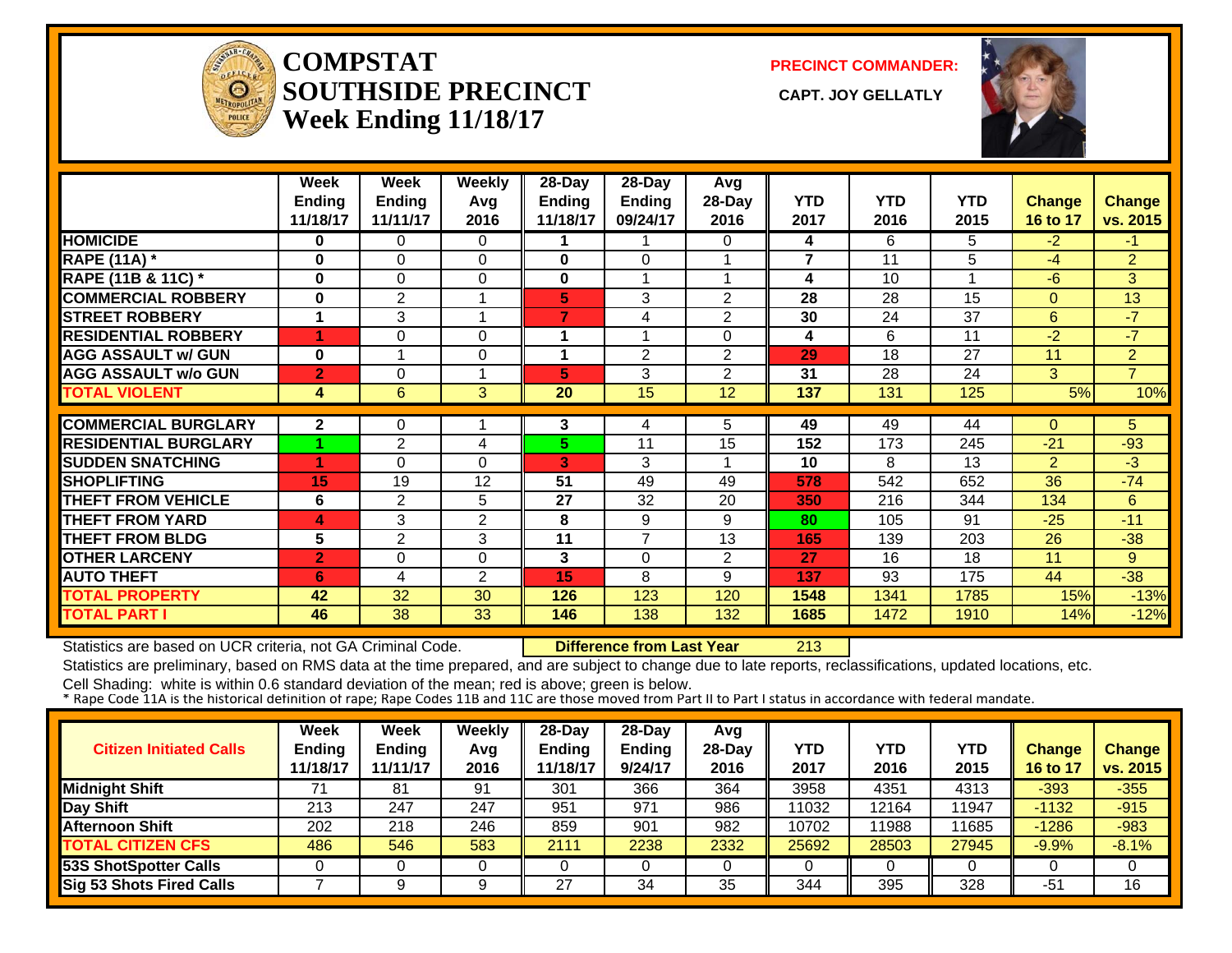# **BEAT 41 Southside Precinct Week Ending 11/18/17**



|                             |                | <b>Last 4 Weeks</b> |                |               | 28 Days        | 28 Day     |                |                |              |                                  |                |
|-----------------------------|----------------|---------------------|----------------|---------------|----------------|------------|----------------|----------------|--------------|----------------------------------|----------------|
|                             | Ending         | <b>Ending</b>       | <b>Ending</b>  | <b>Ending</b> | Ending         | Average    | <b>YTD</b>     | <b>YTD</b>     | <b>YTD</b>   | <b>Change</b>                    | <b>Change</b>  |
|                             | 10/28/17       | 11/04/17            | 11/11/17       | 11/18/17      | 11/18/17       | 2016       | 2017           | 2016           | 2015         | 16 to 17                         | vs. 2015       |
| <b>HOMICIDE</b>             | $\Omega$       | $\Omega$            | $\Omega$       | $\Omega$      | 0              | 0.0        | $\Omega$       | $\Omega$       | $\mathbf{1}$ | $\Omega$                         | $-1$           |
| <b>RAPE (11A)</b> *         | $\Omega$       | $\Omega$            | $\Omega$       | $\Omega$      | $\Omega$       | 0.2        | $\mathbf{1}$   | 3              | 0            | $-2$                             | $\overline{1}$ |
| RAPE (11B & 11C) *          | $\mathbf 0$    | $\Omega$            | $\Omega$       | $\Omega$      | $\Omega$       | 0.0        | $\mathbf{1}$   | $\Omega$       | $\mathbf{1}$ | 1                                | $\Omega$       |
| <b>COMMERCIAL ROBBERY</b>   | $\mathbf{1}$   | $\mathbf{1}$        | $\overline{2}$ | $\Omega$      | 4              | 0.4        | 13             | 5              | 4            | 8                                | 9              |
| <b>STREET ROBBERY</b>       | $\Omega$       | $\Omega$            | $\mathbf{1}$   | $\Omega$      | $\mathbf{1}$   | 0.3        | $\overline{2}$ | 3              | 6            | $-1$                             | $-4$           |
| <b>RESIDENTIAL ROBBERY</b>  | $\Omega$       | $\Omega$            | $\Omega$       | $\Omega$      | $\Omega$       | 0.1        | $\mathbf{1}$   | 1              | 3            | $\Omega$                         | $-2$           |
| <b>AGG ASSAULT w/ GUN</b>   | $\Omega$       | $\Omega$            | $\Omega$       | $\Omega$      | $\Omega$       | 0.3        | $\Omega$       | 4              | 0            | $-4$                             | $\Omega$       |
| <b>AGG ASSAULT w/o GUN</b>  | 1              | $\Omega$            | $\mathbf{0}$   | 0             | 1              | 0.5        | $\overline{2}$ | 5              | 1            | $-3$                             | $\overline{1}$ |
| <b>TOTAL VIOLENT</b>        | $\overline{2}$ | $\mathbf{1}$        | $\overline{3}$ | $\Omega$      | 6              | 1.8        | 20             | 21             | 16           | $-5%$                            | 25%            |
| <b>COMMERCIAL BURGLARY</b>  | $\mathbf{1}$   | $\Omega$            | $\Omega$       | $\mathbf{1}$  | $\overline{2}$ | 1.8        | 19             | 20             | 11           | $-1$                             | 8              |
| <b>RESIDENTIAL BURGLARY</b> | $\Omega$       | $\Omega$            | $\Omega$       | $\Omega$      | $\Omega$       | 1.1        | 12             | 15             | 8            | $-3$                             | $\overline{4}$ |
| <b>ISUDDEN SNATCHING</b>    | $\Omega$       | $\Omega$            | $\Omega$       | $\Omega$      | $\Omega$       | 0.0        | $\overline{2}$ | $\Omega$       | 3            |                                  | $-1$           |
| <b>SHOPLIFTING</b>          | $\mathbf{1}$   | $\Omega$            | $\overline{2}$ | $\mathbf{1}$  | 4              | 2.4        | 29             | 25             | 16           | $\overline{2}$<br>$\overline{4}$ | 13             |
| <b>THEFT FROM VEHICLE</b>   | $\overline{2}$ | $\mathbf{1}$        | $\Omega$       | $\mathbf{1}$  | 4              | 4.6        | 57             | 54             | 69           | 3                                | $-12$          |
| <b>THEFT FROM YARD</b>      | 0              | $\Omega$            | 1              | 0             | 1              | 1.7        | 21             | 21             | 34           | $\Omega$                         | $-13$          |
| <b>THEFT FROM BLDG</b>      | 0              | $\Omega$            | $\Omega$       | 1             | 1              | 2.3        | 38             | 25             | 52           | 13                               | $-14$          |
| <b>OTHER LARCENY</b>        | 0              | $\Omega$            | $\Omega$       | $\mathbf{1}$  | $\mathbf{1}$   |            | 4              | $\overline{2}$ | 4            |                                  | $\Omega$       |
| <b>AUTO THEFT</b>           | $\Omega$       | $\Omega$            | $\Omega$       | $\Omega$      | 0              | 0.2<br>1.5 | 16             | 14             | 28           | $\overline{2}$<br>$\overline{2}$ | $-12$          |
| <b>TOTAL PROPERTY</b>       | 4              | $\mathbf{1}$        | 3              | 5             | 13             | 15.5       | 198            | 176            | 225          | 13%                              | $-12%$         |
|                             |                |                     |                |               |                |            |                |                |              |                                  |                |
| <b>TOTAL PART I</b>         | 6              | $\overline{2}$      | 6              | 5             | 19             | 17.2       | 218            | 197            | 241          | 11%                              | $-10%$         |

 **Difference from Last Year**21

Statistics are based on UCR criteria, not GA Criminal Code.

|                                 | Week          | Week          | Week     | Week                | 28 Davs       | 28 Day    |      |      |            |               |                     |
|---------------------------------|---------------|---------------|----------|---------------------|---------------|-----------|------|------|------------|---------------|---------------------|
| <b>Shots Fired Calls</b>        | <b>Endina</b> | <b>Endina</b> | Ending   | <b>Ending</b>       | <b>Endina</b> | Average I | YTD  | YTD  | <b>YTD</b> | <b>Change</b> | <b>Change</b>       |
|                                 | 10/28/17      | 11/04/17      | 11/11/17 | 11/18/17   11/18/17 |               | 2016      | 2017 | 2016 | 2015       |               | 16 to 17   vs. 2015 |
| <b>153S ShotSpotter Calls</b>   |               |               |          |                     |               | 0.1       |      |      |            | 0%            | $0\%$               |
| <b>Sig 53 Shots Fired Calls</b> |               |               |          |                     |               | 1.8       | 28   | 23   | 18         | 22%           | <b>56%</b>          |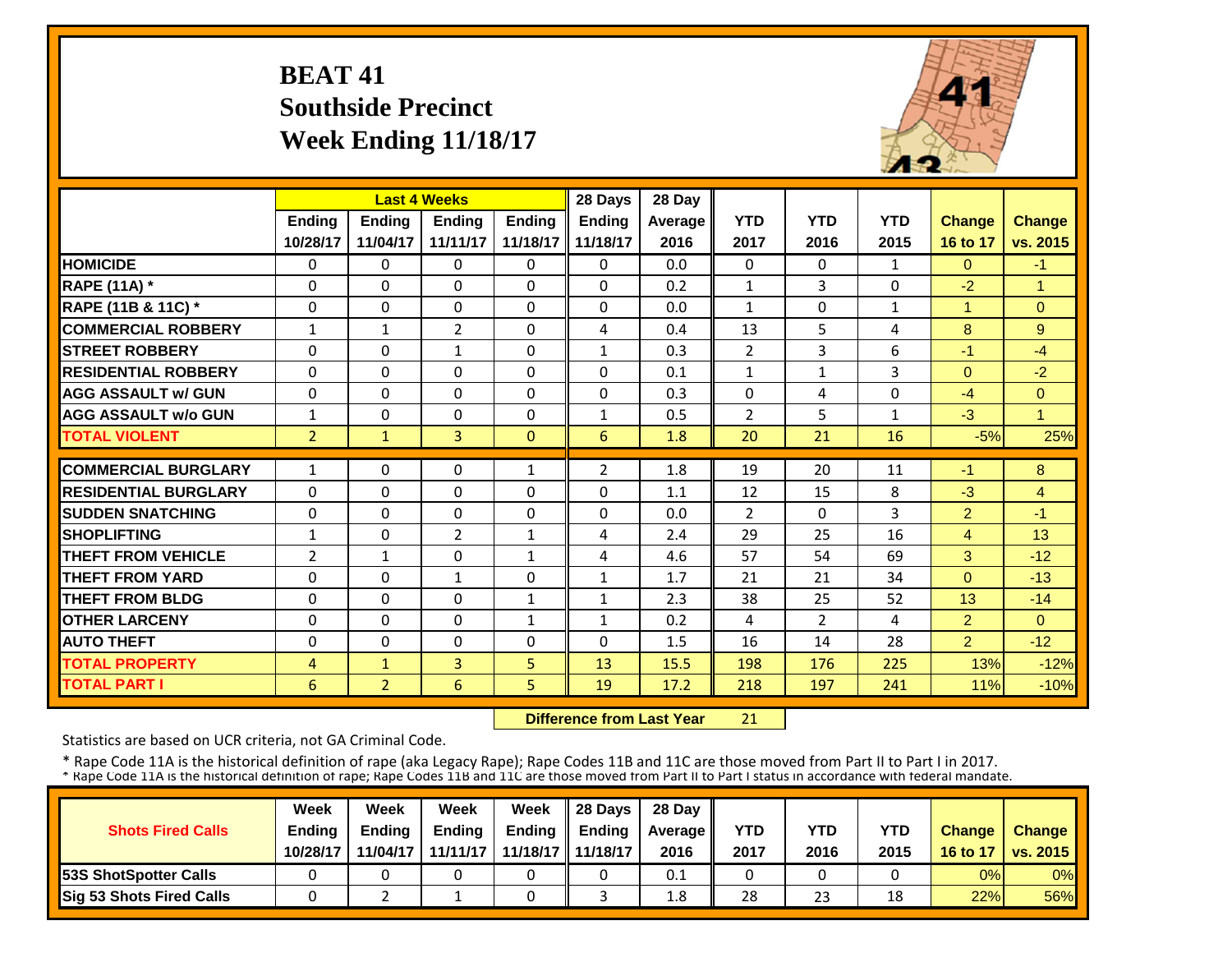# **BEAT 42 Southside Precinct Week Ending 11/18/17**



|                             |                | <b>Last 4 Weeks</b> |                |                | 28 Days        | 28 Day  |                |                |                |                |                |
|-----------------------------|----------------|---------------------|----------------|----------------|----------------|---------|----------------|----------------|----------------|----------------|----------------|
|                             | Ending         | <b>Ending</b>       | <b>Endina</b>  | <b>Endina</b>  | <b>Ending</b>  | Average | <b>YTD</b>     | <b>YTD</b>     | <b>YTD</b>     | Change         | <b>Change</b>  |
|                             | 10/28/17       | 11/04/17            | 11/11/17       | 11/18/17       | 11/18/17       | 2016    | 2017           | 2016           | 2015           | 16 to 17       | vs. 2015       |
| <b>HOMICIDE</b>             | $\Omega$       | $\mathbf{1}$        | $\Omega$       | $\Omega$       | $\mathbf{1}$   | 0.1     | 2              | 1              | $\mathbf{1}$   | 1              | $\mathbf{1}$   |
| <b>RAPE (11A)</b> *         | $\Omega$       | $\Omega$            | $\Omega$       | $\Omega$       | $\Omega$       | 0.2     | $\overline{2}$ | $\overline{2}$ | 0              | $\Omega$       | $\overline{2}$ |
| RAPE (11B & 11C) *          | $\Omega$       | $\Omega$            | $\Omega$       | $\Omega$       | $\Omega$       | 0.4     | $\overline{2}$ | 3              | 0              | $-1$           | $\overline{2}$ |
| <b>COMMERCIAL ROBBERY</b>   | $\Omega$       | $\Omega$            | $\Omega$       | $\Omega$       | $\Omega$       | 0.6     | $\overline{7}$ | 8              | $\overline{2}$ | $-1$           | 5              |
| <b>STREET ROBBERY</b>       | $\Omega$       | $\mathbf{1}$        | $\mathbf{1}$   | $\Omega$       | $\overline{2}$ | 0.9     | 8              | 10             | 12             | $-2$           | $-4$           |
| <b>RESIDENTIAL ROBBERY</b>  | $\Omega$       | $\Omega$            | $\Omega$       | $\Omega$       | $\Omega$       | 0.2     | $\mathbf{1}$   | 3              | 5              | $-2$           | $-4$           |
| <b>AGG ASSAULT w/ GUN</b>   | $\Omega$       | $\Omega$            | $\mathbf{1}$   | $\Omega$       | $\mathbf{1}$   | 0.5     | 9              | $\overline{7}$ | 9              | $\overline{2}$ | $\Omega$       |
| <b>AGG ASSAULT w/o GUN</b>  | $\mathbf{1}$   | 1                   | 0              | 1              | 3              | 0.7     | 17             | 8              | 10             | 9              | $\overline{7}$ |
| <b>TOTAL VIOLENT</b>        | $\mathbf{1}$   | $\overline{3}$      | $\overline{2}$ | $\mathbf{1}$   | $\overline{7}$ | 3.7     | 48             | 42             | 39             | 14%            | 23%            |
| <b>COMMERCIAL BURGLARY</b>  | $\Omega$       | $\Omega$            | $\Omega$       | 1              | $\mathbf{1}$   | 1.4     | 14             | 12             | 15             | $\overline{2}$ | $-1$           |
| <b>RESIDENTIAL BURGLARY</b> | $\Omega$       | $\Omega$            | $\Omega$       | 0              | $\Omega$       | 4.5     | 32             | 51             | 70             | $-19$          | $-38$          |
| <b>ISUDDEN SNATCHING</b>    | $\overline{2}$ | $\Omega$            | $\Omega$       | $\mathbf{1}$   | 3              | 0.1     | 4              | $\Omega$       | 4              | 4              | $\Omega$       |
| <b>SHOPLIFTING</b>          | $\overline{2}$ | $\Omega$            | 4              | 4              | 10             | 9.0     | 82             | 97             | 161            | $-15$          | $-79$          |
| <b>THEFT FROM VEHICLE</b>   | $\Omega$       | 2                   | $\Omega$       | $\mathbf{1}$   | 3              | 5.8     | 91             | 64             | 109            | 27             | $-18$          |
| <b>THEFT FROM YARD</b>      | 0              | 0                   | 0              | 3              | 3              | 2.3     | 16             | 25             | 25             | $-9$           | $-9$           |
| <b>THEFT FROM BLDG</b>      | $\overline{2}$ | $\mathbf{1}$        | 0              | 2              | 5              | 3.0     | 36             | 33             | 49             | 3              | $-13$          |
| <b>OTHER LARCENY</b>        | $\Omega$       | $\mathbf{1}$        | $\Omega$       | $\Omega$       | $\mathbf{1}$   | 0.5     | $\overline{7}$ | 5.             | 4              | $\overline{2}$ | 3              |
| <b>AUTO THEFT</b>           | $\overline{2}$ | $\Omega$            | $\Omega$       | $\overline{2}$ | 4              | 2.3     | 54             | 24             | 59             | 30             | $-5$           |
| <b>TOTAL PROPERTY</b>       | 8              | 4                   | 4              | 14             | 30             | 28.8    | 336            | 311            | 496            | 8%             | $-32%$         |
| <b>TOTAL PART I</b>         | 9              | 7 <sup>1</sup>      | 6              | 15             | 37             | 32.4    | 384            | 353            | 535            | 9%             | $-28%$         |

 **Difference from Last Year**31

Statistics are based on UCR criteria, not GA Criminal Code.

|                               | Week     | Week     | Week          | Week                | Il 28 Davs    | 28 Day         |      |      |      |               |                 |
|-------------------------------|----------|----------|---------------|---------------------|---------------|----------------|------|------|------|---------------|-----------------|
| <b>Shots Fired Calls</b>      | Ending   | Ending   | <b>Ending</b> | <b>Ending</b>       | <b>Ending</b> | <b>Average</b> | YTD  | YTD  | YTD  | <b>Change</b> | <b>Change</b>   |
|                               | 10/28/17 | 11/04/17 | 11/11/17      | 11/18/17   11/18/17 |               | 2016           | 2017 | 2016 | 2015 | 16 to 17      | <b>vs. 2015</b> |
| <b>153S ShotSpotter Calls</b> |          |          |               |                     |               | 0.0            |      |      |      | 0%            | 0%              |
| Sig 53 Shots Fired Calls      |          |          |               |                     |               | ∕.b            | 61   | 90   | $-1$ | $-32%$        | $-21%$          |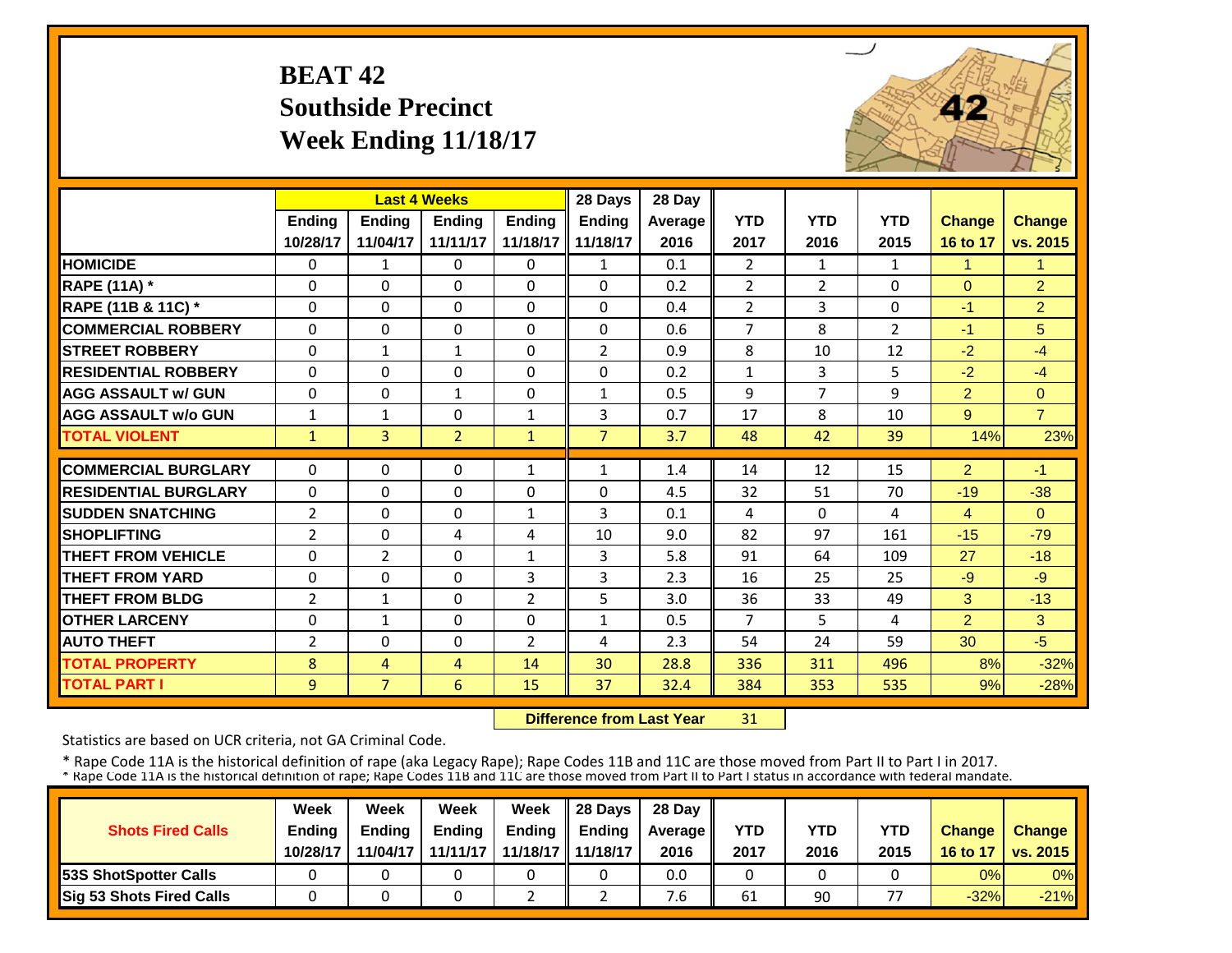# **BEAT 43 Southside Precinct Week Ending 11/18/17**



|                             |               | <b>Last 4 Weeks</b> |                |                | 28 Days        | 28 Day  |                |                |                |                |                |
|-----------------------------|---------------|---------------------|----------------|----------------|----------------|---------|----------------|----------------|----------------|----------------|----------------|
|                             | <b>Ending</b> | <b>Endina</b>       | <b>Endina</b>  | <b>Endina</b>  | <b>Ending</b>  | Average | <b>YTD</b>     | <b>YTD</b>     | <b>YTD</b>     | <b>Change</b>  | <b>Change</b>  |
|                             | 10/28/17      | 11/04/17            | 11/11/17       | 11/18/17       | 11/18/17       | 2016    | 2017           | 2016           | 2015           | 16 to 17       | vs. 2015       |
| <b>HOMICIDE</b>             | $\Omega$      | $\Omega$            | $\Omega$       | $\Omega$       | 0              | 0.2     | $\Omega$       | 3              | $\mathbf{1}$   | $-3$           | $-1$           |
| <b>RAPE (11A) *</b>         | $\Omega$      | $\Omega$            | $\Omega$       | $\Omega$       | 0              | 0.1     | $\Omega$       | $\mathbf{1}$   | 0              | $-1$           | $\Omega$       |
| RAPE (11B & 11C) *          | $\mathbf 0$   | $\Omega$            | $\Omega$       | $\Omega$       | $\Omega$       | 0.1     | $\mathbf 0$    | $\mathbf{1}$   | 0              | $-1$           | $\Omega$       |
| <b>COMMERCIAL ROBBERY</b>   | $\Omega$      | $\Omega$            | $\Omega$       | $\Omega$       | 0              | 0.8     | $\overline{3}$ | 10             | 5              | $-7$           | $-2$           |
| <b>ISTREET ROBBERY</b>      | $\Omega$      | 1                   | $\mathbf{1}$   | $\Omega$       | $\overline{2}$ | 0.5     | $\overline{7}$ | 6              | 10             | 1              | $-3$           |
| <b>RESIDENTIAL ROBBERY</b>  | $\Omega$      | $\Omega$            | $\Omega$       | $\mathbf{1}$   | $\mathbf{1}$   | 0.1     | $\mathbf{1}$   | $\mathbf{1}$   | 0              | $\Omega$       | 1              |
| <b>AGG ASSAULT w/ GUN</b>   | $\Omega$      | $\Omega$            | $\Omega$       | $\Omega$       | 0              | 0.1     | 4              | $\mathbf{1}$   | 8              | 3              | $-4$           |
| <b>AGG ASSAULT w/o GUN</b>  | $\Omega$      | $\Omega$            | $\Omega$       | $\Omega$       | 0              | 0.5     | 3              | 6              | 4              | $-3$           | $-1$           |
| <b>TOTAL VIOLENT</b>        | $\mathbf{0}$  | $\mathbf{1}$        | $\mathbf{1}$   | $\mathbf{1}$   | $\overline{3}$ | 2.3     | 18             | 29             | 28             | $-38%$         | $-36%$         |
| <b>COMMERCIAL BURGLARY</b>  | $\Omega$      | $\Omega$            | $\Omega$       | $\Omega$       | 0              | 1.1     | 6              | 15             | 12             | $-9$           | $-6$           |
| <b>RESIDENTIAL BURGLARY</b> | $\Omega$      | $\Omega$            | $\mathbf{1}$   | 0              | 1              | 2.1     | 28             | 27             | 26             | 1              | $\overline{2}$ |
| <b>ISUDDEN SNATCHING</b>    | $\Omega$      | $\Omega$            | $\Omega$       | $\Omega$       | 0              | 0.3     | 3              | 4              | $\overline{2}$ | $-1$           | $\overline{1}$ |
| <b>SHOPLIFTING</b>          | 11            | 2                   | 11             | 7              | 31             | 25.6    | 280            | 282            | 320            | $-2$           | $-40$          |
| <b>THEFT FROM VEHICLE</b>   | $\Omega$      | $\mathbf{1}$        | 1              | $\overline{2}$ | 4              | 2.8     | 53             | 28             | 46             | 25             | $\overline{7}$ |
| <b>THEFT FROM YARD</b>      | $\Omega$      | $\Omega$            | 1              | $\Omega$       | $\mathbf{1}$   | 1.3     | 15             | 17             | 11             | $-2$           | $\overline{4}$ |
| <b>THEFT FROM BLDG</b>      | $\Omega$      | $\Omega$            | $\mathbf{1}$   | 1              | $\overline{2}$ | 2.9     | 39             | 31             | 35             | 8              | $\overline{4}$ |
| <b>OTHER LARCENY</b>        | $\Omega$      | $\Omega$            | $\Omega$       | $\Omega$       | 0              | 0.2     | 4              | $\overline{2}$ | 3              | 2              | $\overline{1}$ |
| <b>AUTO THEFT</b>           | $\Omega$      | $\Omega$            | $\overline{2}$ | 3              | 5              | 1.1     | 20             | 13             | 28             | $\overline{7}$ | $-8$           |
| <b>TOTAL PROPERTY</b>       | 11            | $\overline{3}$      | 17             | 13             | 44             | 37.5    | 448            | 419            | 483            | 7%             | $-7%$          |
| <b>TOTAL PART I</b>         | 11            | 4                   | 18             | 14             | 47             | 39.8    | 466            | 448            | 511            | 4%             | $-9%$          |

 **Difference from Last Year**18

Statistics are based on UCR criteria, not GA Criminal Code.

|                               | Week          | Week          | Week          | Week                | $\parallel$ 28 Davs | 28 Day    |      |      |      |               |                     |
|-------------------------------|---------------|---------------|---------------|---------------------|---------------------|-----------|------|------|------|---------------|---------------------|
| <b>Shots Fired Calls</b>      | <b>Ending</b> | <b>Ending</b> | <b>Ending</b> | <b>Ending</b>       | <b>Ending</b>       | Average I | YTD  | YTD  | YTD  | <b>Change</b> | <b>Change</b>       |
|                               | 10/28/17      | 11/04/17      | 11/11/17      | 11/18/17   11/18/17 |                     | 2016      | 2017 | 2016 | 2015 |               | 16 to 17   vs. 2015 |
| <b>153S ShotSpotter Calls</b> |               |               |               |                     |                     | 0.0       |      |      |      | 0%            | $0\%$               |
| Sig 53 Shots Fired Calls      |               |               |               |                     |                     | 5.4       | 42   | 58   | 49   | $-28%$        | $-14%$              |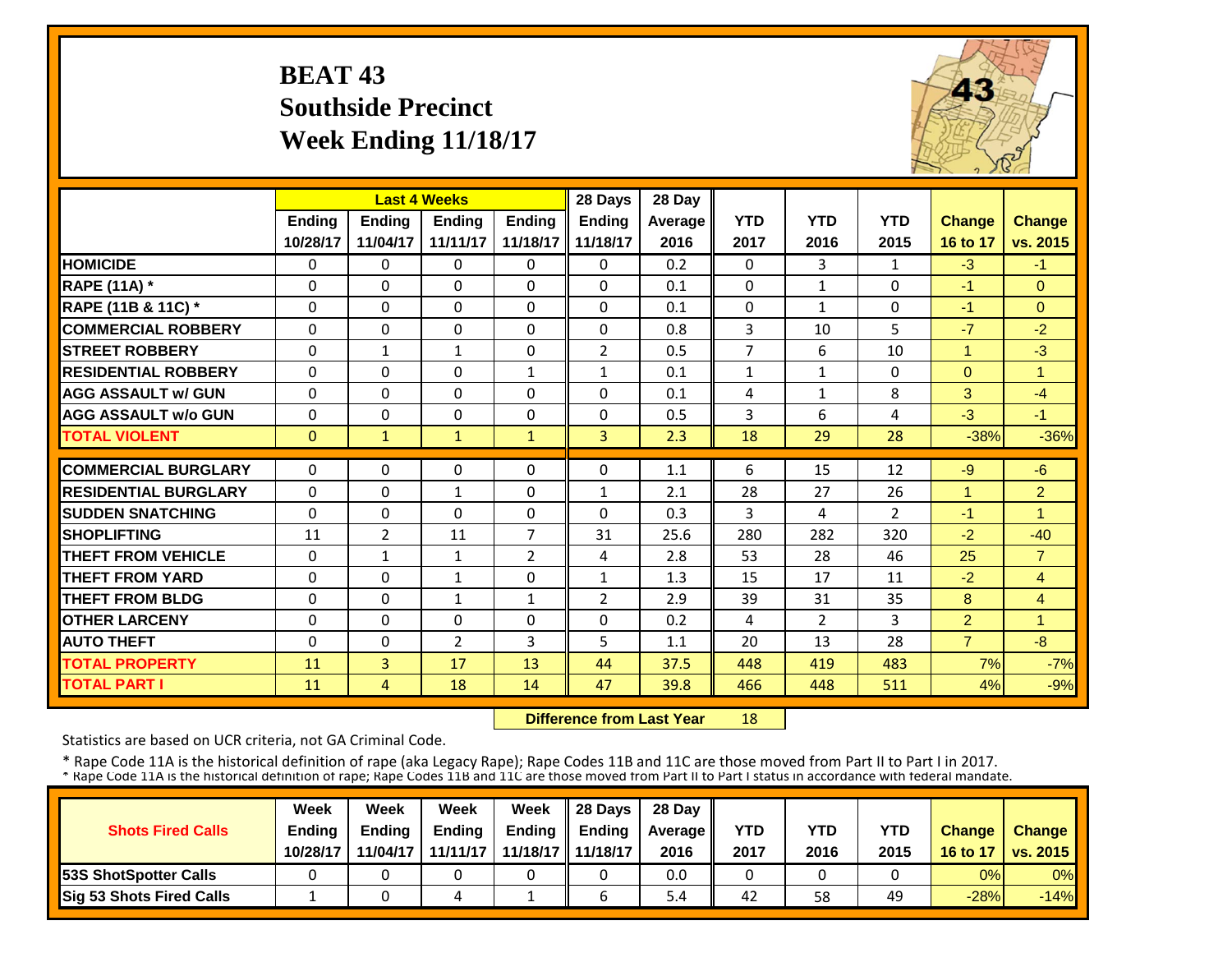# **BEAT 44 Southside Precinct Week Ending 11/18/17**



|                             |                | <b>Last 4 Weeks</b> |               |                | 28 Days        | 28 Day  |                |                |                |                |                |
|-----------------------------|----------------|---------------------|---------------|----------------|----------------|---------|----------------|----------------|----------------|----------------|----------------|
|                             | <b>Endina</b>  | <b>Ending</b>       | <b>Endina</b> | <b>Endina</b>  | <b>Ending</b>  | Average | <b>YTD</b>     | <b>YTD</b>     | <b>YTD</b>     | <b>Change</b>  | <b>Change</b>  |
|                             | 10/28/17       | 11/04/17            | 11/11/17      | 11/18/17       | 11/18/17       | 2016    | 2017           | 2016           | 2015           | 16 to 17       | vs. 2015       |
| <b>HOMICIDE</b>             | $\Omega$       | 0                   | $\Omega$      | $\Omega$       | $\Omega$       | 0.1     | $\mathbf{1}$   | $\mathbf{1}$   | $\mathbf{1}$   | $\Omega$       | $\Omega$       |
| <b>RAPE (11A) *</b>         | $\Omega$       | $\Omega$            | $\Omega$      | $\Omega$       | $\Omega$       | 0.2     | 3              | 3              | 4              | $\Omega$       | $-1$           |
| RAPE (11B & 11C) *          | $\mathbf 0$    | 0                   | $\mathbf 0$   | $\Omega$       | $\mathbf 0$    | 0.3     | $\mathbf{1}$   | 4              | 0              | $-3$           | $\overline{1}$ |
| <b>COMMERCIAL ROBBERY</b>   | $\mathbf{1}$   | $\Omega$            | $\Omega$      | $\Omega$       | $\mathbf{1}$   | 0.2     | $\overline{2}$ | 3              | 3              | $-1$           | $-1$           |
| <b>STREET ROBBERY</b>       | $\mathbf{1}$   | $\Omega$            | 0             | $\mathbf{1}$   | 2              | 0.2     | 9              | $\mathbf{1}$   | $\overline{7}$ | 8              | $\overline{2}$ |
| <b>RESIDENTIAL ROBBERY</b>  | $\Omega$       | 0                   | $\Omega$      | $\Omega$       | $\Omega$       | 0.1     | $\mathbf{1}$   | $\mathbf{1}$   | 3              | $\Omega$       | $-2$           |
| <b>AGG ASSAULT w/ GUN</b>   | $\Omega$       | 0                   | 0             | 0              | $\Omega$       | 0.5     | 11             | 4              | 6              | $\overline{7}$ | 5 <sup>5</sup> |
| <b>AGG ASSAULT w/o GUN</b>  | $\Omega$       | 0                   | $\Omega$      | $\Omega$       | 0              | 0.6     | 5              | $\overline{7}$ | 6              | $-2$           | $-1$           |
| <b>TOTAL VIOLENT</b>        | $\overline{2}$ | $\Omega$            | $\Omega$      | $\mathbf{1}$   | 3              | 2.3     | 33             | 24             | 30             | 38%            | 10%            |
| <b>COMMERCIAL BURGLARY</b>  | $\Omega$       | 0                   | $\Omega$      | $\Omega$       | 0              | 0.2     | 7              | $\overline{2}$ | 5              | 5              | $\overline{2}$ |
| <b>RESIDENTIAL BURGLARY</b> | $\Omega$       | $\overline{2}$      | 1             | $\Omega$       | 3              | 3.7     | 53             | 42             | 93             | 11             | $-40$          |
| <b>SUDDEN SNATCHING</b>     | $\Omega$       | $\Omega$            | $\Omega$      | 0              | $\Omega$       | 0.2     | $\Omega$       | $\overline{2}$ | $\overline{2}$ | $-2$           | $-2$           |
| <b>SHOPLIFTING</b>          | $\Omega$       | $\Omega$            | $\Omega$      | $\Omega$       | $\Omega$       | 1.1     | 16             | 13             | 9              | 3              | $\overline{7}$ |
| <b>THEFT FROM VEHICLE</b>   | 3              | 4                   | $\mathbf{1}$  | 2              | 10             | 4.1     | 84             | 43             | 70             | 41             | 14             |
| <b>THEFT FROM YARD</b>      | $\Omega$       | $\mathbf{1}$        | $\mathbf{1}$  | $\Omega$       | $\overline{2}$ | 1.6     | 20             | 20             | 13             | $\Omega$       | $\overline{7}$ |
| <b>THEFT FROM BLDG</b>      | $\Omega$       | $\Omega$            | $\mathbf{1}$  | $\Omega$       | $\mathbf{1}$   | 2.8     | 30             | 31             | 36             | $-1$           | $-6$           |
| <b>OTHER LARCENY</b>        | $\Omega$       | $\Omega$            | $\Omega$      | $\Omega$       | $\Omega$       | 0.2     | 6              | $\overline{2}$ | 6              | $\overline{4}$ | $\Omega$       |
| <b>AUTO THEFT</b>           | $\mathbf 0$    | $\mathbf{1}$        | $\Omega$      | $\Omega$       | $\mathbf{1}$   | 2.1     | 27             | 24             | 39             | 3              | $-12$          |
| <b>TOTAL PROPERTY</b>       | 3              | 8                   | 4             | $\overline{2}$ | 17             | 16.1    | 243            | 179            | 273            | 36%            | $-11%$         |
|                             | 5 <sup>1</sup> | 8                   |               | $\overline{3}$ | 20             | 18.4    | 276            | 203            | 303            |                |                |
| <b>TOTAL PART I</b>         |                |                     | 4             |                |                |         |                |                |                | 36%            | $-9%$          |

 **Difference from Last Year**73

Statistics are based on UCR criteria, not GA Criminal Code.

|                               | Week          | Week          | Week          | Week                | $\parallel$ 28 Davs | 28 Day    |      |      |            |               |                     |
|-------------------------------|---------------|---------------|---------------|---------------------|---------------------|-----------|------|------|------------|---------------|---------------------|
| <b>Shots Fired Calls</b>      | <b>Ending</b> | <b>Ending</b> | <b>Ending</b> | <b>Ending</b>       | <b>Ending</b>       | Average I | YTD  | YTD  | <b>YTD</b> | <b>Change</b> | <b>Change</b>       |
|                               | 10/28/17      | 11/04/17      | 11/11/17      | 11/18/17   11/18/17 |                     | 2016      | 2017 | 2016 | 2015       |               | 16 to 17   vs. 2015 |
| <b>153S ShotSpotter Calls</b> |               |               |               |                     |                     | 0.0       |      |      |            | 0%            | $0\%$               |
| Sig 53 Shots Fired Calls      |               |               |               |                     |                     | 8.2       | 102  | 87   | 74         | 17%           | 44%                 |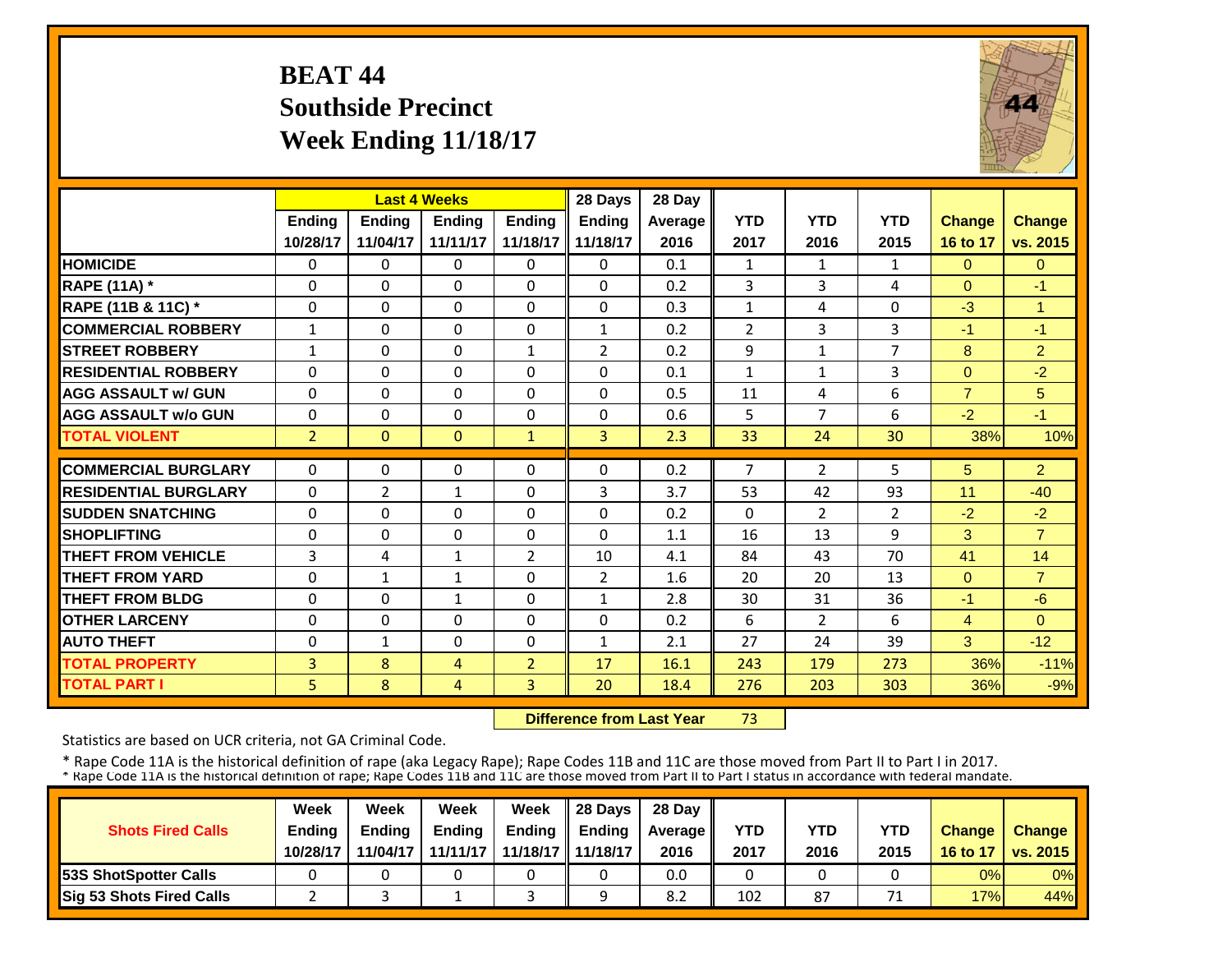## **BEAT 45 Southside Precinct Week Ending 11/18/17**



|                             |               | <b>Last 4 Weeks</b> |               |               | 28 Days        | 28 Day  |                |              |              |                |                |
|-----------------------------|---------------|---------------------|---------------|---------------|----------------|---------|----------------|--------------|--------------|----------------|----------------|
|                             | <b>Ending</b> | Ending              | <b>Ending</b> | <b>Endina</b> | <b>Ending</b>  | Average | <b>YTD</b>     | <b>YTD</b>   | <b>YTD</b>   | <b>Change</b>  | <b>Change</b>  |
|                             | 10/28/17      | 11/04/17            | 11/11/17      | 11/18/17      | 11/18/17       | 2016    | 2017           | 2016         | 2015         | 16 to 17       | vs. 2015       |
| <b>HOMICIDE</b>             | $\Omega$      | $\Omega$            | $\Omega$      | $\Omega$      | $\Omega$       | 0.1     | $\Omega$       | $\mathbf{1}$ | 0            | $-1$           | $\Omega$       |
| <b>RAPE (11A) *</b>         | $\Omega$      | $\Omega$            | $\Omega$      | $\Omega$      | $\Omega$       | 0.0     | $\Omega$       | $\mathbf{1}$ | 0            | $-1$           | $\Omega$       |
| RAPE (11B & 11C) *          | $\Omega$      | $\Omega$            | $\Omega$      | $\Omega$      | $\Omega$       | 0.2     | $\Omega$       | $\mathbf{1}$ | $\Omega$     | $-1$           | $\Omega$       |
| <b>COMMERCIAL ROBBERY</b>   | $\mathbf 0$   | $\Omega$            | $\Omega$      | $\Omega$      | 0              | 0.0     | $\Omega$       | $\Omega$     | 0            | $\Omega$       | $\overline{0}$ |
| <b>STREET ROBBERY</b>       | 0             | $\Omega$            | $\Omega$      | $\Omega$      | 0              | 0.2     | $\mathbf{1}$   | $\mathbf{1}$ | 0            | $\Omega$       | $\mathbf{1}$   |
| <b>RESIDENTIAL ROBBERY</b>  | $\Omega$      | $\Omega$            | $\Omega$      | $\Omega$      | $\Omega$       | 0.0     | $\Omega$       | $\Omega$     | 0            | $\Omega$       | $\Omega$       |
| <b>AGG ASSAULT w/ GUN</b>   | $\Omega$      | $\Omega$            | $\Omega$      | $\Omega$      | $\Omega$       | 0.0     | $\mathbf{1}$   | $\Omega$     | 1            | 1              | $\mathbf{0}$   |
| <b>AGG ASSAULT w/o GUN</b>  | 0             | $\Omega$            | $\Omega$      | $\mathbf{1}$  | $\mathbf{1}$   | 0.1     | $\mathbf{1}$   | $\mathbf{1}$ | 0            | $\mathbf{0}$   | 1              |
| <b>TOTAL VIOLENT</b>        | $\mathbf{0}$  | $\mathbf{0}$        | $\mathbf{0}$  | $\mathbf{1}$  | $\mathbf{1}$   | 0.5     | $\overline{3}$ | 5.           | $\mathbf{1}$ | $-40%$         | 200%           |
| <b>COMMERCIAL BURGLARY</b>  | $\Omega$      | $\Omega$            | $\Omega$      | 0             | 0              | 0.0     | $\Omega$       | $\Omega$     | 1            | $\Omega$       | $-1$           |
| <b>RESIDENTIAL BURGLARY</b> | $\Omega$      |                     |               |               | $\Omega$       |         |                |              |              | $-7$           |                |
|                             |               | $\Omega$            | $\Omega$      | 0             |                | 1.4     | 11             | 18           | 25           |                | $-14$          |
| <b>SUDDEN SNATCHING</b>     | $\Omega$      | $\Omega$            | $\Omega$      | $\Omega$      | 0              | 0.0     | $\Omega$       | $\Omega$     | 0            | $\Omega$       | $\Omega$       |
| <b>SHOPLIFTING</b>          | 0             | $\Omega$            | $\Omega$      | $\Omega$      | $\Omega$       | 0.0     | $\Omega$       | $\Omega$     | 0            | $\Omega$       | $\Omega$       |
| <b>THEFT FROM VEHICLE</b>   | $\mathbf{1}$  | $\mathbf{1}$        | $\Omega$      | $\Omega$      | $\overline{2}$ | 0.7     | 10             | 9            | 6            | $\overline{4}$ | $\overline{4}$ |
| <b>THEFT FROM YARD</b>      | 0             | 0                   | 0             | $\Omega$      | 0              | 0.3     | $\overline{2}$ | 4            | 2            | $-2$           | $\overline{0}$ |
| <b>THEFT FROM BLDG</b>      | $\Omega$      | $\Omega$            | 0             | 0             | 0              | 0.2     | 3              | $\mathbf{1}$ | 9            | $\overline{2}$ | $-6$           |
| <b>OTHER LARCENY</b>        | $\Omega$      | $\Omega$            | $\Omega$      | $\Omega$      | $\Omega$       | 0.2     | $\mathbf{1}$   | $\mathbf{1}$ | 0            | $\Omega$       | $\overline{1}$ |
| <b>AUTO THEFT</b>           | $\Omega$      | $\Omega$            | $\Omega$      | 0             | 0              | 0.4     | 3              | 5.           | 3            | $-2$           | $\Omega$       |
| <b>TOTAL PROPERTY</b>       | $\mathbf{1}$  | $\mathbf{1}$        | $\Omega$      | $\Omega$      | $\overline{2}$ | 3.2     | 30             | 38           | 46           | $-21%$         | $-35%$         |
| <b>TOTAL PART I</b>         | $\mathbf{1}$  | $\mathbf{1}$        | $\mathbf{0}$  | $\mathbf{1}$  | $\overline{3}$ | 3.7     | 33             | 43           | 47           | $-23%$         | $-30%$         |

 **Difference from Last Year** $-10$ 

Statistics are based on UCR criteria, not GA Criminal Code.

|                               | Week          | Week          | Week          | Week                | $\parallel$ 28 Davs | 28 Day    |      |      |            |               |                     |
|-------------------------------|---------------|---------------|---------------|---------------------|---------------------|-----------|------|------|------------|---------------|---------------------|
| <b>Shots Fired Calls</b>      | <b>Ending</b> | <b>Ending</b> | <b>Ending</b> | <b>Ending</b>       | <b>Ending</b>       | Average I | YTD  | YTD  | <b>YTD</b> | <b>Change</b> | <b>Change</b>       |
|                               | 10/28/17      | 11/04/17      | 11/11/17      | 11/18/17   11/18/17 |                     | 2016      | 2017 | 2016 | 2015       |               | 16 to 17   vs. 2015 |
| <b>153S ShotSpotter Calls</b> |               |               |               |                     |                     | 0.0       |      |      |            | 0%            | $0\%$               |
| Sig 53 Shots Fired Calls      |               |               |               |                     |                     | 4.2       | 37   | 47   | 44         | $-21%$        | $-16%$              |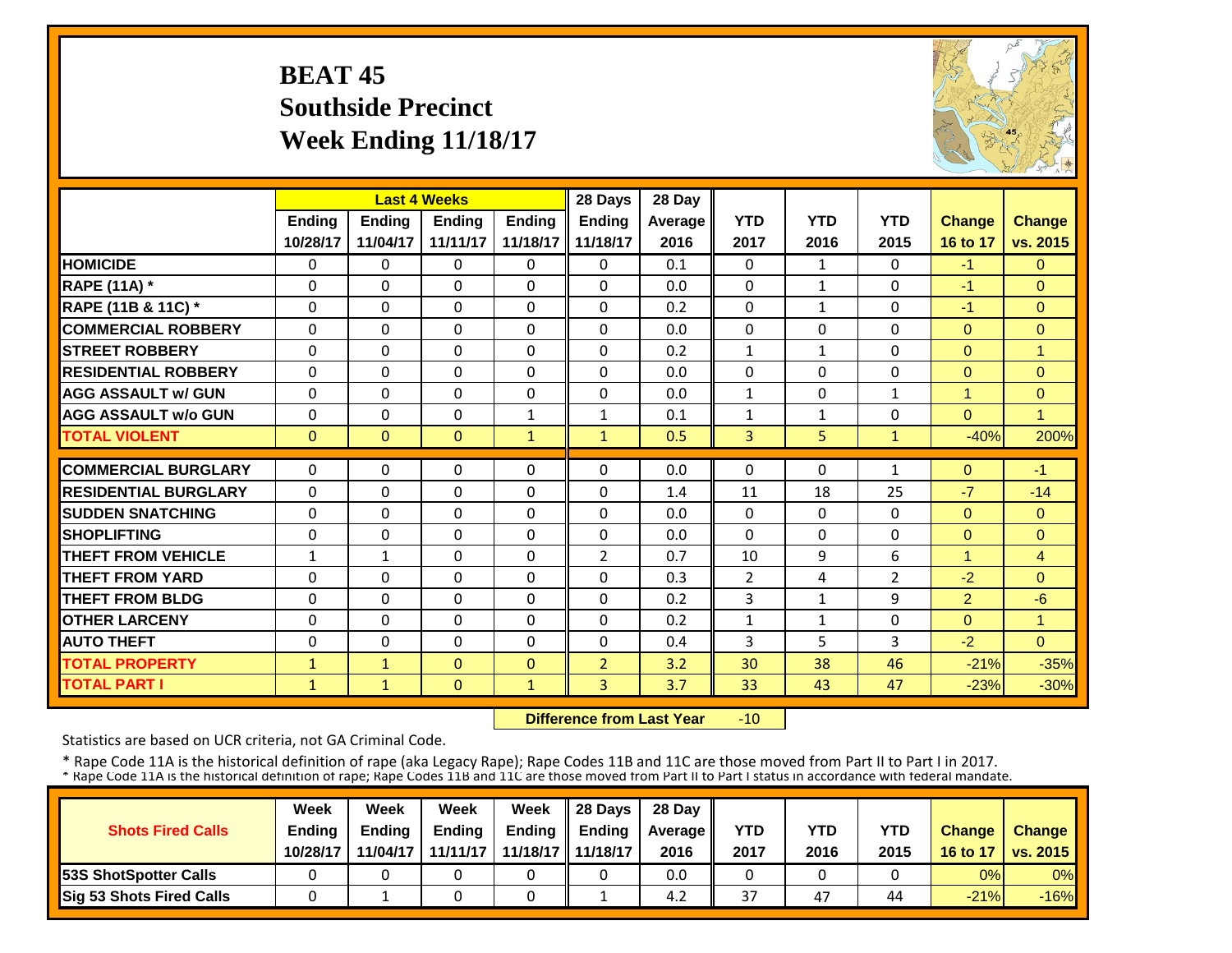## **BEAT 46 Southside Precinct Week Ending 11/18/17**



|                             |                | <b>Last 4 Weeks</b> |                |               | 28 Days        | 28 Day  |                |                |                |                |                |
|-----------------------------|----------------|---------------------|----------------|---------------|----------------|---------|----------------|----------------|----------------|----------------|----------------|
|                             | <b>Ending</b>  | Ending              | Ending         | <b>Ending</b> | <b>Ending</b>  | Average | <b>YTD</b>     | <b>YTD</b>     | <b>YTD</b>     | <b>Change</b>  | Change         |
|                             | 10/28/17       | 11/04/17            | 11/11/17       | 11/18/17      | 11/18/17       | 2016    | 2017           | 2016           | 2015           | 16 to 17       | vs. 2015       |
| <b>HOMICIDE</b>             | $\Omega$       | $\Omega$            | $\Omega$       | 0             | $\Omega$       | 0.0     | $\mathbf{1}$   | $\Omega$       | $\mathbf{1}$   | 1              | $\Omega$       |
| <b>RAPE (11A) *</b>         | $\Omega$       | $\Omega$            | $\Omega$       | $\Omega$      | 0              | 0.1     | $\mathbf{1}$   | $\mathbf{1}$   | 1              | $\Omega$       | $\Omega$       |
| RAPE (11B & 11C) *          | $\Omega$       | $\Omega$            | $\Omega$       | 0             | $\Omega$       | 0.1     | $\Omega$       | $\mathbf{1}$   | 0              | $-1$           | $\Omega$       |
| <b>COMMERCIAL ROBBERY</b>   | $\Omega$       | $\Omega$            | $\Omega$       | $\Omega$      | $\Omega$       | 0.4     | $\overline{3}$ | $\overline{2}$ | $\mathbf{1}$   | 1              | $\overline{2}$ |
| <b>STREET ROBBERY</b>       | $\Omega$       | $\Omega$            | $\Omega$       | $\Omega$      | $\Omega$       | 0.3     | 3              | 3              | 2              | $\Omega$       | $\overline{1}$ |
| <b>RESIDENTIAL ROBBERY</b>  | $\Omega$       | $\Omega$            | $\Omega$       | $\Omega$      | $\Omega$       | 0.0     | $\Omega$       | $\Omega$       | 0              | $\Omega$       | $\overline{0}$ |
| <b>AGG ASSAULT w/ GUN</b>   | $\Omega$       | $\Omega$            | $\Omega$       | $\Omega$      | 0              | 0.2     | 4              | $\overline{2}$ | 3              | $\overline{2}$ | $\overline{1}$ |
| <b>AGG ASSAULT w/o GUN</b>  | $\Omega$       | $\Omega$            | $\Omega$       | $\Omega$      | $\Omega$       | 0.1     | 3              | 1              | 3              | $\overline{2}$ | $\Omega$       |
| <b>TOTAL VIOLENT</b>        | $\Omega$       | $\overline{0}$      | $\Omega$       | $\Omega$      | $\Omega$       | 1.1     | 15             | 10             | 11             | 50%            | 36%            |
| <b>COMMERCIAL BURGLARY</b>  | $\Omega$       | $\Omega$            | $\Omega$       | 0             | 0              | 0.0     | 3              | 0              | 0              | 3              | 3              |
| <b>RESIDENTIAL BURGLARY</b> | $\Omega$       | $\Omega$            | $\Omega$       | $\mathbf{1}$  | $\mathbf{1}$   | 1.8     | 16             | 20             | 23             | $-4$           | $-7$           |
| <b>SUDDEN SNATCHING</b>     | $\Omega$       | $\Omega$            | $\Omega$       | $\Omega$      | $\Omega$       | 0.2     | $\mathbf{1}$   | $\overline{2}$ | $\overline{2}$ | $-1$           | $-1$           |
| <b>SHOPLIFTING</b>          | $\Omega$       | $\mathbf{1}$        | 2              | 3             | 6              | 10.9    | 171            | 125            | 146            | 46             | 25             |
| <b>THEFT FROM VEHICLE</b>   | $\mathbf{1}$   | 3                   | $\Omega$       | $\Omega$      | 4              | 2.0     | 55             | 18             | 44             | 37             | 11             |
| <b>THEFT FROM YARD</b>      | $\Omega$       | $\Omega$            | $\Omega$       | $\mathbf{1}$  | $\mathbf{1}$   | 1.5     | 6              | 18             | 6              | $-12$          | $\Omega$       |
| <b>THEFT FROM BLDG</b>      | $\Omega$       | $\mathbf{1}$        | $\Omega$       | $\mathbf{1}$  | $\overline{2}$ | 1.6     | 19             | 18             | 22             | 1              | $-3$           |
| <b>OTHER LARCENY</b>        | $\Omega$       | $\Omega$            | $\Omega$       | $\mathbf{1}$  | $\mathbf{1}$   | 0.4     | 5              | 4              | $\mathbf{1}$   | 1              | $\overline{4}$ |
| <b>AUTO THEFT</b>           | $\overline{2}$ | $\Omega$            | $\overline{2}$ | $\mathbf{1}$  | 5              |         | 17             | 13             | 18             | $\overline{4}$ | $-1$           |
|                             |                |                     |                |               |                | 1.1     |                |                |                |                |                |
| <b>TOTAL PROPERTY</b>       | 3              | 5                   | 4              | 8             | 20             | 19.5    | 293            | 218            | 262            | 34%            | 12%            |
| <b>TOTAL PART I</b>         | $\overline{3}$ | 5                   | 4              | 8             | 20             | 20.7    | 308            | 228            | 273            | 35%            | 13%            |

 **Difference from Last Year**80

Statistics are based on UCR criteria, not GA Criminal Code.

|                               | Week          | Week          | Week          | Week                | $\parallel$ 28 Davs | 28 Day    |      |      |            |               |                     |
|-------------------------------|---------------|---------------|---------------|---------------------|---------------------|-----------|------|------|------------|---------------|---------------------|
| <b>Shots Fired Calls</b>      | <b>Ending</b> | <b>Ending</b> | <b>Ending</b> | <b>Ending</b>       | <b>Ending</b>       | Average I | YTD  | YTD  | <b>YTD</b> | <b>Change</b> | <b>Change</b>       |
|                               | 10/28/17      | 11/04/17      | 11/11/17      | 11/18/17   11/18/17 |                     | 2016      | 2017 | 2016 | 2015       |               | 16 to 17   vs. 2015 |
| <b>153S ShotSpotter Calls</b> |               |               |               |                     |                     | 0.0       |      |      |            | 0%            | $0\%$               |
| Sig 53 Shots Fired Calls      |               |               |               |                     |                     | 8.0       | 74   | 90   | 69         | $-18%$        | 7%                  |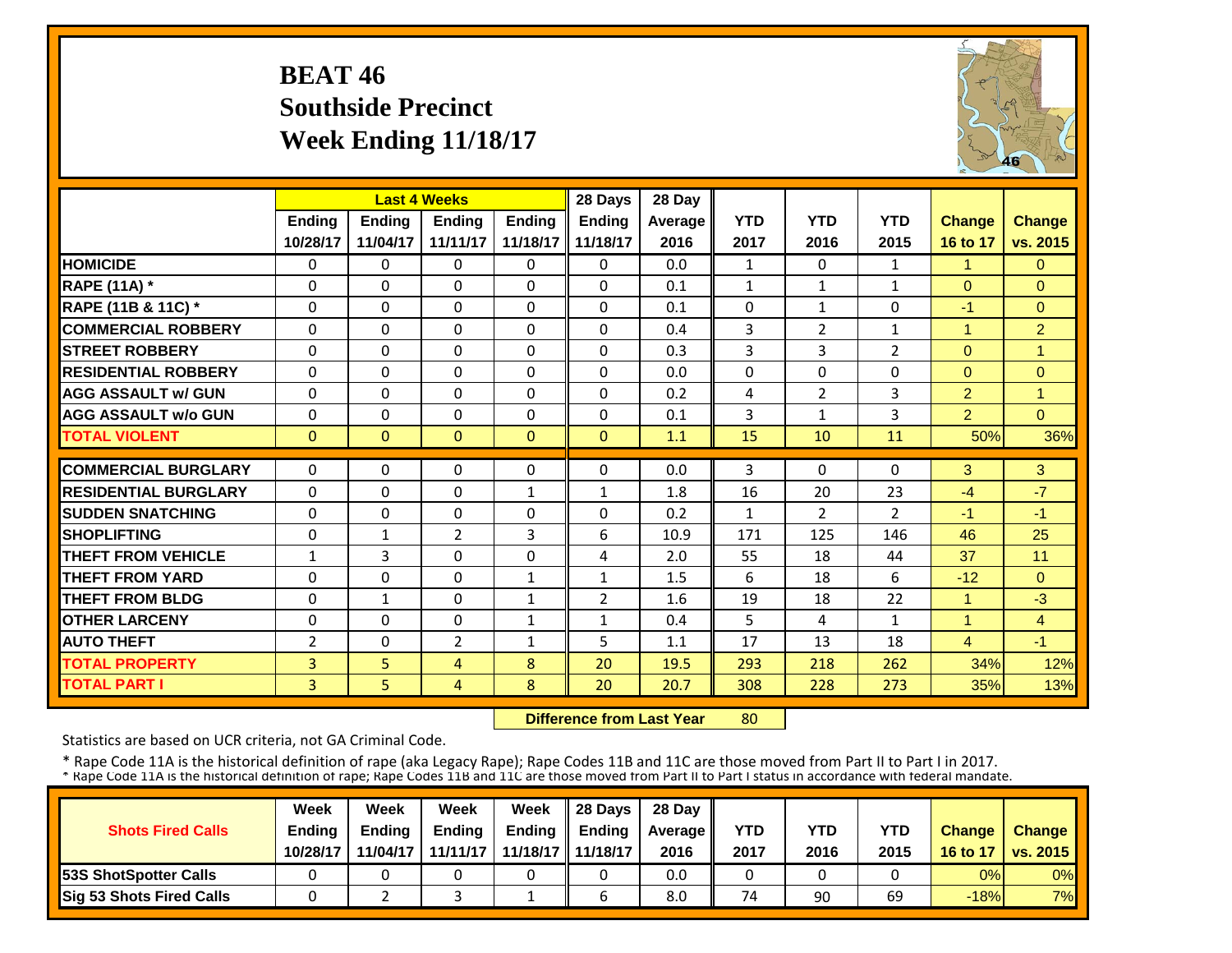

#### **COMPSTATISLANDS PRECINCT** CAPT. ASHLEY BROWN **Week Ending 11/18/17**

**PRECINCT COMMANDER:**



|                             | Week           | Week           | <b>Weekly</b>        | 28-Day          | 28-Day         | Avg            |            |                 |                 |               |               |
|-----------------------------|----------------|----------------|----------------------|-----------------|----------------|----------------|------------|-----------------|-----------------|---------------|---------------|
|                             | <b>Ending</b>  | <b>Ending</b>  | Avg                  | <b>Ending</b>   | Ending         | $28$ -Day      | <b>YTD</b> | <b>YTD</b>      | <b>YTD</b>      | <b>Change</b> | <b>Change</b> |
|                             | 11/18/17       | 11/11/17       | 2016                 | 11/18/17        | 09/24/17       | 2016           | 2017       | 2016            | 2015            | 16 to 17      | vs. 2015      |
| <b>HOMICIDE</b>             | 0              | 0              | $\Omega$             | 0               | 0              | 0              | 5          | 6               | 8               | $-1$          | $-3$          |
| <b>RAPE (11A) *</b>         | 0              | 0              | $\Omega$             | 1               | 2              | 0              | 6          | 3               | 8               | 3             | $-2$          |
| RAPE (11B & 11C) *          | 0              | 0              | $\Omega$             | 1               | $\Omega$       |                | 8          | 8               | 5               | $\Omega$      | 3             |
| <b>COMMERCIAL ROBBERY</b>   | $\overline{2}$ |                | $\mathbf 0$          | 5               | 1              |                | 29         | 14              | 21              | 15            | 8             |
| <b>STREET ROBBERY</b>       | $\bf{0}$       | 0              | 1                    | 1               | $\Omega$       | 3              | 24         | 38              | 52              | $-14$         | $-28$         |
| <b>RESIDENTIAL ROBBERY</b>  | $\bf{0}$       | 0              | $\Omega$             | 0               | $\Omega$       | 0              | 4          | 6               | 6               | $-2$          | $-2$          |
| <b>AGG ASSAULT w/ GUN</b>   | 1              |                | 1                    | 3               | 3              | 4              | 40         | 48              | 61              | $-8$          | $-21$         |
| <b>AGG ASSAULT w/o GUN</b>  |                | 0              | $\blacktriangleleft$ | 6               | 1              | 3              | 38         | $\overline{32}$ | $\overline{37}$ | 6             | 1             |
| <b>TOTAL VIOLENT</b>        | 4              | $\overline{2}$ | 3                    | $\overline{17}$ | $\overline{7}$ | 14             | 154        | 155             | 198             | $-1%$         | $-22%$        |
|                             |                |                |                      |                 |                |                |            |                 |                 |               |               |
| <b>COMMERCIAL BURGLARY</b>  | 0              |                | 0                    |                 | 4              | $\overline{2}$ | 21         | 25              | 25              | -4            | $-4$          |
| <b>RESIDENTIAL BURGLARY</b> | 5              | 5              | 6                    | 22              | 22             | 24             | 236        | 285             | 247             | $-49$         | $-11$         |
| <b>SUDDEN SNATCHING</b>     | 4              | 0              | $\Omega$             | $\mathbf{2}$    | 2              |                | 10         | 9               | 9               |               | 1             |
| <b>SHOPLIFTING</b>          | 14             | 8              | 6                    | 45              | 24             | 23             | 287        | 260             | 277             | 27            | 10            |
| <b>THEFT FROM VEHICLE</b>   | 9 <sup>°</sup> | 9              | 5                    | 38              | 35             | 20             | 269        | 230             | 263             | 39            | 6             |
| <b>THEFT FROM YARD</b>      | $\mathbf{2}$   | 2              | 2                    | 10              | 9              | 8              | 105        | 92              | 115             | 13            | $-10$         |
| <b>THEFT FROM BLDG</b>      |                | $\overline{7}$ | 4                    | 19              | 8              | 16             | 151        | 188             | 186             | $-37$         | $-35$         |
| <b>OTHER LARCENY</b>        | 4              | $\overline{2}$ | 1                    | 7               | 1              | $\overline{2}$ | 31         | 28              | 17              | 3             | 14            |
| <b>AUTO THEFT</b>           | 4              | 3              | 3                    | 16              | 8              | 11             | 115        | 123             | 123             | $-8$          | $-8$          |
| <b>TOTAL PROPERTY</b>       | 40             | 37             | 27                   | 160             | 113            | 107            | 1225       | 1240            | 1262            | $-1%$         | $-3%$         |
| <b>TOTAL PART I</b>         | 44             | 39             | 30                   | 177             | 120            | 120            | 1379       | 1395            | 1460            | $-1%$         | $-6%$         |

Statistics are based on UCR criteria, not GA Criminal Code. **Difference from Last Year** -16

Statistics are preliminary, based on RMS data at the time prepared, and are subject to change due to late reports, reclassifications, updated locations, etc.

| <b>Citizen Initiated Calls</b>  | <b>Week</b><br><b>Ending</b><br>11/18/17 | <b>Week</b><br><b>Ending</b><br>11/11/17 | Weekly<br>Avg<br>2016 | 28-Day<br>Ending<br>11/18/17 | 28-Day<br><b>Ending</b><br>9/24/17 | Avg<br>$28-Day$<br>2016 | <b>YTD</b><br>2017 | YTD<br>2016 | <b>YTD</b><br>2015 | <b>Change</b><br>16 to 17 | <b>Change</b><br>vs. 2015 |
|---------------------------------|------------------------------------------|------------------------------------------|-----------------------|------------------------------|------------------------------------|-------------------------|--------------------|-------------|--------------------|---------------------------|---------------------------|
| <b>Midnight Shift</b>           | 53                                       | 91                                       | 82                    | 287                          | 255                                | 330                     | 3738               | 4851        | 4519               | $-1113$                   | $-781$                    |
| Day Shift                       | 181                                      | 233                                      | 190                   | 833                          | 707                                | 761                     | 9833               | 12472       | 11517              | $-2639$                   | $-1684$                   |
| <b>Afternoon Shift</b>          | 184                                      | 216                                      | 219                   | 818                          | 771                                | 876                     | 10673              | 13974       | 12760              | $-3301$                   | $-2087$                   |
| <b>TOTAL CITIZEN CFS</b>        | 418                                      | 540                                      | 492                   | 1938                         | 1733                               | 1966                    | 24244              | 31297       | 28796              | $-22.5%$                  | $-15.8%$                  |
| <b>53S ShotSpotter Calls</b>    |                                          |                                          |                       |                              |                                    | 12                      | 105                | 143         | 83                 | -38                       | 22                        |
| <b>Sig 53 Shots Fired Calls</b> |                                          |                                          | 16                    | 34                           | 29                                 | 62                      | 518                | 701         | 624                | $-183$                    | $-106$                    |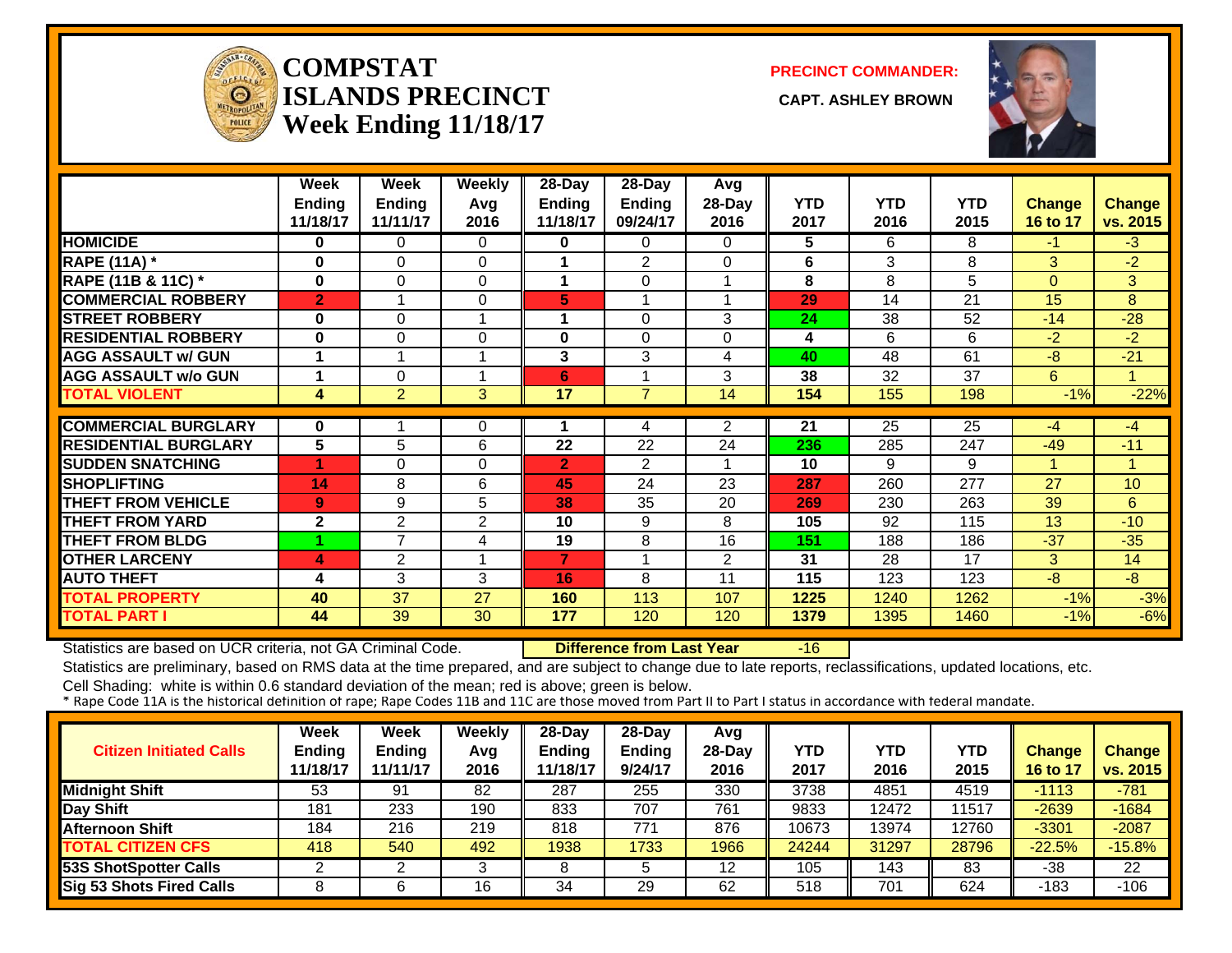# **BEAT 51 Islands PrecinctWeek Ending 11/18/17**



|                             |                | <b>Last 4 Weeks</b> |                |                | 28 Days        | 28 Day         |                |                |                |                |                |
|-----------------------------|----------------|---------------------|----------------|----------------|----------------|----------------|----------------|----------------|----------------|----------------|----------------|
|                             | <b>Ending</b>  | Ending              | <b>Ending</b>  | <b>Endina</b>  | <b>Ending</b>  | <b>Average</b> | <b>YTD</b>     | <b>YTD</b>     | <b>YTD</b>     | <b>Change</b>  | <b>Change</b>  |
|                             | 10/28/17       | 11/04/17            | 11/11/17       | 11/18/17       | 11/18/17       | 2016           | 2017           | 2016           | 2015           | 16 to 17       | vs. 2015       |
| <b>HOMICIDE</b>             | $\Omega$       | $\Omega$            | $\Omega$       | $\Omega$       | $\Omega$       | 0.2            | $\overline{2}$ | $\overline{2}$ | $\mathbf{1}$   | $\Omega$       | $\mathbf{1}$   |
| <b>RAPE (11A) *</b>         | $\mathbf{1}$   | $\Omega$            | $\Omega$       | $\Omega$       | $\mathbf{1}$   | 0.2            | $\overline{2}$ | $\mathbf{1}$   | $\mathbf{1}$   | $\overline{1}$ | $\overline{1}$ |
| RAPE (11B & 11C) *          | 0              | $\mathbf{1}$        | $\Omega$       | $\Omega$       | $\mathbf{1}$   | 0.2            | $\mathbf{1}$   | $\mathbf{1}$   | $\mathbf{1}$   | $\Omega$       | $\Omega$       |
| <b>COMMERCIAL ROBBERY</b>   | $\Omega$       | $\Omega$            | $\mathbf{1}$   | $\mathbf{1}$   | $\overline{2}$ | 0.4            | 17             | 3              | 8              | 14             | 9              |
| <b>STREET ROBBERY</b>       | $\Omega$       | $\Omega$            | $\Omega$       | $\Omega$       | $\Omega$       | 1.5            | 8              | 18             | 22             | $-10$          | $-14$          |
| <b>RESIDENTIAL ROBBERY</b>  | $\Omega$       | 0                   | $\Omega$       | $\Omega$       | $\Omega$       | 0.3            | $\Omega$       | 4              | $\overline{2}$ | $-4$           | $-2$           |
| <b>AGG ASSAULT w/ GUN</b>   | $\Omega$       | $\Omega$            | $\Omega$       | $\Omega$       | 0              | 1.6            | 10             | 20             | 18             | $-10$          | $-8$           |
| <b>AGG ASSAULT w/o GUN</b>  | $\overline{2}$ | 2                   | 0              | $\mathbf{1}$   | 5              | 0.7            | 12             | 8              | 9              | $\overline{4}$ | $\mathbf{3}$   |
| <b>TOTAL VIOLENT</b>        | $\overline{3}$ | $\overline{3}$      | $\mathbf{1}$   | $\overline{2}$ | $\overline{9}$ | 5.0            | 52             | 57             | 62             | $-9%$          | $-16%$         |
| <b>COMMERCIAL BURGLARY</b>  | $\Omega$       | 0                   | $\Omega$       | $\Omega$       | $\Omega$       | 1.1            | 10             | 15             | 10             | $-5$           | $\Omega$       |
| <b>RESIDENTIAL BURGLARY</b> | 3              | 3                   | 3              | $\mathbf{1}$   | 10             | 6.8            | 61             | 81             | 68             | $-20$          | $-7$           |
| <b>SUDDEN SNATCHING</b>     | $\Omega$       | $\Omega$            | $\Omega$       | $\Omega$       | $\Omega$       | 0.2            | 3              | $\mathbf{1}$   | 4              | $\overline{2}$ | $-1$           |
| <b>SHOPLIFTING</b>          | 9              | 7                   | 3              | 11             | 30             | 13.7           | 201            | 155            | 215            | 46             | $-14$          |
| <b>THEFT FROM VEHICLE</b>   | $\Omega$       | 4                   | $\overline{2}$ | 3              | 9              | 5.7            | 93             | 66             | 79             | 27             | 14             |
| <b>THEFT FROM YARD</b>      | 0              | 1                   | $\Omega$       | 1              | $\overline{2}$ | 2.1            | 27             | 22             | 34             | 5              | $-7$           |
| <b>THEFT FROM BLDG</b>      | 1              | $\Omega$            | 1              | 1              | 3              | 4.1            | 31             | 49             | 64             | $-18$          | $-33$          |
| <b>OTHER LARCENY</b>        | $\Omega$       | 0                   | $\mathbf{1}$   | $\mathbf{1}$   | $\overline{2}$ | 0.5            | $\overline{7}$ | 5.             | 4              | $\overline{2}$ | 3              |
| <b>AUTO THEFT</b>           | $\Omega$       | 0                   | $\Omega$       | 1              | $\mathbf{1}$   | 3.1            | 31             | 36             | 44             | $-5$           | $-13$          |
| <b>TOTAL PROPERTY</b>       | 13             | 15                  | 10             | 19             | 57             | 37.3           | 464            | 430            | 522            | 8%             | $-11%$         |
|                             |                |                     |                |                |                |                |                |                |                |                |                |
| <b>TOTAL PART I</b>         | 16             | 18                  | 11             | 21             | 66             | 42.3           | 516            | 487            | 584            | 6%             | $-12%$         |

 **Difference from Last Year**29

Statistics are based on UCR criteria, not GA Criminal Code.

|                               | Week          | Week          | Week          | Week                | $\parallel$ 28 Davs | 28 Day    |      |      |            |               |                     |
|-------------------------------|---------------|---------------|---------------|---------------------|---------------------|-----------|------|------|------------|---------------|---------------------|
| <b>Shots Fired Calls</b>      | <b>Ending</b> | <b>Ending</b> | <b>Ending</b> | <b>Ending</b>       | <b>Ending</b>       | Average I | YTD  | YTD  | <b>YTD</b> | <b>Change</b> | <b>Change</b>       |
|                               | 10/28/17      | 11/04/17      | 11/11/17      | 11/18/17   11/18/17 |                     | 2016      | 2017 | 2016 | 2015       |               | 16 to 17   vs. 2015 |
| <b>153S ShotSpotter Calls</b> |               |               |               |                     |                     | 10.8      | 81   | 134  | 74         | 0%            | $0\%$               |
| Sig 53 Shots Fired Calls      |               |               |               |                     |                     | 20.9      | 167  | 248  | 181        | $-33%$        | $-8%$               |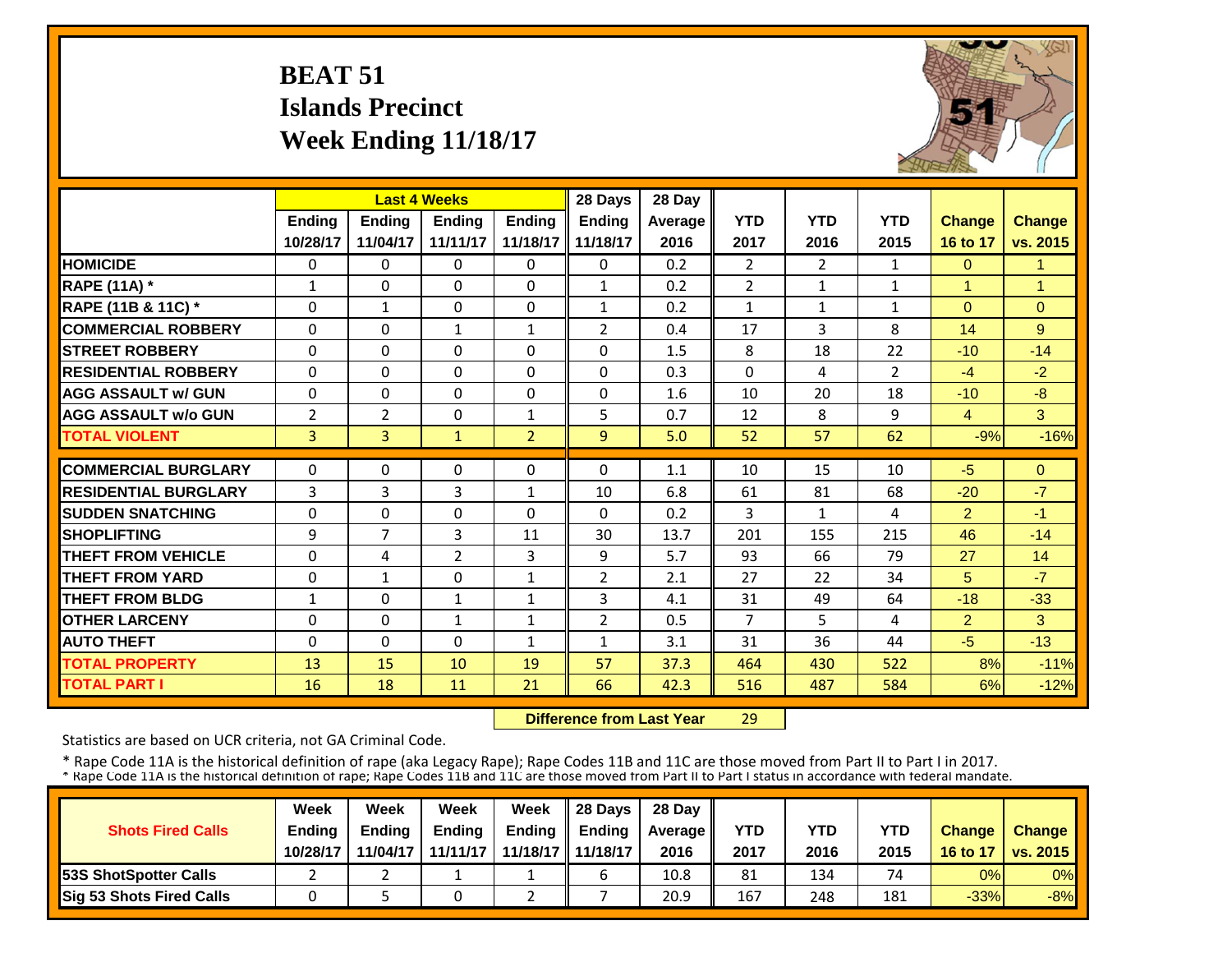# **BEAT 52 Islands PrecinctWeek Ending 11/18/17**



|                             |                | <b>Last 4 Weeks</b> |              |                | 28 Days        | 28 Day  |                |                |                |                |                |
|-----------------------------|----------------|---------------------|--------------|----------------|----------------|---------|----------------|----------------|----------------|----------------|----------------|
|                             | <b>Ending</b>  | <b>Ending</b>       | Ending       | <b>Ending</b>  | <b>Ending</b>  | Average | <b>YTD</b>     | <b>YTD</b>     | <b>YTD</b>     | <b>Change</b>  | <b>Change</b>  |
|                             | 10/28/17       | 11/04/17            | 11/11/17     | 11/18/17       | 11/18/17       | 2016    | 2017           | 2016           | 2015           | 16 to 17       | vs. 2015       |
| <b>HOMICIDE</b>             | 0              | $\Omega$            | 0            | $\Omega$       | 0              | 0.2     | $\Omega$       | $\overline{2}$ | 0              | $-2$           | $\Omega$       |
| <b>RAPE (11A)</b> *         | $\Omega$       | $\Omega$            | $\Omega$     | $\Omega$       | 0              | 0.0     | $\Omega$       | $\Omega$       | $\overline{2}$ | $\Omega$       | $-2$           |
| RAPE (11B & 11C) *          | $\mathbf 0$    | $\Omega$            | $\Omega$     | $\Omega$       | $\Omega$       | 0.3     | $\overline{2}$ | 4              | 1              | $-2$           | 1              |
| <b>COMMERCIAL ROBBERY</b>   | $\Omega$       | $\Omega$            | $\Omega$     | $\Omega$       | 0              | 0.2     | $\Omega$       | $\overline{2}$ | 1              | $-2$           | $-1$           |
| <b>STREET ROBBERY</b>       | $\Omega$       | $\Omega$            | $\Omega$     | $\Omega$       | 0              | 0.5     | $\Omega$       | 6              | 4              | $-6$           | $-4$           |
| <b>RESIDENTIAL ROBBERY</b>  | $\Omega$       | $\Omega$            | $\Omega$     | $\Omega$       | $\Omega$       | 0.1     | $\mathbf{1}$   | $\mathbf{1}$   | $\mathbf{1}$   | $\Omega$       | $\Omega$       |
| <b>AGG ASSAULT w/ GUN</b>   | 0              | $\Omega$            | $\mathbf 1$  | 1              | $\overline{2}$ | 0.3     | 8              | 3              | 15             | 5              | $-7$           |
| <b>AGG ASSAULT w/o GUN</b>  | $\Omega$       | $\Omega$            | $\Omega$     | $\Omega$       | 0              | 0.5     | 8              | 6              | 10             | $\overline{2}$ | $-2$           |
| <b>TOTAL VIOLENT</b>        | $\mathbf{0}$   | $\Omega$            | $\mathbf{1}$ | $\mathbf{1}$   | $\overline{2}$ | 2.1     | 19             | 24             | 34             | $-21%$         | $-44%$         |
| <b>COMMERCIAL BURGLARY</b>  | $\Omega$       | $\Omega$            | 0            | 0              | 0              | 0.1     | 1              | 1              | $\overline{2}$ | $\Omega$       | $-1$           |
| <b>RESIDENTIAL BURGLARY</b> | 0              | $\Omega$            | 0            | $\Omega$       | 0              | 2.6     | 15             | 32             | 43             | $-17$          | $-28$          |
| <b>SUDDEN SNATCHING</b>     | $\Omega$       | $\Omega$            | $\Omega$     | $\Omega$       | 0              | 0.2     | $\mathbf{1}$   | $\overline{2}$ | $\overline{2}$ | $-1$           | $-1$           |
| <b>SHOPLIFTING</b>          | $\Omega$       | $\Omega$            | $\Omega$     | 0              | 0              | 0.2     | 4              | 3              | 3              | 1              | $\overline{1}$ |
| <b>THEFT FROM VEHICLE</b>   | $\Omega$       | $\mathbf{1}$        | $\mathbf{1}$ | 4              | 6              | 1.9     | 38             | 22             | 38             | 16             | $\Omega$       |
| <b>THEFT FROM YARD</b>      | $\Omega$       | $\mathbf{1}$        | $\Omega$     | $\mathbf{1}$   | $\overline{2}$ | 0.7     | 9              | 9              | 13             | $\Omega$       | $-4$           |
| <b>THEFT FROM BLDG</b>      | $\overline{2}$ | $\mathbf{1}$        | 3            | $\Omega$       | 6              | 3.1     | 43             | 35             | 34             | 8              | 9              |
| <b>OTHER LARCENY</b>        | $\Omega$       | $\Omega$            | $\Omega$     | $\mathbf{1}$   | $\mathbf{1}$   | 0.2     | 5              | $\overline{2}$ | 1              | 3              | $\overline{4}$ |
| <b>AUTO THEFT</b>           | $\Omega$       | $\Omega$            | $\mathbf{1}$ | $\mathbf{1}$   | $\overline{2}$ | 1.4     | 11             | 18             | 16             | $-7$           | $-5$           |
| <b>TOTAL PROPERTY</b>       | $\overline{2}$ | $\overline{3}$      | 5            | $\overline{7}$ | 17             | 10.3    | 127            | 124            | 152            | 2%             | $-16%$         |
| <b>TOTAL PART I</b>         |                |                     |              |                |                |         |                |                |                | $-1%$          |                |
|                             | $\overline{2}$ | $\overline{3}$      | 6            | 8              | 19             | 12.4    | 146            | 148            | 186            |                | $-22%$         |

 **Difference from Last Year** $-2$ 

Statistics are based on UCR criteria, not GA Criminal Code.

|                                 | Week          | Week          | <b>Week</b>   | Week                | $\parallel$ 28 Davs | 28 Day  |            |      |            |               |                     |
|---------------------------------|---------------|---------------|---------------|---------------------|---------------------|---------|------------|------|------------|---------------|---------------------|
| <b>Shots Fired Calls</b>        | <b>Ending</b> | <b>Ending</b> | <b>Ending</b> | <b>Ending</b>       | <b>Ending</b>       | Average | <b>YTD</b> | YTD  | <b>YTD</b> | <b>Change</b> | <b>Change</b>       |
|                                 | 10/28/17      | 11/04/17      | 11/11/17      | 11/18/17   11/18/17 |                     | 2016    | 2017       | 2016 | 2015       |               | 16 to 17   vs. 2015 |
| <b>153S ShotSpotter Calls</b>   |               |               |               |                     |                     | 0.0     |            |      |            | 0%            | $0\%$               |
| <b>Sig 53 Shots Fired Calls</b> |               |               |               |                     |                     | 6.3     | 72         | 65   | 94         | 11%           | $-23%$              |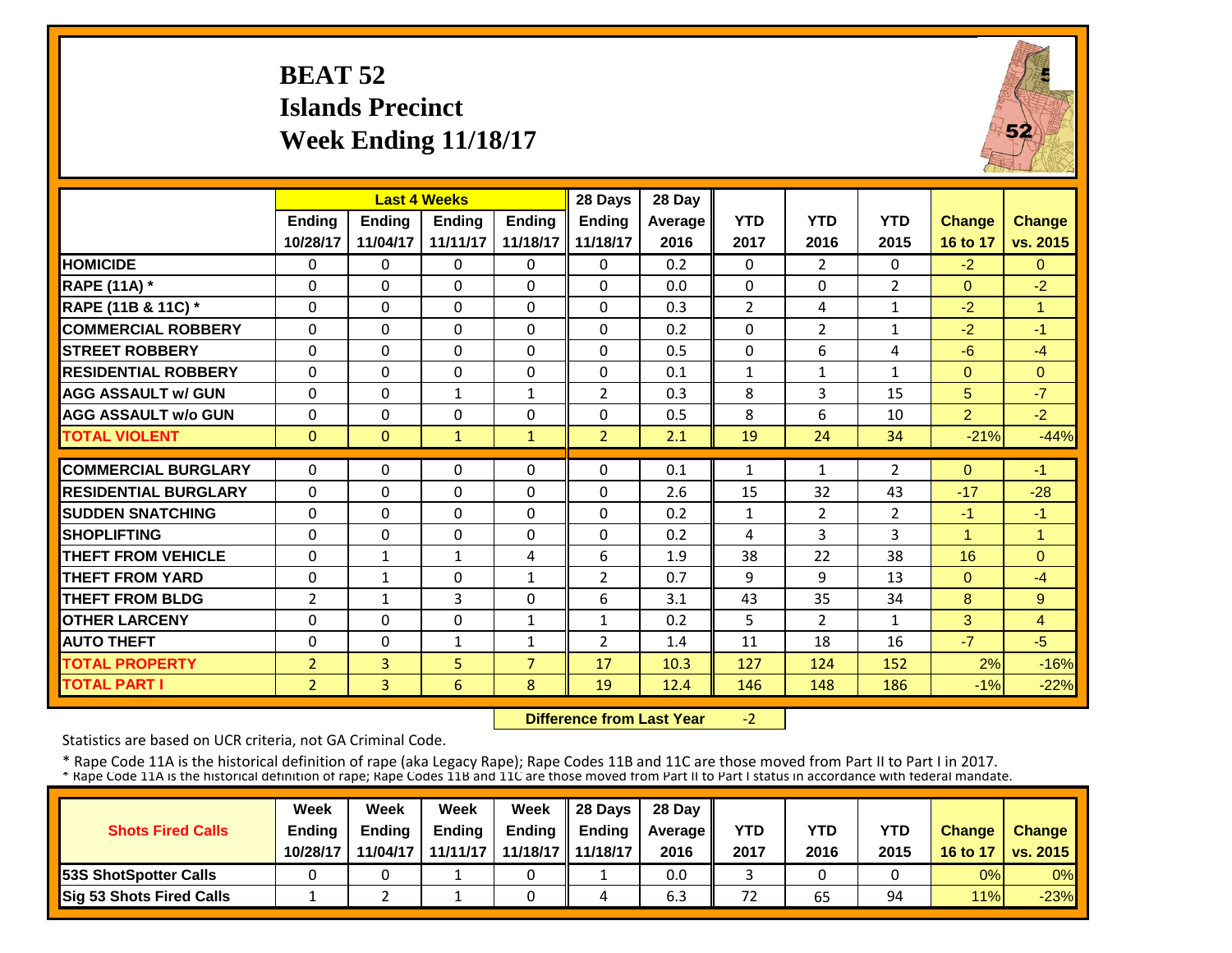# **BEAT 53 Islands PrecinctWeek Ending 11/18/17**



|                             |                | <b>Last 4 Weeks</b> |               |                | 28 Days        | 28 Day  |                |                |                |                |                |
|-----------------------------|----------------|---------------------|---------------|----------------|----------------|---------|----------------|----------------|----------------|----------------|----------------|
|                             | <b>Ending</b>  | <b>Ending</b>       | <b>Endina</b> | <b>Endina</b>  | <b>Ending</b>  | Average | <b>YTD</b>     | <b>YTD</b>     | <b>YTD</b>     | <b>Change</b>  | <b>Change</b>  |
|                             | 10/28/17       | 11/04/17            | 11/11/17      | 11/18/17       | 11/18/17       | 2016    | 2017           | 2016           | 2015           | 16 to 17       | vs. 2015       |
| <b>HOMICIDE</b>             | $\Omega$       | 0                   | $\Omega$      | $\Omega$       | $\Omega$       | 0.1     | $\overline{2}$ | $\mathbf{1}$   | $\overline{2}$ | 1              | $\Omega$       |
| <b>RAPE (11A)</b> *         | $\Omega$       | $\Omega$            | $\Omega$      | $\Omega$       | $\Omega$       | 0.0     | $\mathbf{1}$   | $\Omega$       | $\overline{2}$ | $\overline{1}$ | $-1$           |
| RAPE (11B & 11C) *          | $\Omega$       | $\Omega$            | $\Omega$      | $\Omega$       | $\Omega$       | 0.0     | $\overline{2}$ | $\Omega$       | 2              | $\overline{2}$ | $\Omega$       |
| <b>COMMERCIAL ROBBERY</b>   | $\Omega$       | $\mathbf{1}$        | 0             | $\Omega$       | $\mathbf{1}$   | 0.1     | $\overline{2}$ | $\mathbf{1}$   | 3              | $\overline{1}$ | $-1$           |
| <b>STREET ROBBERY</b>       | $\Omega$       | $\mathbf{1}$        | $\Omega$      | $\Omega$       | $\mathbf{1}$   | 0.5     | 8              | 4              | 5              | $\overline{4}$ | 3              |
| <b>RESIDENTIAL ROBBERY</b>  | $\Omega$       | 0                   | $\Omega$      | $\Omega$       | $\Omega$       | 0.1     | $\mathbf{1}$   | $\mathbf{1}$   | 0              | $\Omega$       | 1              |
| <b>AGG ASSAULT w/ GUN</b>   | $\Omega$       | 0                   | $\Omega$      | $\Omega$       | 0              | 1.0     | 13             | 11             | 10             | $\overline{2}$ | 3              |
| <b>AGG ASSAULT w/o GUN</b>  | $\mathbf{1}$   | 0                   | $\Omega$      | $\Omega$       | $\mathbf{1}$   | 0.6     | 8              | 7              | 11             | 1              | $-3$           |
| <b>TOTAL VIOLENT</b>        | $\mathbf{1}$   | $\overline{2}$      | $\mathbf{0}$  | $\Omega$       | 3              | 2.3     | 37             | 25             | 35             | 48%            | 6%             |
| <b>COMMERCIAL BURGLARY</b>  | $\Omega$       | 0                   | $\Omega$      | 0              | $\Omega$       | 0.2     | 6              | 3              | $\overline{2}$ | 3              | 4              |
| <b>RESIDENTIAL BURGLARY</b> | $\mathbf{1}$   | $\mathbf{1}$        | $\mathbf{1}$  | $\overline{2}$ | 5              | 3.5     | 32             | 40             | 33             | $-8$           | $-1$           |
| <b>SUDDEN SNATCHING</b>     | $\mathbf{1}$   | 0                   | 0             | $\mathbf{1}$   | $\overline{2}$ | 0.2     | 4              | $\overline{2}$ | $\overline{2}$ | $\overline{2}$ | $\overline{2}$ |
| <b>SHOPLIFTING</b>          | $\mathbf{1}$   | $\Omega$            | 1             | $\Omega$       | $\overline{2}$ | 0.9     | 18             | 9              | 6              | 9              | 12             |
| <b>THEFT FROM VEHICLE</b>   | $\Omega$       | $\mathbf{1}$        | $\mathbf{1}$  | $\mathbf{1}$   | 3              | 2.7     | 31             | 29             | 21             | $\overline{2}$ | 10             |
| <b>THEFT FROM YARD</b>      | $\mathbf{1}$   | 0                   | $\Omega$      | $\Omega$       | $\mathbf{1}$   | 1.5     | 18             | 19             | 20             | $-1$           | $-2$           |
| <b>THEFT FROM BLDG</b>      | $\Omega$       | 4                   | 1             | $\Omega$       | 5              | 2.5     | 28             | 32             | 19             | $-4$           | 9              |
| <b>OTHER LARCENY</b>        | $\mathbf{1}$   | 0                   | 1             | 0              | $\overline{2}$ | 0.3     | 4              | $\overline{2}$ | 1              | $\overline{2}$ | 3              |
| <b>AUTO THEFT</b>           | 1              | $\mathbf{1}$        | $\mathbf{1}$  | 1              | 4              | 1.8     | 22             | 18             | 18             | $\overline{4}$ | $\overline{4}$ |
| <b>TOTAL PROPERTY</b>       | 6              | $\overline{7}$      | 6             | 5              | 24             | 13.6    | 163            | 154            | 122            | 6%             | 34%            |
| <b>TOTAL PART I</b>         | $\overline{7}$ | 9                   | 6             | 5              | 27             | 15.9    | 200            | 179            | 157            | 12%            | 27%            |

 **Difference from Last Year**21

Statistics are based on UCR criteria, not GA Criminal Code.

|                               | Week          | Week          | Week          | Week                | $\parallel$ 28 Davs | 28 Day    |      |      |      |               |                     |
|-------------------------------|---------------|---------------|---------------|---------------------|---------------------|-----------|------|------|------|---------------|---------------------|
| <b>Shots Fired Calls</b>      | <b>Ending</b> | <b>Ending</b> | <b>Ending</b> | <b>Ending</b>       | <b>Ending</b>       | Average I | YTD  | YTD  | YTD  | <b>Change</b> | <b>Change</b>       |
|                               | 10/28/17      | 11/04/17      | 11/11/17      | 11/18/17   11/18/17 |                     | 2016      | 2017 | 2016 | 2015 |               | 16 to 17   vs. 2015 |
| <b>153S ShotSpotter Calls</b> |               |               |               |                     |                     | 0.8       | 20   |      |      | 0%            | $0\%$               |
| Sig 53 Shots Fired Calls      |               |               |               |                     |                     | 15.0      | 104  | 172  | 152  | $-40%$        | $-32%$              |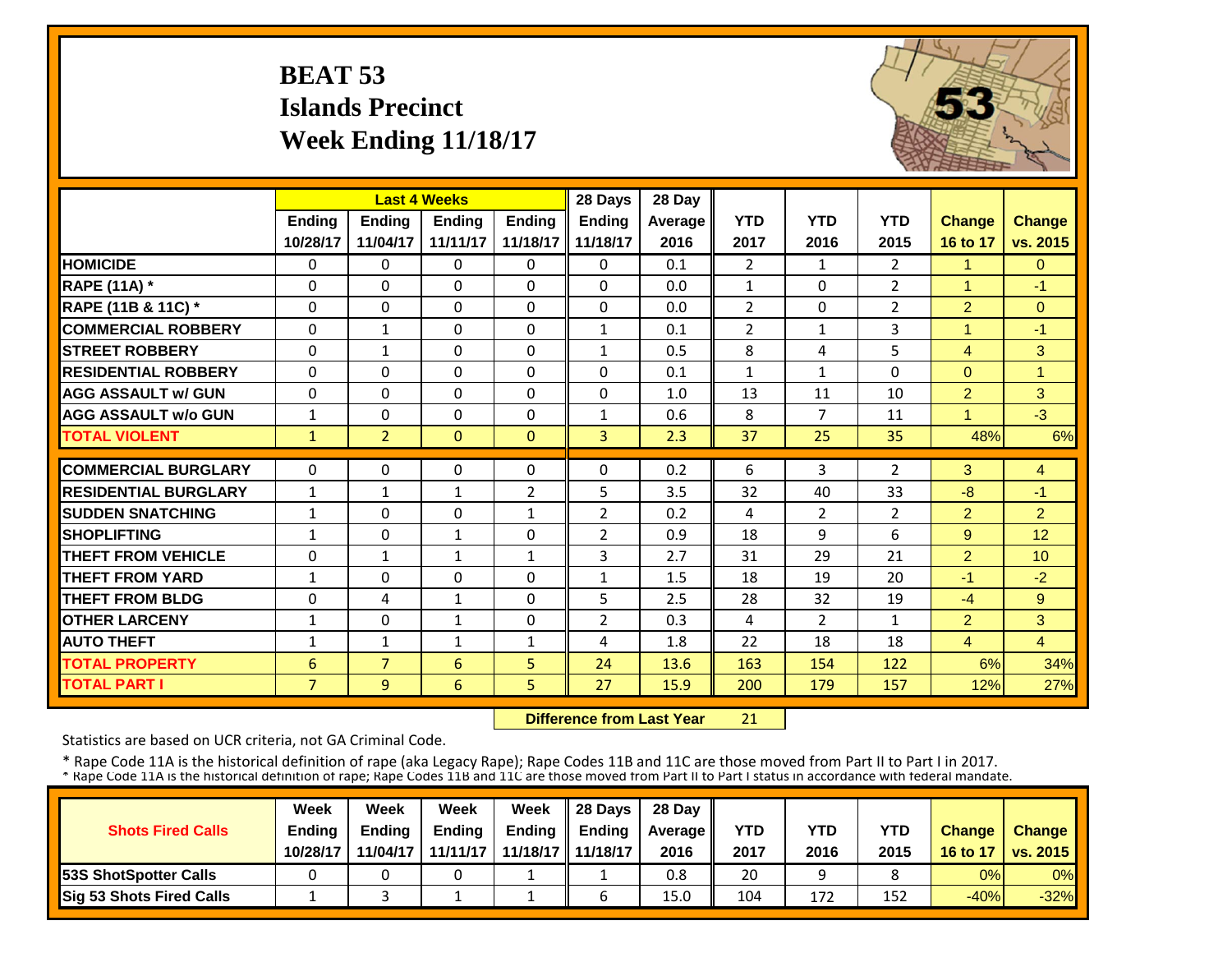# **BEAT 54 Islands PrecinctWeek Ending 11/18/17**



|                             |                | <b>Last 4 Weeks</b> |               |                | 28 Days        | 28 Day  |                |                |                |                |                      |
|-----------------------------|----------------|---------------------|---------------|----------------|----------------|---------|----------------|----------------|----------------|----------------|----------------------|
|                             | <b>Ending</b>  | <b>Ending</b>       | <b>Endina</b> | <b>Ending</b>  | <b>Endina</b>  | Average | <b>YTD</b>     | <b>YTD</b>     | <b>YTD</b>     | <b>Change</b>  | <b>Change</b>        |
|                             | 10/28/17       | 11/04/17            | 11/11/17      | 11/18/17       | 11/18/17       | 2016    | 2017           | 2016           | 2015           | 16 to 17       | vs. 2015             |
| <b>HOMICIDE</b>             | 0              | 0                   | 0             | $\Omega$       | $\Omega$       | 0.1     | $\Omega$       | $\mathbf{1}$   | 4              | $-1$           | $-4$                 |
| <b>RAPE (11A)</b> *         | $\Omega$       | $\Omega$            | $\Omega$      | $\Omega$       | $\Omega$       | 0.1     | $\Omega$       | $\mathbf{1}$   | $\mathbf{1}$   | -1             | $-1$                 |
| RAPE (11B & 11C) *          | $\Omega$       | $\Omega$            | $\Omega$      | $\Omega$       | $\Omega$       | 0.1     | $\mathbf{0}$   | $\mathbf{1}$   | $\mathbf{1}$   | $-1$           | $-1$                 |
| <b>COMMERCIAL ROBBERY</b>   | $\Omega$       | 1                   | $\Omega$      | 0              | $\mathbf{1}$   | 0.5     | 8              | 7              | $\overline{7}$ | $\overline{1}$ | 1                    |
| <b>STREET ROBBERY</b>       | $\mathbf 0$    | $\Omega$            | 0             | 0              | $\Omega$       | 0.8     | $\overline{4}$ | 9              | 11             | $-5$           | $-7$                 |
| <b>RESIDENTIAL ROBBERY</b>  | 0              | $\Omega$            | 0             | 0              | $\Omega$       | 0.0     | $\mathbf{1}$   | $\Omega$       | 0              | 1              | -1                   |
| <b>AGG ASSAULT w/ GUN</b>   | $\mathbf{1}$   | $\Omega$            | $\Omega$      | $\Omega$       | $\mathbf{1}$   | 0.7     | 7              | 8              | 10             | $-1$           | $-3$                 |
| <b>AGG ASSAULT w/o GUN</b>  | 0              | 0                   | 0             | $\Omega$       | 0              | 0.6     | 6              | 6              | 4              | $\Omega$       | 2 <sup>1</sup>       |
| <b>TOTAL VIOLENT</b>        | $\mathbf{1}$   | $\mathbf{1}$        | $\Omega$      | $\Omega$       | $\overline{2}$ | 2.8     | 26             | 33             | 38             | $-21%$         | $-32%$               |
| <b>COMMERCIAL BURGLARY</b>  | $\Omega$       | $\Omega$            | $\Omega$      | $\Omega$       | $\Omega$       | 0.2     | $\Omega$       | $\overline{2}$ | 5              | $-2$           | $-5$                 |
| <b>RESIDENTIAL BURGLARY</b> | $\Omega$       | $\mathbf{1}$        | $\Omega$      | $\mathbf{1}$   | $\overline{2}$ | 6.1     | 56             | 67             | 35             | $-11$          | 21                   |
| <b>SUDDEN SNATCHING</b>     | 0              | $\Omega$            | $\Omega$      | $\Omega$       | $\Omega$       | 0.0     | $\overline{2}$ | 0              | $\mathbf{1}$   | 2              | -1                   |
| <b>SHOPLIFTING</b>          | $\overline{2}$ | $\mathbf{1}$        | $\mathbf{1}$  | $\overline{2}$ | 6              | 2.0     | 30             | 22             | 12             | 8              | 18                   |
| <b>THEFT FROM VEHICLE</b>   | $\Omega$       | $\Omega$            | $\Omega$      | $\Omega$       | 0              | 4.7     | 28             | 57             | 61             | $-29$          | $-33$                |
| <b>THEFT FROM YARD</b>      | $\Omega$       | $\Omega$            | $\Omega$      | $\Omega$       | $\Omega$       | 1.0     | 19             | 9              | 17             | 10             | $\overline{2}$       |
| <b>THEFT FROM BLDG</b>      | 1              | $\Omega$            | $\Omega$      | $\Omega$       | $\mathbf{1}$   | 2.2     | 18             | 27             | 22             | $-9$           | $-4$                 |
| <b>OTHER LARCENY</b>        | $\Omega$       | $\Omega$            | $\Omega$      | $\Omega$       | $\Omega$       | 0.2     | 5              | 3              | 4              | $\overline{2}$ | $\blacktriangleleft$ |
| <b>AUTO THEFT</b>           | $\Omega$       | $\Omega$            | $\Omega$      | $\Omega$       | 0              | 2.8     | 23             | 33             | 25             | $-10$          | $-2$                 |
| <b>TOTAL PROPERTY</b>       | 3              | $\overline{2}$      | $\mathbf{1}$  | 3              | $\overline{9}$ | 19.2    | 181            | 220            | 182            | $-18%$         | $-1%$                |
| <b>TOTAL PART I</b>         | $\overline{4}$ | $\overline{3}$      | $\mathbf{1}$  | 3              | 11             | 22.0    | 207            | 253            | 220            | $-18%$         | $-6%$                |

 **Difference from Last Year** $-46$ 

Statistics are based on UCR criteria, not GA Criminal Code.

|                                 | Week          | Week          | Week     | Week                | 28 Davs       | 28 Day    |      |      |            |               |                     |
|---------------------------------|---------------|---------------|----------|---------------------|---------------|-----------|------|------|------------|---------------|---------------------|
| <b>Shots Fired Calls</b>        | <b>Endina</b> | <b>Endina</b> | Ending   | <b>Ending</b>       | <b>Endina</b> | Average I | YTD  | YTD  | <b>YTD</b> | <b>Change</b> | <b>Change</b>       |
|                                 | 10/28/17      | 11/04/17      | 11/11/17 | 11/18/17   11/18/17 |               | 2016      | 2017 | 2016 | 2015       |               | 16 to 17   vs. 2015 |
| <b>153S ShotSpotter Calls</b>   |               |               |          |                     |               | 0.0       |      |      |            | 0%            | $0\%$               |
| <b>Sig 53 Shots Fired Calls</b> |               |               |          |                     |               | 10.7      | 88   | 118  | 138        | $-25%$        | $-36\%$             |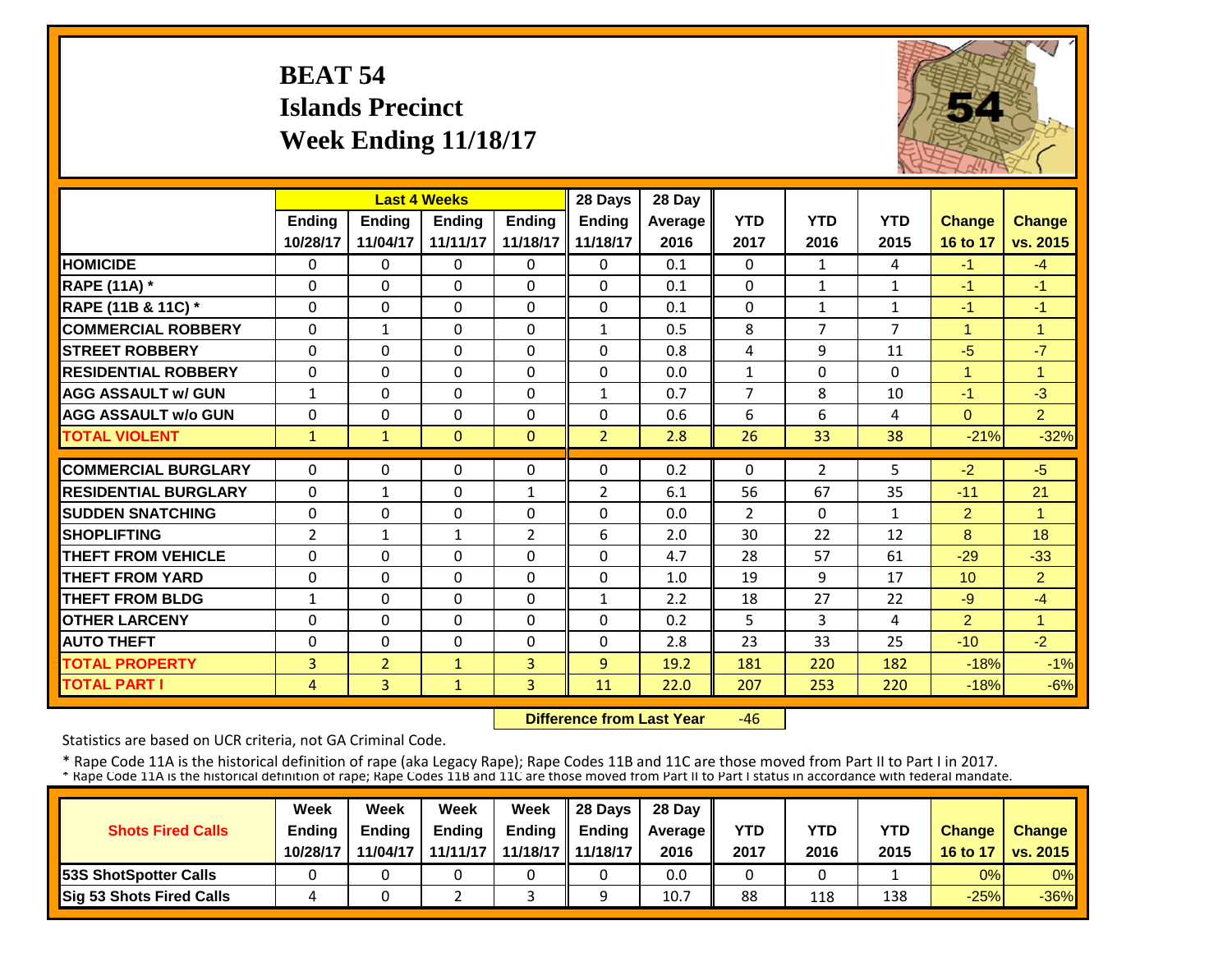# **BEAT 55 Islands PrecinctWeek Ending 11/18/17**



|                             |                | <b>Last 4 Weeks</b> |               |               | 28 Days                    | 28 Day  |                |                |                |                |                |
|-----------------------------|----------------|---------------------|---------------|---------------|----------------------------|---------|----------------|----------------|----------------|----------------|----------------|
|                             | Ending         | <b>Ending</b>       | <b>Endina</b> | <b>Endina</b> | Ending                     | Average | <b>YTD</b>     | <b>YTD</b>     | <b>YTD</b>     | <b>Change</b>  | <b>Change</b>  |
|                             | 10/28/17       | 11/04/17            | 11/11/17      | 11/18/17      | 11/18/17                   | 2016    | 2017           | 2016           | 2015           | 16 to 17       | vs. 2015       |
| <b>HOMICIDE</b>             | $\Omega$       | $\Omega$            | $\Omega$      | $\Omega$      | $\Omega$                   | 0.0     | $\Omega$       | $\Omega$       | $\mathbf{1}$   | $\Omega$       | $-1$           |
| <b>RAPE (11A) *</b>         | $\Omega$       | $\Omega$            | $\Omega$      | $\Omega$      | $\Omega$                   | 0.1     | 3              | $\mathbf{1}$   | $\overline{2}$ | $\overline{2}$ | $\overline{1}$ |
| RAPE (11B & 11C) *          | $\Omega$       | $\Omega$            | $\Omega$      | $\Omega$      | $\Omega$                   | 0.2     | 3              | $\overline{2}$ | 0              | 1              | 3              |
| <b>COMMERCIAL ROBBERY</b>   | $\Omega$       | $\Omega$            | $\Omega$      | $\mathbf{1}$  | $\mathbf{1}$               | 0.1     | $\overline{2}$ | $\mathbf{1}$   | $\overline{2}$ | 1              | $\mathbf{0}$   |
| <b>STREET ROBBERY</b>       | $\mathbf 0$    | $\Omega$            | $\Omega$      | $\Omega$      | $\Omega$                   | 0.1     | 4              | $\mathbf{1}$   | 5              | 3              | $-1$           |
| <b>RESIDENTIAL ROBBERY</b>  | $\Omega$       | $\Omega$            | $\Omega$      | $\Omega$      | $\Omega$                   | 0.0     | $\Omega$       | $\Omega$       | $\overline{2}$ | $\Omega$       | $-2$           |
| <b>AGG ASSAULT w/ GUN</b>   | $\Omega$       | $\Omega$            | $\Omega$      | $\Omega$      | $\Omega$                   | 0.2     | $\Omega$       | $\overline{2}$ | 1              | $-2$           | $-1$           |
| <b>AGG ASSAULT w/o GUN</b>  | $\Omega$       | $\Omega$            | $\Omega$      | $\Omega$      | 0                          | 0.5     | 4              | 4              | $\overline{2}$ | $\Omega$       | $\overline{2}$ |
| <b>TOTAL VIOLENT</b>        | $\mathbf{0}$   | $\Omega$            | $\Omega$      | $\mathbf{1}$  | $\mathbf{1}$               | 1.1     | 16             | 11             | 15             | 45%            | 7%             |
| <b>COMMERCIAL BURGLARY</b>  | $\Omega$       | $\Omega$            |               | $\Omega$      | $\mathbf{1}$               | 0.2     | 4              | 3              | 5              |                | $-1$           |
| <b>RESIDENTIAL BURGLARY</b> |                |                     | $\mathbf{1}$  |               |                            |         |                |                |                |                |                |
|                             | $\mathbf{1}$   | $\Omega$            | $\mathbf{1}$  | 1             | 3                          | 4.0     | 59             | 50             | 56             | 9              | 3              |
| <b>ISUDDEN SNATCHING</b>    | 0              | $\Omega$            | $\Omega$      | 0             | $\Omega$<br>$\overline{7}$ | 0.4     | $\Omega$       | 4              | 0              | $-4$           | $\Omega$       |
| <b>SHOPLIFTING</b>          | $\overline{2}$ | $\mathbf{1}$        | 3             | 1             |                            | 6.1     | 34             | 71             | 41             | $-37$          | $-7$           |
| <b>THEFT FROM VEHICLE</b>   | 8              | 6                   | 5             | $\mathbf{1}$  | 20                         | 4.2     | 76             | 49             | 58             | 27             | 18             |
| <b>THEFT FROM YARD</b>      | $\Omega$       | $\mathbf{1}$        | 2             | 0             | 3                          | 2.6     | 30             | 30             | 30             | $\Omega$       | $\Omega$       |
| <b>THEFT FROM BLDG</b>      | $\mathbf{1}$   | $\mathbf{1}$        | 2             | $\Omega$      | 4                          | 3.7     | 30             | 43             | 42             | $-13$          | $-12$          |
| <b>OTHER LARCENY</b>        | 0              | $\Omega$            | $\Omega$      | 2             | $\overline{2}$             | 1.1     | 9              | 14             | 6              | $-5$           | 3              |
| <b>AUTO THEFT</b>           | 4              | 3                   | $\mathbf{1}$  | 1             | 9                          | 1.5     | 25             | 17             | 13             | 8              | 12             |
| <b>TOTAL PROPERTY</b>       | 16             | 12                  | 15            | 6             | 49                         | 23.8    | 267            | 281            | 251            | $-5%$          | 6%             |
| <b>TOTAL PART I</b>         | 16             | $12 \overline{ }$   | 15            | 7             | 50                         | 24.9    | 283            | 292            | 266            | $-3%$          | 6%             |

 **Difference from Last Year** $-9$ 

Statistics are based on UCR criteria, not GA Criminal Code.

|                               | Week          | Week          | Week          | Week                | $\parallel$ 28 Davs | 28 Day    |      |      |            |               |                     |
|-------------------------------|---------------|---------------|---------------|---------------------|---------------------|-----------|------|------|------------|---------------|---------------------|
| <b>Shots Fired Calls</b>      | <b>Ending</b> | <b>Ending</b> | <b>Ending</b> | <b>Ending</b>       | <b>Ending</b>       | Average I | YTD  | YTD  | <b>YTD</b> | <b>Change</b> | <b>Change</b>       |
|                               | 10/28/17      | 11/04/17      | 11/11/17      | 11/18/17   11/18/17 |                     | 2016      | 2017 | 2016 | 2015       |               | 16 to 17   vs. 2015 |
| <b>153S ShotSpotter Calls</b> |               |               |               |                     |                     | 0.0       |      |      |            | 0%            | $0\%$               |
| Sig 53 Shots Fired Calls      |               |               |               |                     |                     | 5.3       | 55   | 58   | 54         | $-5%$         | 2%                  |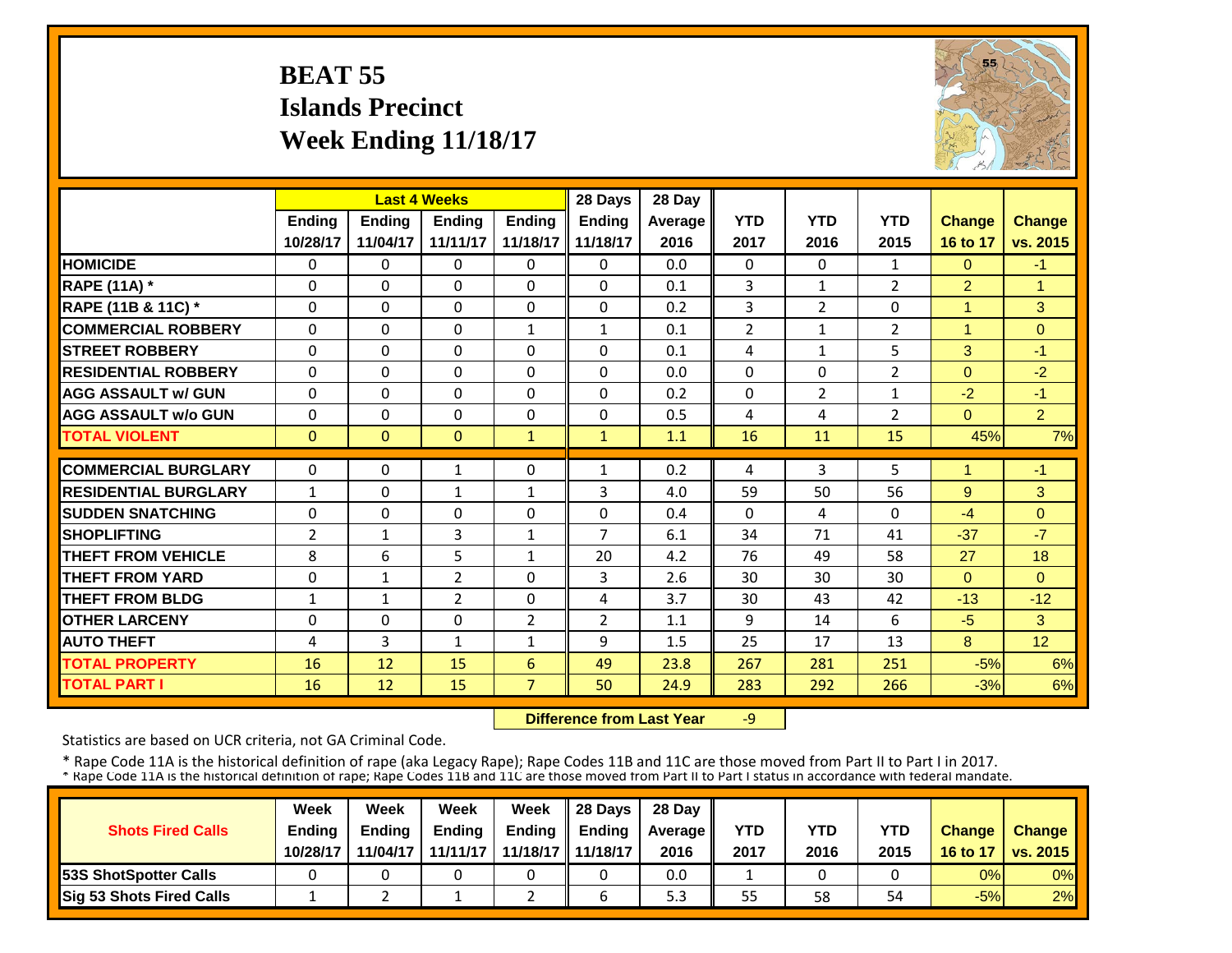# **BEAT 56 Islands Precinct Week Ending 11/18/17**



|                             |                | <b>Last 4 Weeks</b> |               |                | 28 Days        | 28 Day  |                |                |                |                |                |
|-----------------------------|----------------|---------------------|---------------|----------------|----------------|---------|----------------|----------------|----------------|----------------|----------------|
|                             | Ending         | <b>Ending</b>       | <b>Ending</b> | <b>Ending</b>  | <b>Ending</b>  | Average | <b>YTD</b>     | <b>YTD</b>     | <b>YTD</b>     | <b>Change</b>  | <b>Change</b>  |
|                             | 10/28/17       | 11/04/17            | 11/11/17      | 11/18/17       | 11/18/17       | 2016    | 2017           | 2016           | 2015           | 16 to 17       | vs. 2015       |
| <b>HOMICIDE</b>             | $\Omega$       | $\Omega$            | $\Omega$      | $\Omega$       | $\Omega$       | 0.0     | $\mathbf{1}$   | $\Omega$       | 0              | $\mathbf{1}$   | $\mathbf{1}$   |
| <b>RAPE (11A) *</b>         | $\Omega$       | $\Omega$            | $\Omega$      | $\Omega$       | 0              | 0.0     | $\Omega$       | $\Omega$       | $\Omega$       | $\Omega$       | $\Omega$       |
| RAPE (11B & 11C) *          | 0              | $\Omega$            | $\Omega$      | $\Omega$       | $\Omega$       | 0.0     | 0              | $\Omega$       | $\Omega$       | $\mathbf{0}$   | $\mathbf{0}$   |
| <b>COMMERCIAL ROBBERY</b>   | $\Omega$       | $\Omega$            | $\Omega$      | $\Omega$       | $\Omega$       | 0.0     | $\Omega$       | $\Omega$       | $\Omega$       | $\Omega$       | $\Omega$       |
| <b>STREET ROBBERY</b>       | $\Omega$       | $\Omega$            | $\Omega$      | $\Omega$       | $\Omega$       | 0.0     | $\Omega$       | $\Omega$       | 5              | $\Omega$       | $-5$           |
| <b>RESIDENTIAL ROBBERY</b>  | $\Omega$       | $\Omega$            | $\Omega$      | $\Omega$       | $\Omega$       | 0.0     | $\mathbf{1}$   | $\Omega$       | $\mathbf{1}$   | $\mathbf{1}$   | $\Omega$       |
| <b>AGG ASSAULT w/ GUN</b>   | $\Omega$       | $\Omega$            | $\Omega$      | $\Omega$       | $\Omega$       | 0.3     | $\overline{2}$ | 4              | 7              | $-2$           | $-5$           |
| <b>AGG ASSAULT w/o GUN</b>  | $\mathbf 0$    | $\Omega$            | $\Omega$      | $\Omega$       | $\Omega$       | 0.1     | $\Omega$       | $\mathbf{1}$   | $\mathbf{1}$   | $-1$           | $-1$           |
| <b>TOTAL VIOLENT</b>        | $\mathbf{0}$   | $\Omega$            | $\Omega$      | $\Omega$       | $\Omega$       | 0.4     | $\overline{4}$ | 5 <sup>1</sup> | 14             | $-20%$         | $-71%$         |
| <b>COMMERCIAL BURGLARY</b>  | $\Omega$       | $\Omega$            | $\Omega$      | $\Omega$       | $\Omega$       | 0.1     | $\Omega$       | $\mathbf{1}$   | 1              | $-1$           | $-1$           |
|                             |                |                     |               |                |                |         |                |                |                |                |                |
| <b>RESIDENTIAL BURGLARY</b> | $\mathbf{1}$   | $\mathbf{1}$        | $\Omega$      | $\Omega$       | $\overline{2}$ | 1.2     | 13             | 15             | 12             | $-2$           | $\overline{1}$ |
| <b>SUDDEN SNATCHING</b>     | $\mathbf 0$    | $\Omega$            | $\Omega$      | $\Omega$       | $\Omega$       | 0.0     | $\Omega$       | $\Omega$       | $\Omega$       | $\Omega$       | $\Omega$       |
| <b>SHOPLIFTING</b>          | $\Omega$       | $\Omega$            | $\Omega$      | $\Omega$       | $\Omega$       | 0.0     | $\Omega$       | $\Omega$       | $\Omega$       | $\Omega$       | $\Omega$       |
| <b>THEFT FROM VEHICLE</b>   | 0              | $\Omega$            | $\Omega$      | $\Omega$       | $\Omega$       | 0.5     | 3              | 7              | 6              | $-4$           | $-3$           |
| <b>THEFT FROM YARD</b>      | $\overline{2}$ | $\Omega$            | $\Omega$      | $\Omega$       | $\overline{2}$ | 0.3     | $\overline{2}$ | 3              | $\mathbf{1}$   | $-1$           | $\mathbf{1}$   |
| <b>THEFT FROM BLDG</b>      | 0              | $\Omega$            | $\Omega$      | 0              | $\Omega$       | 0.2     | $\mathbf{1}$   | $\overline{2}$ | 5              | $-1$           | $-4$           |
| <b>OTHER LARCENY</b>        | 0              | $\Omega$            | 0             | 0              | $\Omega$       | 0.2     | $\mathbf{1}$   | $\overline{2}$ | $\mathbf{1}$   | $-1$           | $\Omega$       |
| <b>AUTO THEFT</b>           | $\mathbf 0$    | $\Omega$            | $\Omega$      | $\Omega$       | $\Omega$       | 0.1     | 3              | $\mathbf 1$    | $\overline{7}$ | $\overline{2}$ | $-4$           |
| <b>TOTAL PROPERTY</b>       | 3              | $\mathbf{1}$        | $\Omega$      | $\Omega$       | 4              | 2.5     | 23             | 31             | 33             | $-26%$         | $-30%$         |
| <b>TOTAL PART I</b>         | 3              | $\mathbf{1}$        | $\mathbf{0}$  | $\overline{0}$ | 4              | 2.9     | 27             | 36             | 47             | $-25%$         | $-43%$         |

 **Difference from Last Year**‐9

Statistics are based on UCR criteria, not GA Criminal Code.

|                               | Week     | Week          | Week          | Week              | $\parallel$ 28 Davs | 28 Day    |      |      |            |               |                     |
|-------------------------------|----------|---------------|---------------|-------------------|---------------------|-----------|------|------|------------|---------------|---------------------|
| <b>Shots Fired Calls</b>      | Ending   | <b>Ending</b> | <b>Ending</b> | <b>Ending</b>     | <b>Ending</b>       | Average I | YTD  | YTD  | <b>YTD</b> | <b>Change</b> | <b>Change</b>       |
|                               | 10/28/17 | 11/04/17      | 11/11/17      | 11/18/17 11/18/17 |                     | 2016      | 2017 | 2016 | 2015       |               | 16 to 17   vs. 2015 |
| <b>153S ShotSpotter Calls</b> |          |               |               |                   |                     | 0.0       |      |      |            | 0%            | $0\%$               |
| Sig 53 Shots Fired Calls      |          |               |               |                   |                     | 4.0       | 32   | 40   |            | $-20%$        | <b>540%</b>         |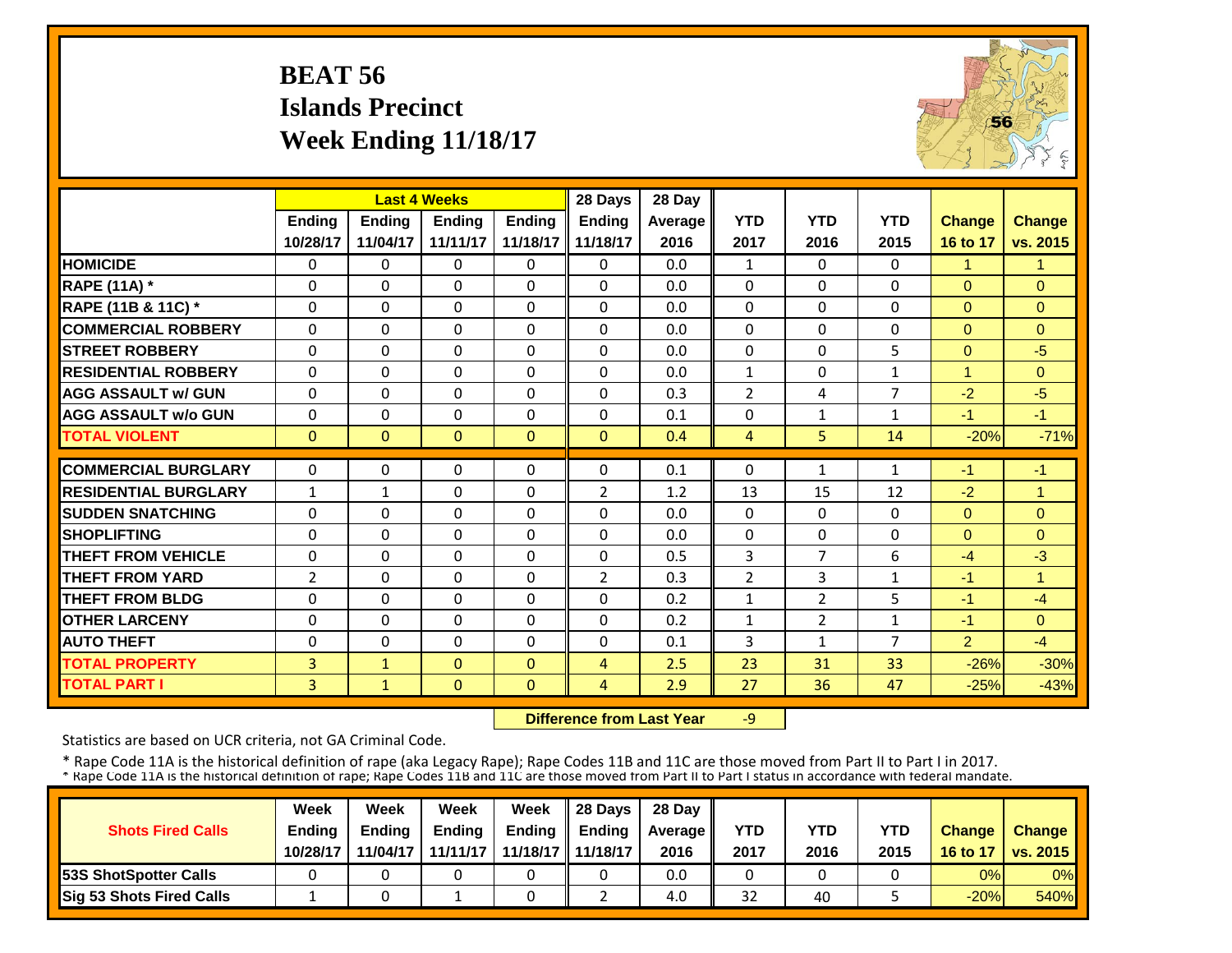

#### **COMPSTATWHITEFIELD PRECINCT** LT. TORRENCE GARVIN **Week Ending 11/18/17**

**PRECINCT COMMANDER:**



|                             | Week     | Week           | Weekly                  | $28$ -Day      | 28-Day                  | Avg            |            |                |            |                |                |
|-----------------------------|----------|----------------|-------------------------|----------------|-------------------------|----------------|------------|----------------|------------|----------------|----------------|
|                             | Ending   | <b>Ending</b>  | Avg                     | Ending         | Ending                  | 28-Day         | <b>YTD</b> | <b>YTD</b>     | <b>YTD</b> | <b>Change</b>  | <b>Change</b>  |
|                             | 11/18/17 | 11/11/17       | 2016                    | 11/18/17       | 09/24/17                | 2016           | 2017       | 2016           | 2015       | 16 to 17       | vs. 2015       |
| <b>HOMICIDE</b>             | $\bf{0}$ | 0              | $\Omega$                | 0              |                         | $\Omega$       | 3          | 3              | 3          | $\Omega$       | $\overline{0}$ |
| <b>RAPE (11A)</b> *         | $\bf{0}$ | $\Omega$       | $\Omega$                | 0              | $\overline{\mathbf{A}}$ | $\Omega$       | 4          | 2              | 4          | $\overline{2}$ | $\mathbf{0}$   |
| RAPE (11B & 11C) *          | $\bf{0}$ | $\Omega$       | 0                       | $\bf{0}$       | $\Omega$                | $\Omega$       | 5          | 5              |            | $\Omega$       | $\overline{4}$ |
| <b>COMMERCIAL ROBBERY</b>   | $\bf{0}$ | $\Omega$       | $\Omega$                | $\bf{0}$       | 0                       | $\Omega$       | $\bf{0}$   | 2              | 8          | $-2$           | -8             |
| <b>STREET ROBBERY</b>       | $\bf{0}$ | $\Omega$       | $\Omega$                | 0              |                         |                | 8          | 7              | 6          |                | 2              |
| <b>RESIDENTIAL ROBBERY</b>  | $\bf{0}$ | $\Omega$       | $\Omega$                | 0              | $\overline{\mathbf{A}}$ | $\Omega$       |            | $\overline{2}$ | 4          | $-1$           | $-3$           |
| <b>AGG ASSAULT w/ GUN</b>   | $\bf{0}$ | $\Omega$       | $\Omega$                | 1              | $\Omega$                |                | 5.         | 12             | 9          | $-7$           | $-4$           |
| <b>AGG ASSAULT w/o GUN</b>  | 4        | $\Omega$       | 0                       | 1              |                         |                | 7          | 15             | 11         | $-8$           | $-4$           |
| <b>TOTAL VIOLENT</b>        | 1        | $\Omega$       |                         | $\overline{2}$ | 5                       | 4              | 33         | 48             | 46         | $-31%$         | $-28%$         |
|                             |          |                |                         |                |                         |                |            |                |            |                |                |
| <b>COMMERCIAL BURGLARY</b>  | $\bf{0}$ |                | 0                       |                | 2                       | $\overline{2}$ | 6          | 23             | 8          | $-17$          | $-2$           |
| <b>RESIDENTIAL BURGLARY</b> | 1        | 4              | 3                       | 10             | 6                       | 13             | 107        | 152            | 139        | $-45$          | $-32$          |
| <b>SUDDEN SNATCHING</b>     | $\bf{0}$ | $\Omega$       | $\Omega$                | 0              | $\Omega$                |                | 3          | 7              | 2          | $-4$           | 1              |
| <b>SHOPLIFTING</b>          | $\bf{0}$ | 3              | $\mathbf{2}$            | 10             | 10                      | 9              | 141        | 100            | 156        | 41             | $-15$          |
| <b>THEFT FROM VEHICLE</b>   | 4        | 5              | 3                       | 16             | 5                       | 11             | 127        | 112            | 107        | 15             | 20             |
| <b>THEFT FROM YARD</b>      | 1        | $\overline{ }$ | 4                       | 6              | 3                       | 5              | 47         | 65             | 49         | $-18$          | $-2$           |
| <b>THEFT FROM BLDG</b>      | 1        | $\overline{ }$ | $\overline{\mathbf{A}}$ | $\overline{2}$ | 8                       | 6              | 59         | 67             | 65         | $-8$           | $-6$           |
| <b>OTHER LARCENY</b>        | 4        | $\Omega$       | 0                       | 1              | $\overline{2}$          |                | 25         | 9              | 5          | 16             | 20             |
| <b>AUTO THEFT</b>           | 0        | $\overline{2}$ | $\overline{\mathbf{A}}$ | 5              | $\overline{\mathbf{A}}$ | 4              | 42         | 44             | 40         | $-2$           | $\overline{2}$ |
| <b>TOTAL PROPERTY</b>       | 8        | 17             | 13                      | 51             | 37                      | 51             | 557        | 579            | 571        | $-4%$          | $-2%$          |
| <b>TOTAL PART I</b>         | 9        | 17             | 14                      | 53             | 42                      | 56             | 590        | 627            | 617        | $-6%$          | $-4%$          |

Statistics are based on UCR criteria, not GA Criminal Code. **Difference from Last Year** -37

Statistics are preliminary, based on RMS data at the time prepared, and are subject to change due to late reports, reclassifications, updated locations, etc.

| <b>Citizen Initiated Calls</b>  | <b>Week</b><br><b>Ending</b><br>11/18/17 | <b>Week</b><br><b>Ending</b><br>11/11/17 | Weekly<br>Avg<br>2016 | 28-Day<br><b>Ending</b><br>11/18/17 | 28-Day<br><b>Ending</b><br>9/24/17 | Avg<br>$28-Day$<br>2016 | <b>YTD</b><br>2017 | YTD<br>2016 | YTD<br>2015 | <b>Change</b><br>16 to 17 | <b>Change</b><br>vs. 2015 |
|---------------------------------|------------------------------------------|------------------------------------------|-----------------------|-------------------------------------|------------------------------------|-------------------------|--------------------|-------------|-------------|---------------------------|---------------------------|
| <b>Midnight Shift</b>           | 27                                       | 26                                       | 34                    | 115                                 | 127                                | 138                     | 1379               | 1607        | 4414        | $-228$                    | $-3035$                   |
| Day Shift                       | 113                                      | 106                                      | 101                   | 442                                 | 420                                | 403                     | 4571               | 4638        | 4379        | $-67$                     | 192                       |
| <b>Afternoon Shift</b>          | 83                                       | 110                                      | 102                   | 385                                 | 351                                | 407                     | 4270               | 4724        | 1494        | $-454$                    | 2776                      |
| <b>TOTAL CITIZEN CFS</b>        | 223                                      | 242                                      | 237                   | 942                                 | 898                                | 947                     | 10220              | 10969       | 10287       | $-6.8%$                   | $-0.7%$                   |
| <b>53S ShotSpotter Calls</b>    |                                          |                                          |                       |                                     |                                    |                         |                    |             |             |                           |                           |
| <b>Sig 53 Shots Fired Calls</b> |                                          |                                          |                       | 34                                  |                                    | 18                      | 173                | 208         | 142         | $-35$                     | 31                        |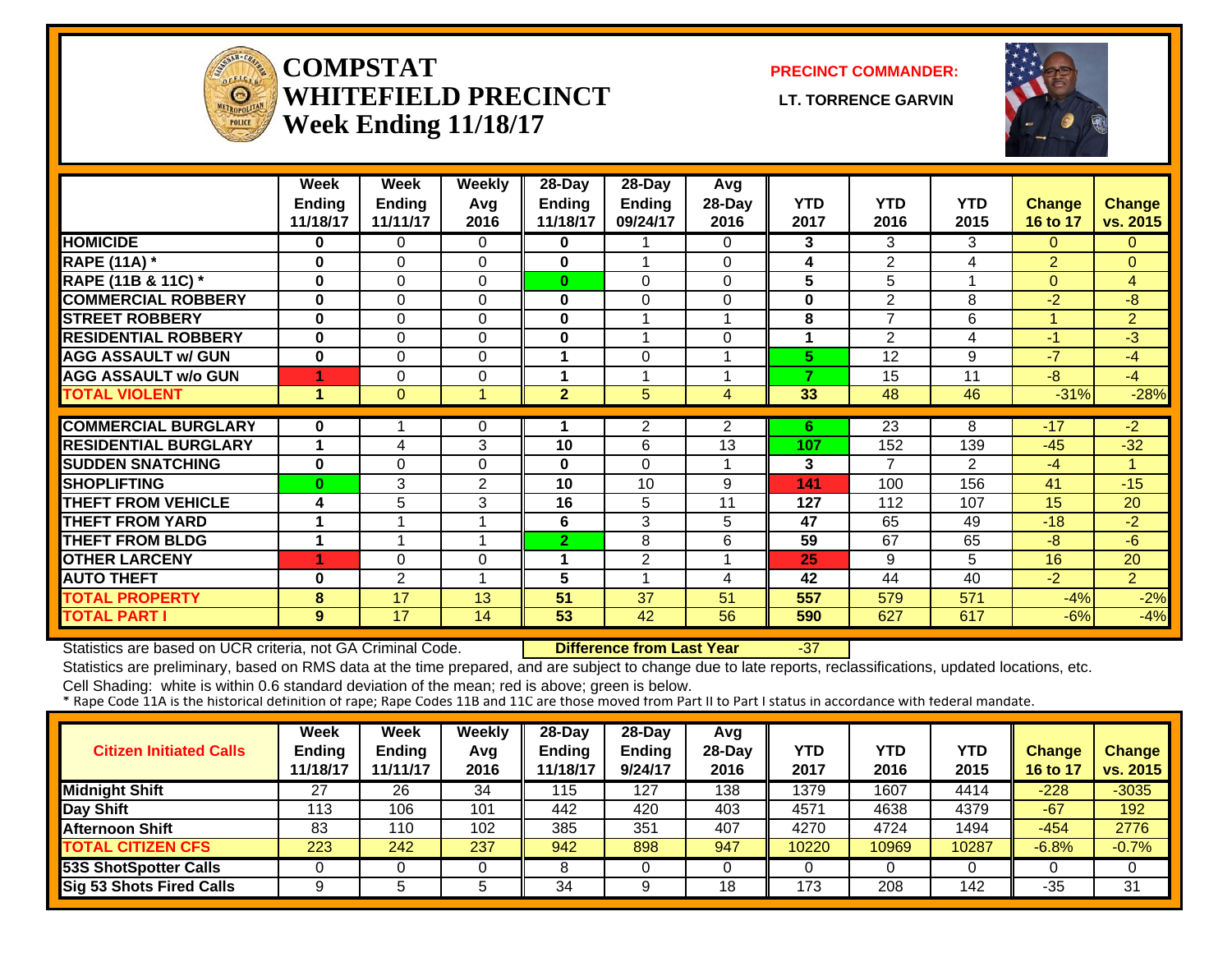# **BEAT 61 Whitefield Precinct Week Ending 11/18/17**

|                             |                | <b>Last 4 Weeks</b> |                |                | 28 Days        | 28 Day  |                |                |                |                |                 |
|-----------------------------|----------------|---------------------|----------------|----------------|----------------|---------|----------------|----------------|----------------|----------------|-----------------|
|                             | <b>Ending</b>  | Ending              | <b>Ending</b>  | Ending         | Ending         | Average | <b>YTD</b>     | <b>YTD</b>     | <b>YTD</b>     | <b>Change</b>  | Change          |
|                             | 10/28/17       | 11/04/17            | 11/11/17       | 11/18/17       | 11/18/17       | 2016    | 2017           | 2016           | 2015           | 16 to 17       | vs. 2015        |
| <b>HOMICIDE</b>             | 0              | $\Omega$            | $\mathbf{0}$   | 0              | $\Omega$       | 0.0     | $\overline{2}$ | $\Omega$       | $\mathbf{1}$   | $\overline{2}$ | 1               |
| <b>RAPE (11A) *</b>         | $\Omega$       | $\Omega$            | $\Omega$       | $\Omega$       | $\Omega$       | 0.0     | $\Omega$       | $\Omega$       | 3              | $\Omega$       | $-3$            |
| RAPE (11B & 11C) *          | $\Omega$       | $\Omega$            | $\Omega$       | $\Omega$       | $\Omega$       | 0.2     | $\Omega$       | $\overline{2}$ | $\mathbf{1}$   | $-2$           | $-1$            |
| <b>COMMERCIAL ROBBERY</b>   | $\Omega$       | $\Omega$            | $\mathbf{0}$   | $\Omega$       | $\Omega$       | 0.1     | $\Omega$       | $\mathbf{1}$   | $\Omega$       | -1             | $\Omega$        |
| <b>STREET ROBBERY</b>       | $\Omega$       | $\Omega$            | $\Omega$       | $\Omega$       | $\Omega$       | 0.2     | $\overline{2}$ | $\overline{2}$ | 4              | $\Omega$       | $-2$            |
| <b>RESIDENTIAL ROBBERY</b>  | 0              | $\Omega$            | $\Omega$       | $\Omega$       | $\Omega$       | 0.0     | 0              | $\Omega$       | 3              | $\Omega$       | $-3$            |
| <b>AGG ASSAULT w/ GUN</b>   | $\Omega$       | $\Omega$            | $\mathbf{0}$   | $\Omega$       | $\Omega$       | 0.2     | 1              | 3              | 1              | $-2$           | $\Omega$        |
| <b>AGG ASSAULT w/o GUN</b>  | 0              | $\Omega$            | $\mathbf{0}$   | $\Omega$       | $\Omega$       | 0.5     | $\overline{2}$ | 6              | 4              | $-4$           | $-2$            |
| <b>TOTAL VIOLENT</b>        | $\mathbf{0}$   | $\Omega$            | $\Omega$       | $\Omega$       | $\Omega$       | 1.1     | $\overline{7}$ | 14             | 17             | $-50%$         | $-59%$          |
| <b>COMMERCIAL BURGLARY</b>  | $\Omega$       | $\Omega$            | $\mathbf{0}$   | $\Omega$       | 0              | 0.8     | 3              | 10             | 3              | $-7$           | $\Omega$        |
| <b>RESIDENTIAL BURGLARY</b> | $\overline{2}$ | $\Omega$            | 3              | $\Omega$       | 5              | 4.3     | 48             | 50             | 57             | $-2$           | $-9$            |
| <b>SUDDEN SNATCHING</b>     | $\Omega$       | $\Omega$            | $\Omega$       | $\Omega$       | $\Omega$       | 0.2     | $\Omega$       | 2              | $\mathbf{1}$   | $-2$           | $-1$            |
| <b>SHOPLIFTING</b>          | 5              | $\overline{2}$      | 3              | $\Omega$       | 10             | 7.7     | 133            | 85             | 143            | 48             | $-10$           |
| <b>THEFT FROM VEHICLE</b>   | $\overline{2}$ | $\mathbf{1}$        | $\overline{2}$ | 1              | 6              | 5.7     | 53             | 59             | 35             | $-6$           | 18              |
| <b>THEFT FROM YARD</b>      | 0              | $\mathbf{1}$        | $\mathbf{1}$   | $\Omega$       | $\overline{2}$ | 2.8     | 21             | 37             | 19             | $-16$          | $\overline{2}$  |
| <b>THEFT FROM BLDG</b>      | 0              | $\Omega$            | $\mathbf{1}$   | $\Omega$       | $\mathbf{1}$   | 2.8     | 27             | 30             | 33             | $-3$           | $-6$            |
| <b>OTHER LARCENY</b>        | $\Omega$       | $\Omega$            | $\Omega$       | $\mathbf{1}$   | $\mathbf{1}$   | 0.8     | 12             | $\overline{7}$ | $\overline{2}$ | 5              | 10 <sup>1</sup> |
| <b>AUTO THEFT</b>           | 1              | $\mathbf{1}$        | $\mathbf{1}$   | $\Omega$       | 3              | 1.4     | 11             | 15             | 12             | $-4$           | $-1$            |
| <b>TOTAL PROPERTY</b>       | 10             | 5 <sub>1</sub>      | 11             | $\overline{2}$ | 28             | 26.3    | 308            | 295            | 305            | 4%             | 1%              |
| <b>TOTAL PART I</b>         | 10             | 5 <sup>1</sup>      | 11             | $\overline{2}$ | 28             | 27.5    | 315            | 309            | 322            | 2%             | $-2%$           |

 **Difference from Last Year**

6

Statistics are based on UCR criteria, not GA Criminal Code.

| <b>Shots Fired Calls</b>        | Week<br><b>Ending</b><br>10/28/17 | Week<br><b>Ending</b><br>11/04/17 | Week<br><b>Ending</b><br>11/11/17 | Week<br><b>Endina</b><br>11/18/17 L | 28 Days<br><b>Endina</b><br>11/18/17 | 28 Day<br>Average II<br>2016 | YTD<br>2017 | YTD<br>2016 | <b>YTD</b><br>2015 | <b>Change</b><br>16 to 17 | <b>Change</b><br><b>VS. 2015</b> |
|---------------------------------|-----------------------------------|-----------------------------------|-----------------------------------|-------------------------------------|--------------------------------------|------------------------------|-------------|-------------|--------------------|---------------------------|----------------------------------|
| <b>153S ShotSpotter Calls</b>   |                                   |                                   |                                   |                                     |                                      | 0.0                          |             |             |                    | 0%                        | $0\%$                            |
| <b>Sig 53 Shots Fired Calls</b> |                                   |                                   |                                   | 4                                   |                                      | 4.4                          | 60          | 89          | 53                 | $-33%$                    | 13%                              |